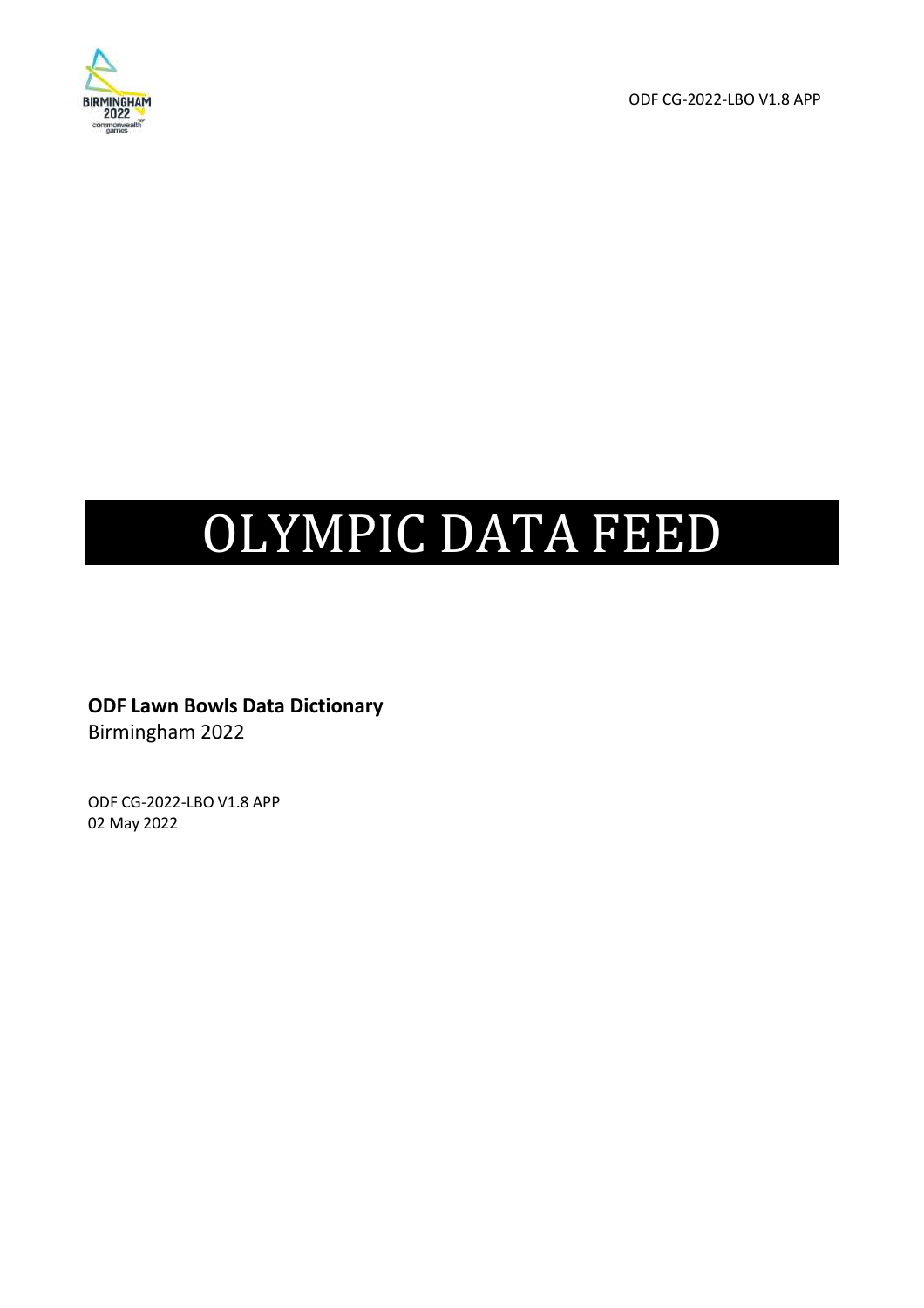

#### **License**

The document accompanying this license and the information contained therein (the Document), whether in a paper or electronic format, is made available to you subject to the terms stated below. By using and/or copying all or part of the Document, you (the licensee) agree that you will comply with the following terms and conditions.

- You may, on a non-exclusive basis, use the Document only on the condition that you abide by the terms of this license. Subject to this condition and other terms and restrictions contained herein, the Document and the information contained therein may be used (i) to further develop the standards described in the Document for use in relation with the Olympic and Paralympic Games and/or (ii) to develop similar standards for other events than the Olympic and Paralympic Games (both (i) and (ii) are hereinafter designated as the Permitted Use, and works further developing these standards for the Olympic and Paralympic Games or developing similar standards for other events are hereinafter referred to as Derivative Works), and copies of the Document or of Derivative Works may be made and distributed for the purpose of the Permitted Use, PROVIDED THAT the COPYRIGHT and references to the IOC appearing in the Document and the TERMS OF THIS LICENSE are included on ALL such COPIES, and further PROVIDED THAT you do not charge any fee or any other monetary compensation for the distribution of the Document to others. The copyright and other intellectual property rights in the Document remain vested in the IOC and the IOC remains entitled to assert his copyright or other intellectual property rights in the Document against any person or entity who does not comply with the terms of this License.
- 2. A copy of any Derivative Work shall be provided to the IOC free of charge. Moreover, the IOC is granted a worldwide, perpetual, unrestricted, royalty-free non-exclusive license to use any Derivative Work for the further development of the standards made by or for the IOC in relation to the Olympic and Paralympic Games (these standards and the documents describing them are hereinafter referred to as Further Standards) and to make or have made all kinds of exploitation of the Further Standards, with the right to grant sub-licenses.
- 3. Except if reproduced in the Document, the use of the name and trademarks of the IOC is strictly prohibited, including, without limitation, for advertising, publicity, or in relation to products or services and their names. Any use of the name or trademarks of the IOC, whether registered or not, shall require the specific written prior permission of the IOC.
- 4. NO WARRANTY, EXPRESSED OR IMPLIED, IS MADE REGARDING THE ACCURACY, ADEQUACY, COMPLETENESS, RELIABILITY OR USEFULNESS OF ANY INFORMATION CONTAINED IN THE DOCUMENT. The Document and the information contained herein are provided on an "as is" basis. THE IOC DISCLAIMS ALL WARRANTIES OF ANY KIND, EXPRESS OR IMPLIED, INCLUDING, BUT NOT LIMITED TO, ANY WARRANTY OF NON-INFRINGEMENT OF PROPRIETARY RIGHTS, MERCHANTABILITY, OR FITNESS FOR A PARTICULAR PURPOSE. IN NO EVENT SHALL THE IOC BE LIABLE TO ANYONE FOR DAMAGES OF ANY KIND ARISING FROM OR RELATING TO YOUR ACQUISITION, USE, DUPLICATION, DISTRIBUTION, OR EXPLOITATION OF THE DOCUMENT OR ANY PORTION THEREOF, INCLUDING BUT NOT LIMITED TO, COMPENSATORY DAMAGES, LOST PROFITS, LOST DATA OR ANY FORM OF SPECIAL, INCIDENTAL, DIRECT, INDIRECT, CONSEQUENTIAL OR PUNITIVE DAMAGES, WHETHER BASED ON BREACH OF CONTRACT OR WARRANTY, TORT OR OTHERWISE. THE IOC FURTHER DISCLAIMS ANY LIABILITY FOR ANY DAMAGE CAUSED WHEN THE DOCUMENT IS USED IN A DERIVATIVE WORK. The IOC further disclaims any liability regarding the existence or inexistence of any intellectual property or other rights that might be claimed by third parties with respect to the implementation or use of the technology or information described in the Document.

The same conditions as those described in this Section shall apply mutatis mutandis to the license granted to the IOC on the Derivative Works in Section 2 above.

- 5. This License is perpetual subject to your conformance to its terms and conditions. The IOC may terminate this License immediately upon your breach of any of its terms and, upon such termination you will cease all use, duplication, distribution, and/or exploitation in any manner of the Document.
- This License is governed by the laws of Switzerland. You agree that any disputes arising from or relating to this License will be resolved in the courts of Lausanne, Switzerland.

IF YOU DO NOT AGREE TO THESE TERMS YOU MUST CEASE ALL USE OF THE DOCUMENT NOW.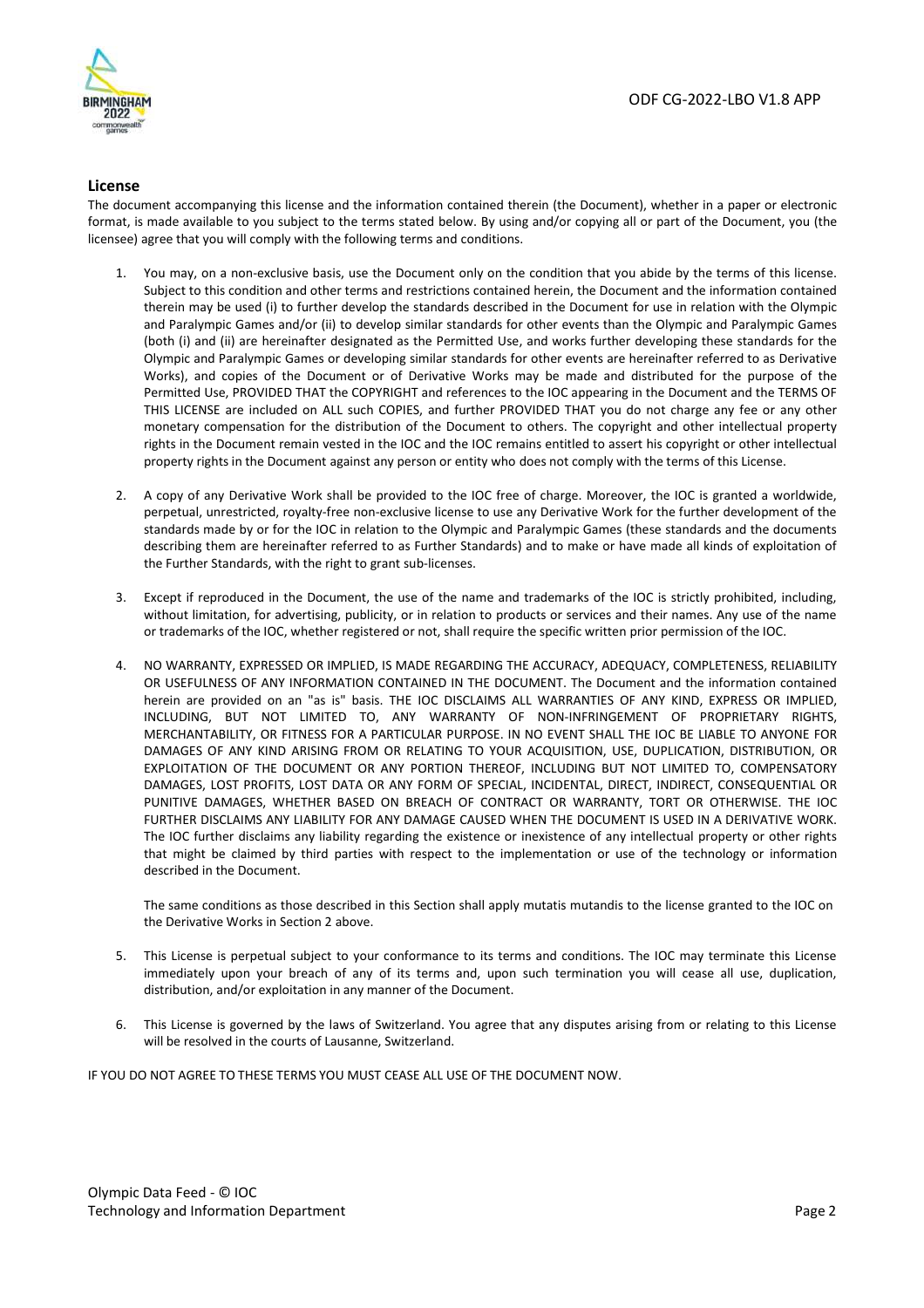

# **1 Introduction**

### **1.1 This document**

This document includes the ODF Lawn Bowls Data Dictionary. This Data Dictionary refines the messages described in the ODF General Messages Interface Document specifically for Lawn Bowls.

# **1.2 Objective**

The objective of this document is to provide a complete and formal definition of the ODF Lawn Bowls Data Dictionary, with the intention that the information message producer and the message consumer can successfully interchange the information as the Lawn Bowls competition is run.

### **1.3 Main Audience**

The main audience of this document is the IOC as the ODF promoter, ODF users such as the World News Press Agencies, Rights Holding Broadcasters and International Sports Federations.

### **1.4 Glossary**

The following abbreviations are used in this document.

| Abbreviation | <b>Description</b>              |
|--------------|---------------------------------|
| IF           | International Federation        |
| <b>IOC</b>   | International Olympic Committee |
| <b>ODF</b>   | Olympic Data Feed               |
| <b>RSC</b>   | <b>Results System Codes</b>     |
| <b>WNPA</b>  | World News Press Agencies       |

### **1.5 Related Documents**

| <b>Document Title</b>                          | <b>Document Description</b>                                                                 |
|------------------------------------------------|---------------------------------------------------------------------------------------------|
| <b>ODF General Principles Document</b>         | The document explains the environment and general principles for ODF.                       |
| <b>ODF General Messages Interface Document</b> | The document describes the ODF General Messages                                             |
| <b>ODF Common Codes</b>                        | The document describes the ODF Common codes used across all ODF<br>documents.               |
| <b>ODF Sport Codes</b>                         | The document describes the ODF Sport codes used across all ODF<br>documents                 |
| <b>ODF Header Values</b>                       | The document details the header values which show which RSCs are used<br>in which messages. |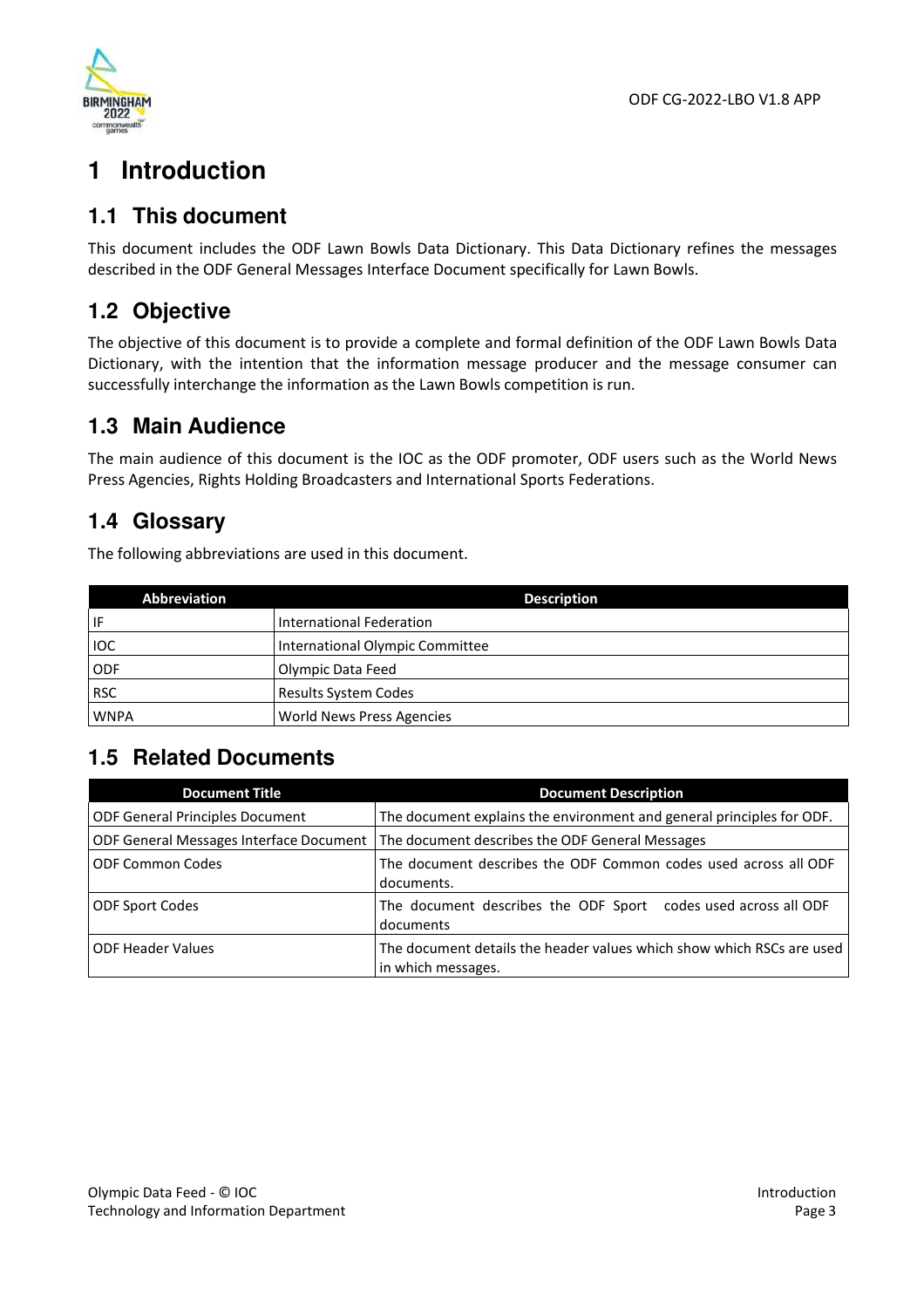

# **2 Messages**

# **2.1 Applicable Messages**

The following table is a full list of all ODF messages and describes the list of messages used in Lawn Bowls.

- The column "Message type" indicates the DocumentType that identifies a message
- The column "Message name" is the message name identified by the message type
- The column "Message extended" indicates whether a particular message has extended definition in regards to those that are general for all sports. If one particular message is not extended, then it should follow the general definition rules.

| <b>Message Type</b>                      | <b>Message Name</b>                         | <b>Message</b><br>extended |
|------------------------------------------|---------------------------------------------|----------------------------|
| DT_SCHEDULE / DT_SCHEDULE_UPDATE         | Competition schedule / update               | X                          |
| DT_PARTIC / DT_PARTIC_UPDATE             | List of participants by discipline / update | X                          |
| DT_PARTIC_TEAMS / DT_PARTIC_TEAMS_UPDATE | List of teams / update                      | X                          |
| DT MEDALS                                | Medal standings                             |                            |
| DT_RESULT                                | <b>Event Unit Start List and Results</b>    | X                          |
| DT_POOL_STANDING                         | Pool Standings                              | X                          |
| DT_BRACKETS                              | <b>Brackets</b>                             | x                          |
| DT_RANKING                               | <b>Event Final Ranking</b>                  | x                          |
| DT_COMMUNICATION                         | <b>Official Communication</b>               |                            |
| DT MEDALLISTS                            | <b>Event's Medallists</b>                   |                            |
| DT MEDALLISTS DISCIPLINE                 | Medallists by discipline                    |                            |
| DT_LOCAL_OFF                             | Discipline/venue stop transmission          |                            |
| DT_LOCAL_ON                              | Discipline/venue start transmission         |                            |
| DT_KA                                    | Keep Alive                                  |                            |
| DT CONFIG                                | Configuration                               | Χ                          |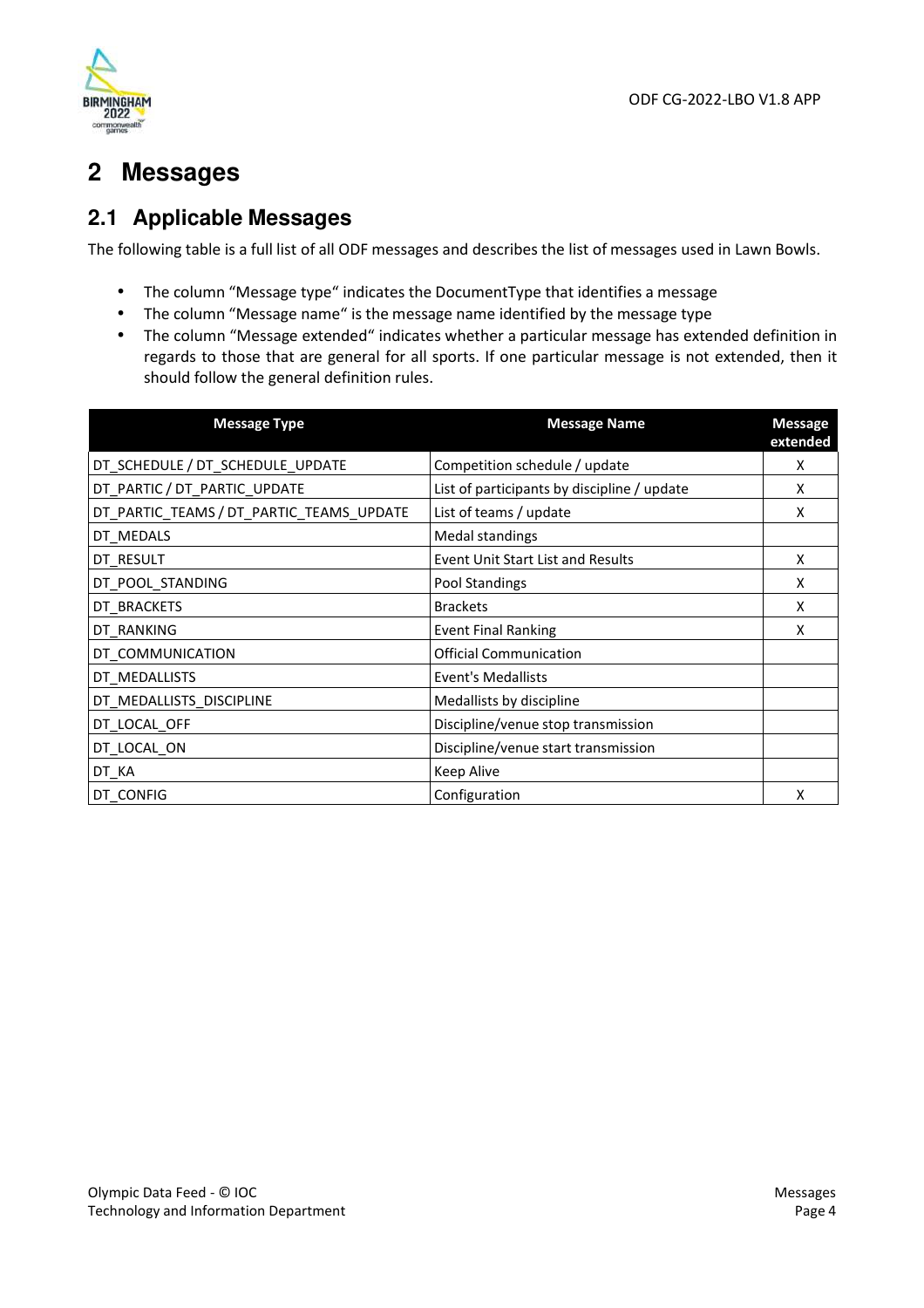

### **2.2 Messages**

### **2.2.1 Competition schedule / Competition schedule update**

### **2.2.1.1 Description**

The Competition schedule is a bulk message provided for one particular discipline. As a general rule, it contains the complete schedule information for all event units needed to run a competition and excludes event units for activities such as unofficial training and press conferences.

This message contains the competition timetable for a complete discipline as well as status for each competition unit and is updated from OVR via the schedule update message.

All event units in codes which have the 'schedule' flag set to 'Y' are included in schedule messages (and have status UNSCHEDULED or SCHEDULED).

The arrival of the competition schedule message resets all the previous schedule information for one particular discipline.

To ensure there are no incorrectly ordered units then the start time must not be updated to the actual start time (there is an actual start time field to cater for this).

Competition schedule update:

Competition schedule update is an update message. It is not a complete schedule information message, butonly the schedule data being modified.

The arrival of this message updates the previous schedule information for one particular event unit, but does not notify any other change for the rest of the event units except for those contained in the message.

The key of the information updated is Unit @Code. Therefore, any new unit, deleted unit or updated unit will be identified by this attribute.

It has to be understood that if one DT\_SCHEDULE message arrives, then all previous DT\_SCHEDULE\_UPDATE messages should be discarded.

### **2.2.1.2 Header Values**

The following table describes the message header attributes.

| <b>Attribute</b> | Value                             | <b>Comment</b>                                                                                                                |
|------------------|-----------------------------------|-------------------------------------------------------------------------------------------------------------------------------|
| CompetitionCode  | CC @Competition                   | Unique ID for competition                                                                                                     |
| DocumentCode     | CC @Discipline                    | Full RSC at the discipline level                                                                                              |
| DocumentType     | DT SCHEDULE<br>DT SCHEDULE UPDATE | Competition schedule bulk / update                                                                                            |
| Version          | 1V                                | Version number<br>associated to the message's<br>content.<br>Ascendant number                                                 |
| FeedFlag         | "P"-Production<br>"T"-Test        | Test message or production message.                                                                                           |
| Date             | Date                              | Refer to the ODF header definition                                                                                            |
| Time             | Time                              | Time up to milliseconds when the message is generated,<br>expressed in the local time zone where the message was<br>produced. |
| LogicalDate      | Date                              | Logical Date of events. This is the same as the physical day<br>except when the unit or message transmission extends after    |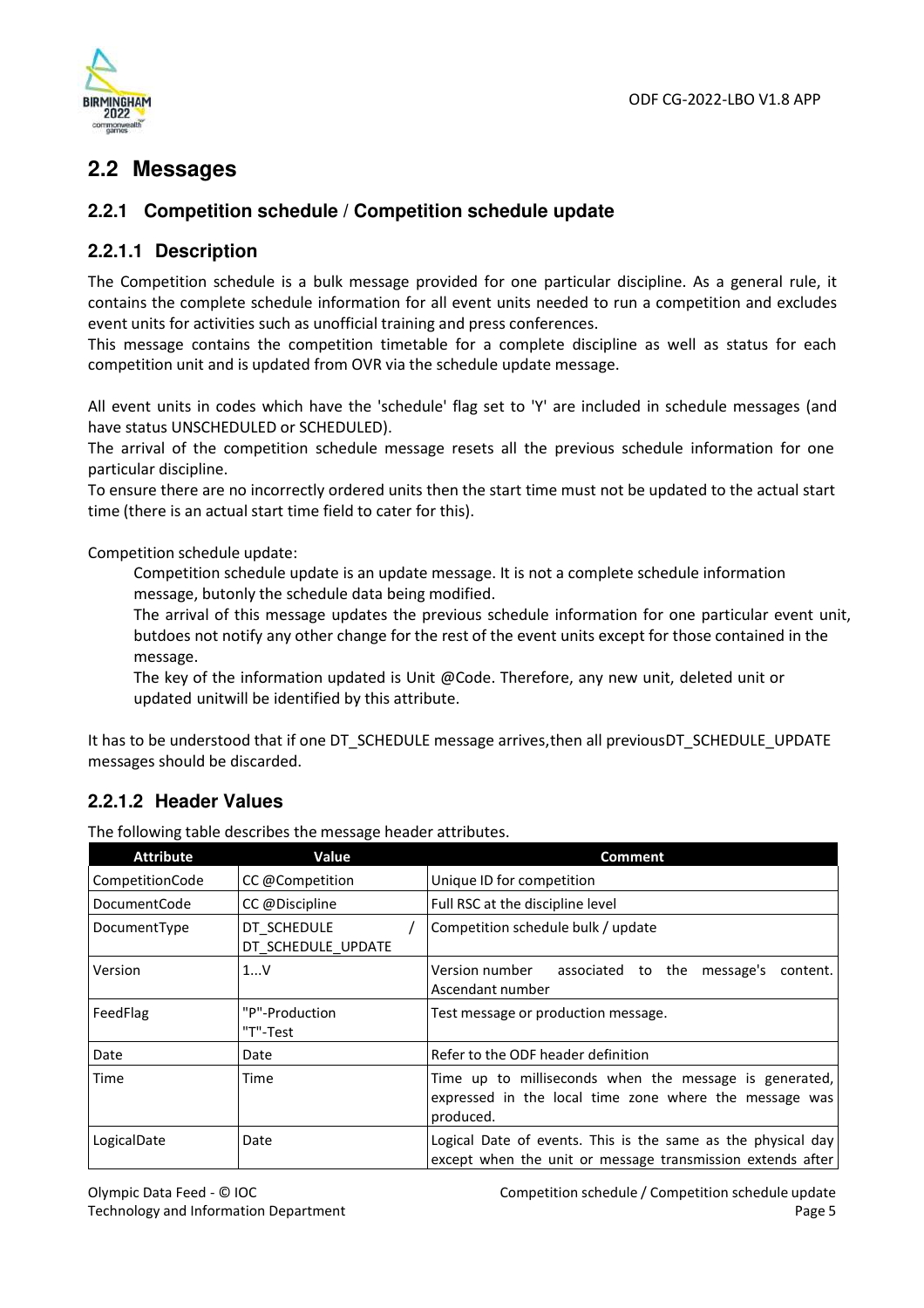

| <b>Attribute</b> | Value      | Comment                                                 |
|------------------|------------|---------------------------------------------------------|
|                  |            | midnight.                                               |
|                  |            | See full explanation in ODF Foundation.                 |
| Source           | SC @Source | Code indicating the system which generated the message. |

### **2.2.1.3 Trigger and Frequency**

The competition schedule will be sent as a bulk message (DocumentType="DT\_SCHEDULE") when available before the Games and then sent multiple times until a date to be confirmed after which only update messages will be sent (DocumentType="DT\_SCHEDULE\_UPDATE") by OVR. There is no automatic triggering and this (DT\_SCHEDULE) message must not be sent after the transfer of control to OVR.

The competition schedule update message should be triggered at any time there has been a competition schedule modification for any previously sent competition schedule bulk message or update message including the addition of start list details (H2H).

Generally start list details for H2H should be sent immediately when known and usually soon after the preceding unit changes to Official.

The triggers for status changes are described in each sport data dictionary where differences are needed.

If any text descriptions change in a message (as opposed to the code) then this message is not resent to correct previous messages however the new data is to be used in future messages.

### **2.2.1.4 Message Values**

| <b>Element: Competition (0,1)</b> |     |       |                                                                  |
|-----------------------------------|-----|-------|------------------------------------------------------------------|
| <b>Attribute</b>                  | M/O | Value | <b>Description</b>                                               |
| Gen                               |     | S(20) | Version of the General Data Dictionary applicable to the message |
| Sport                             |     | S(20) | Version of the Sport Data Dictionary applicable to the message   |
| Codes                             |     | S(20) | Version of the Codes applicable to the message                   |

| Element: Competition /Session (0,N) |     |                    |                                                                                                                                    |
|-------------------------------------|-----|--------------------|------------------------------------------------------------------------------------------------------------------------------------|
| <b>Attribute</b>                    | M/O | Value              | <b>Description</b>                                                                                                                 |
| <b>SessionCode</b>                  | м   | S(10)              | Code of the sports competition session which contains<br>this event unit                                                           |
| StartDate                           | м   | DateTime           | Start date.<br>2006-02-26T10:00:00+01:00<br>Example:                                                                               |
| EndDate                             | м   | DateTime           | End date.<br>Example:<br>2006-02-26T10:00:00+01:00                                                                                 |
| Leadin                              | O   | m:ss               | Amount of time from session start to first scheduled unit.                                                                         |
| Venue                               | м   | CC @VenueCode      | Venue where the session takes place                                                                                                |
| VenueName                           | м   | S(25)              | Venue description                                                                                                                  |
| ModificationIndicator               | O   | S(1)               | Attribute is mandatory in the DT_SCHEDULE_UPDATE<br>message.<br>$N = New$ or $U = Update$ .                                        |
| SessionStatus                       | м   | CC @ScheduleStatus | Only use CANCELLED if applicable. All other sessions are<br>assumed to be scheduled. There is no change to running<br>or finished. |
| SessionType                         | O   | CC @SessionType    | Session Type of the session                                                                                                        |

Olympic Data Feed - © IOC Technology and Information Department Competition schedule / Competition schedule update Page 6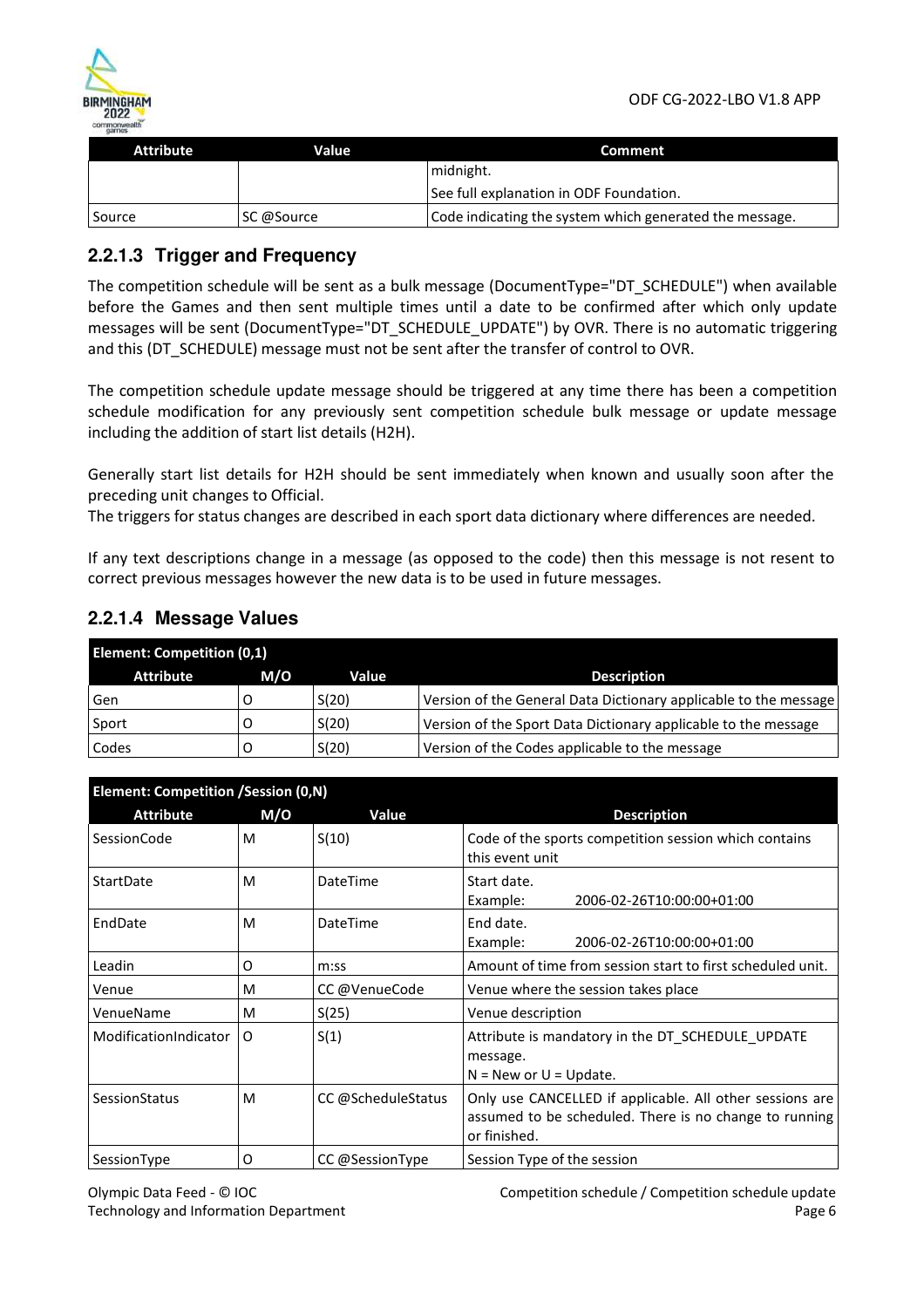

#### ODF CG-2022-LBO V1.8 APP

| <b>Element: Competition / Session (0,N)</b> |     |       |                                                                                                          |
|---------------------------------------------|-----|-------|----------------------------------------------------------------------------------------------------------|
| <b>Attribute</b>                            | M/O | Value | <b>Description</b>                                                                                       |
| Medal                                       |     | S(1)  | Send Y if this session includes at least one unit where a<br>medal (any type of medal) is to be decided. |
|                                             |     |       | Do not send if no such unit.                                                                             |

| <b>Element: Competition / Session / Session Name (1,N)</b> |     |              |                                                                 |
|------------------------------------------------------------|-----|--------------|-----------------------------------------------------------------|
| <b>Attribute</b>                                           | M/O | Value        | <b>Description</b>                                              |
| Language                                                   | м   | CC @Language | Language of the Session Description                             |
| Value                                                      |     | S(40)        | Name of the session. (if no other name then is session<br>code) |

| Element: Competition / Unit (0,N) |     |                   |                                                                                                                                                                                                                                                                                                                                                                                                                                                                              |
|-----------------------------------|-----|-------------------|------------------------------------------------------------------------------------------------------------------------------------------------------------------------------------------------------------------------------------------------------------------------------------------------------------------------------------------------------------------------------------------------------------------------------------------------------------------------------|
| <b>Attribute</b>                  | M/O | Value             | <b>Description</b>                                                                                                                                                                                                                                                                                                                                                                                                                                                           |
| Code                              | M   | CC @Unit          | Full RSC for the unit                                                                                                                                                                                                                                                                                                                                                                                                                                                        |
| PhaseType                         | M   | CC @PhaseType     | Phase type for the unit                                                                                                                                                                                                                                                                                                                                                                                                                                                      |
| UnitNum                           | O   | S(6)              | <b>Match Number</b>                                                                                                                                                                                                                                                                                                                                                                                                                                                          |
| ScheduleStatus                    | M   | CC@ScheduleStatus | <b>Unit Status</b>                                                                                                                                                                                                                                                                                                                                                                                                                                                           |
| StartDate                         | O   | DateTime          | Start date. This attribute may not be sent when the<br>@ScheduleStatus is UNSCHEDULED. For other statuses<br>the StartDate is expected otherwise ordering is display is<br>incorrect (including CANCELLED and POSTPONED.<br>This is the scheduled Start date and time and will not be<br>updated when an event unit starts (updated only with<br><b>RESCHEDULED status)</b><br>Example:<br>2006-02-26T10:00:00+01:00                                                         |
| HideStartDate                     | O   | S(1)              | Send 'Y' if StartDate (scheduled start time) should not be<br>displayed. It may be an estimate or 'fake' time.<br>Do not send if StartDate (scheduled start time) is to be<br>displayed.<br>Start times of some units depend on the finalisation of<br>previous event units and therefore there is no fixed start<br>time in these cases this field is set to 'Y'.<br>When the flag is set to 'Y' then the time is used for sorting<br>purposes but should not be displayed. |
| EndDate                           | O   | <b>DateTime</b>   | End date. This attribute may not be sent when the<br>@ScheduleStatus is UNSCHEDULED, POSTPONED<br>or<br>CANCELLED.<br>Example:<br>2006-02-26T10:00:00+01:00                                                                                                                                                                                                                                                                                                                  |
| HideEndDate                       | O   | S(1)              | Send 'Y' if EndDate scheduled end time is not to be<br>displayed.<br>Some event units have a scheduled end time well<br>bounded, however, some event units<br>in<br>some<br>circumstances have a scheduled end time not quite<br>variable (example, some press conferences or tennis<br>matches, etc.) in these cases this field is set to 'Y' and<br>should not be displayed.                                                                                               |
| ActualStartDate                   | O   | <b>DateTime</b>   | This attribute is expected once the event unit has started.<br>2006-02-26T10:03:22+01:00<br>Example:                                                                                                                                                                                                                                                                                                                                                                         |
| ActualEndDate                     | O   | DateTime          | This attribute is expected once the event unit has                                                                                                                                                                                                                                                                                                                                                                                                                           |

Olympic Data Feed - © IOC Technology and Information Department Competition schedule / Competition schedule update Page 7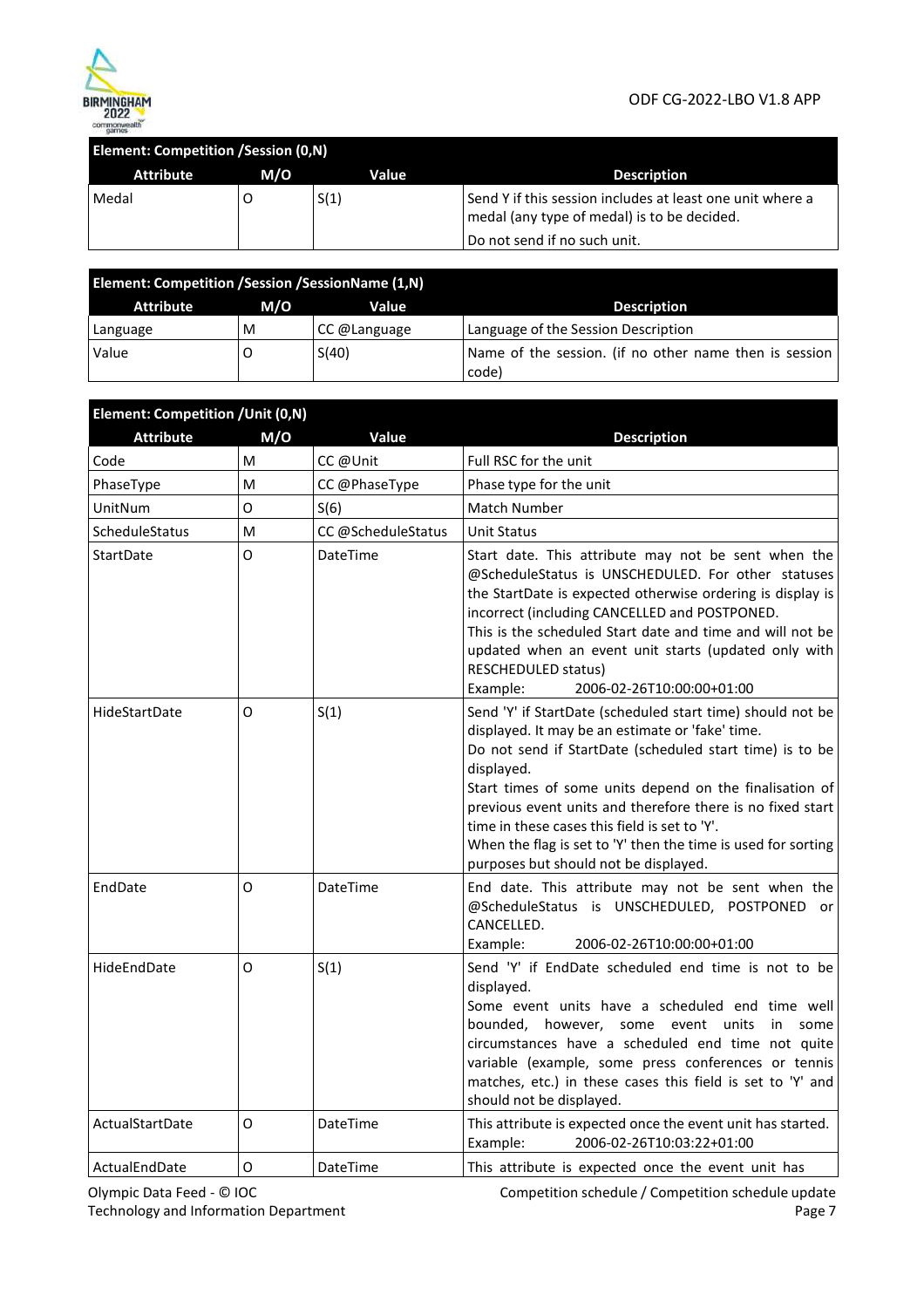

#### **Element: Competition /Unit (0,N)**

| <b>Attribute</b>      | M/O | Value             | <b>Description</b>                                                                                                                                                                                                                                                                                                                                      |
|-----------------------|-----|-------------------|---------------------------------------------------------------------------------------------------------------------------------------------------------------------------------------------------------------------------------------------------------------------------------------------------------------------------------------------------------|
|                       |     |                   | finished.                                                                                                                                                                                                                                                                                                                                               |
|                       |     |                   | Example:<br>2006-02-26T12:43:51+01:00                                                                                                                                                                                                                                                                                                                   |
| Order                 | O   | Numeric ###0      | Order of the units when displayed. This field is considered<br>in two situations:                                                                                                                                                                                                                                                                       |
|                       |     |                   | 1. If HideStartDate = 'Y' then send at least for all Units in<br>an affected session though it is suggested to be sent for all<br>units in a discipline where the concept is used in the<br>discipline.                                                                                                                                                 |
|                       |     |                   | 2. If some units start at the same time and a particular<br>order of the units is expected.                                                                                                                                                                                                                                                             |
|                       |     |                   | It is generally recommended to start at 1 in each session<br>each day though may be ordered independently by<br>location starting at 1 for each location in each session<br>(where the schedule is ordered by location) or using other<br>numbers to ensure the order of two using starting at the<br>same time are displayed in the appropriate order. |
| Medal                 | O   | SC @UnitMedalType | Gold medal event unit or bronze medal event unit.<br>Do not send if not a medal event unit                                                                                                                                                                                                                                                              |
| Venue                 | M   | CC@VenueCode      | Venue where the unit takes place<br>Use TBD if the Venue is not known yet (CC).                                                                                                                                                                                                                                                                         |
| Location              | M   | CC @Location      | Location where the unit takes place<br>Use TBD if the Location is not known yet (CC) or a generic<br>code for the discipline.                                                                                                                                                                                                                           |
| SessionCode           | O   | S(10)             | Code of the session which contains this event unit.                                                                                                                                                                                                                                                                                                     |
| ModificationIndicator | O   | N, U              | Attribute is mandatory in the DT_SCHEDULE_UPDATE<br>message only<br>N-New event unit<br>U-Update event unit                                                                                                                                                                                                                                             |
|                       |     |                   | If ModificationIndicator='N', then include new event unit.<br>It will be rarely used as most added units were available<br>in "UNSCHEDULED" status.<br>If ModificationIndicator="U", then update the event unit.                                                                                                                                        |

#### **Element: Competition /Unit /StartText (0,N) This element is only used for Competition Schedules when HideStartDate is 'Y'. In this case, English Language is mandatory.**  Attribute M/O Value **Description** Language  $\vert M \vert$  CC @Language  $\vert$  Code Language of the @Value Value  $\vert M \vert$  S(20) Text to be displayed in the case that StartDate is not to be displayed (e.g. "After M.1" or "Followed by") Using a code set or fixed text will also be directly

| Element: Competition / Unit / Item Name (1, N) |     |              |                             |
|------------------------------------------------|-----|--------------|-----------------------------|
| <b>Attribute</b>                               | M/O | Value        | <b>Description</b>          |
| Language                                       | M   | CC @Language | Code Language of the @Value |

Competition schedule / Competition schedule update Page 8

displayed and allow end user translation.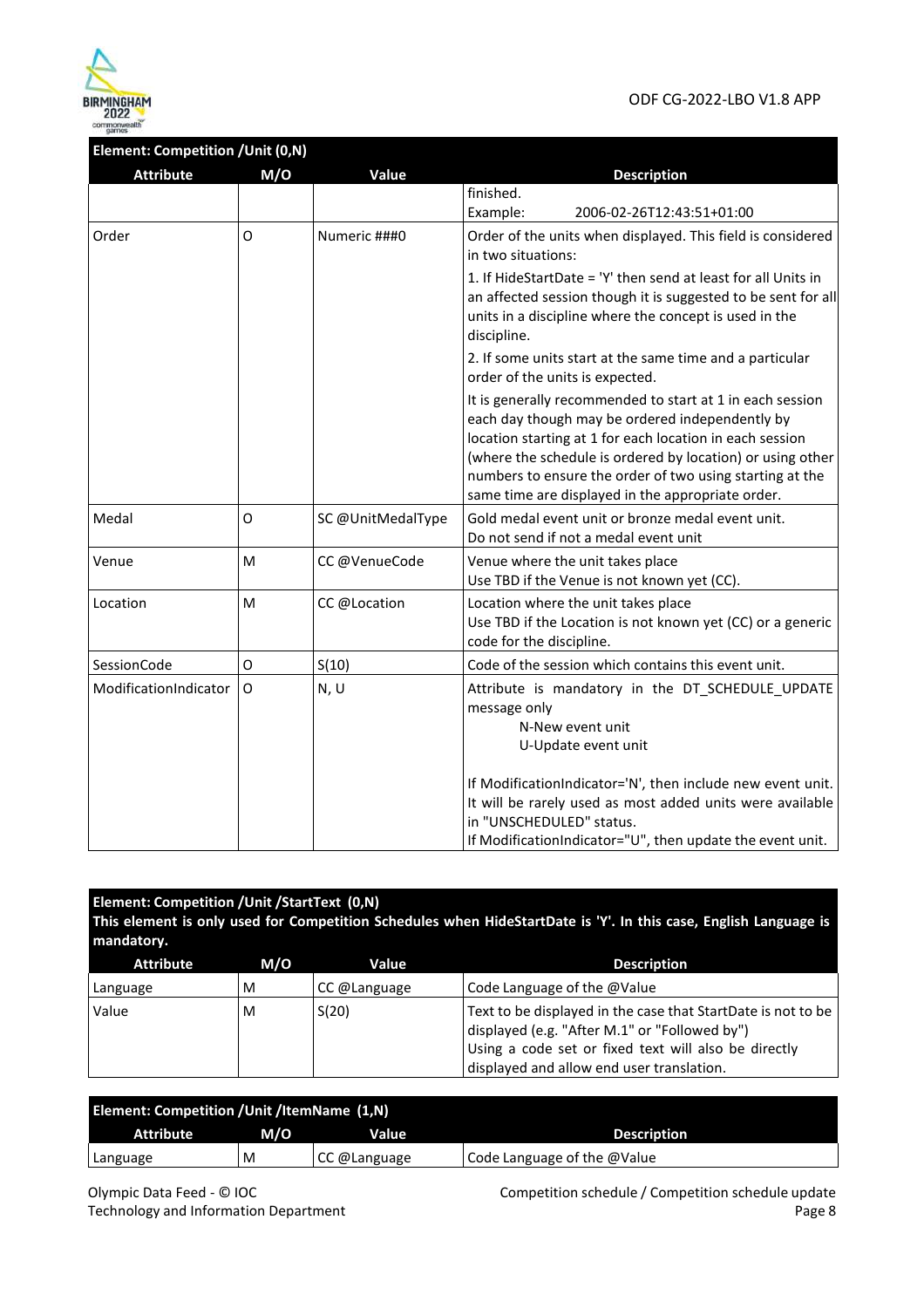

| Element: Competition / Unit / ItemName (1,N) |     |       |                                                                                                                                                                                                                                                                                                                                                 |  |
|----------------------------------------------|-----|-------|-------------------------------------------------------------------------------------------------------------------------------------------------------------------------------------------------------------------------------------------------------------------------------------------------------------------------------------------------|--|
| <b>Attribute</b>                             | M/O | Value | <b>Description</b>                                                                                                                                                                                                                                                                                                                              |  |
| Value                                        | M   | S(40) | Item Name / Unit Description.<br>For competition units show the short unit description<br>from common codes which matches the RSC. As in all<br>messages with a description only the ENG description is<br>expected.<br>non-competition schedules<br>(where the item<br>For<br>description is not in common codes) then add the<br>description. |  |

| Element: Competition / Unit / Item Description (0, N) |     |                  |                                               |
|-------------------------------------------------------|-----|------------------|-----------------------------------------------|
| Attribute                                             | M/O | Value            | <b>Description</b>                            |
| Language                                              | M   | CC @Language     | Code Language of the $@$ Value                |
|                                                       | M   | <b>Free Text</b> | Item Description for non-competition schedule |

| Element: Competition / Unit / Venue Description (1,1) |     |       |                                                                                |
|-------------------------------------------------------|-----|-------|--------------------------------------------------------------------------------|
| <b>Attribute</b>                                      | M/O | Value | <b>Description</b>                                                             |
| VenueName                                             | M   | S(25) | Venue name in first language. This is the CC value from<br>unit/venue          |
| LocationName                                          | M   | S(30) | Location name in first language. This is the CC value from  <br>unit/location. |

| Element: Competition / Unit / Start List / Start (1, N)<br>StartList information is only sent in the case that the Unit type is one of HATH, HCOUP, HNOC or HTEAM and at<br>least one of the competitors are known. (Sent as soon as known for applicable units) |     |                |                                                                                                                                  |
|------------------------------------------------------------------------------------------------------------------------------------------------------------------------------------------------------------------------------------------------------------------|-----|----------------|----------------------------------------------------------------------------------------------------------------------------------|
| <b>Attribute</b>                                                                                                                                                                                                                                                 | M/O | Value          | <b>Description</b>                                                                                                               |
| <b>StartOrder</b>                                                                                                                                                                                                                                                |     | <b>Numeric</b> | Competitor's start order                                                                                                         |
| SortOrder                                                                                                                                                                                                                                                        | M   | <b>Numeric</b> | Used to sort competitors in an event unit (for example, if there is  <br>no StartOrder). It is mainly used for display purposes. |

| Element: Competition / Unit / Start List / Start / Competitor (1,1) |     |                           |                                                                                                                                                                                                                |  |
|---------------------------------------------------------------------|-----|---------------------------|----------------------------------------------------------------------------------------------------------------------------------------------------------------------------------------------------------------|--|
| <b>Attribute</b>                                                    | M/O | Value                     | <b>Description</b>                                                                                                                                                                                             |  |
| Code                                                                | M   | zeroes,<br>TBD or NOCOMP. | S(20) with no leading Competitor's ID, TBD in case that the competitor is not known at<br>this time AND the other competitor is known. NOCOMP is sent<br>when there is no competitor (and will not come later) |  |
| <b>Type</b>                                                         | M   | S(1)                      | A for athlete, T for team                                                                                                                                                                                      |  |
| Organisation                                                        |     | CC @Organisation          | Should be sent when known                                                                                                                                                                                      |  |

| Element: Competition / Unit / Start List / Start / Competitor / Description (0,1) |     |       |                                                 |  |
|-----------------------------------------------------------------------------------|-----|-------|-------------------------------------------------|--|
| Attribute                                                                         | M/O | Value | <b>Description</b>                              |  |
| 'TeamName                                                                         | M   | S(73) | Team Name where known, must send when available |  |

**Element: Competition /Unit /StartList /Start / Competitor /Composition /Athlete (1,N)** 

Competition schedule / Competition schedule update Page 9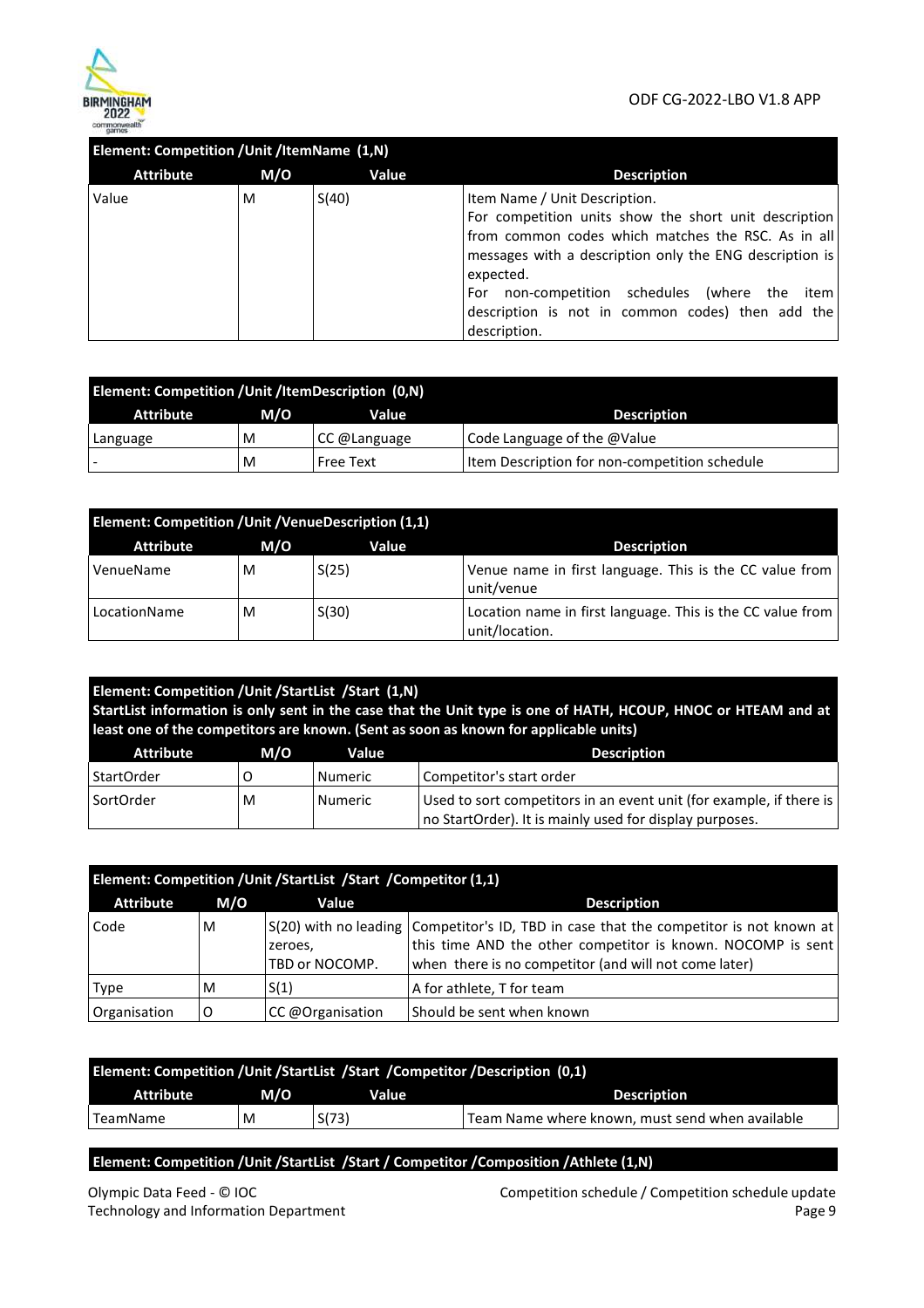

**Only send in case that the Unit Type if one of HATH (BDM, TTE, etc) or HCOUP (BDM, TTE, etc). In case of Competitor @Code = 'TBD' this element should not be sent** 

| <b>Attribute</b> | M/O | Value          | <b>Description</b>                                                                                             |
|------------------|-----|----------------|----------------------------------------------------------------------------------------------------------------|
| Code             | м   | S(30) with no  | Athlete's ID, corresponding to either a team member or an                                                      |
|                  |     | leading zeroes | individual athlete in the event unit.                                                                          |
| Order            | M   | Numeric        | Order attribute used to sort team members in a team (if<br>Competitor @Type="T") or 1 if Competitor @Type="A". |

| Element: Competition /Unit /StartList /Start / Competitor /Composition /Athlete /Description (1,1) |     |                     |                                                                                                                    |
|----------------------------------------------------------------------------------------------------|-----|---------------------|--------------------------------------------------------------------------------------------------------------------|
| <b>Attribute</b>                                                                                   | M/O | Value               | <b>Description</b>                                                                                                 |
| GivenName                                                                                          | O   | S(25)               | Given name in WNPA format (mixed case) Send if not null.                                                           |
| FamilyName                                                                                         | м   | S(25)               | Family name in WNPA format (mixed case)                                                                            |
| Gender                                                                                             | м   | CC @PersonGender    | Participant's gender                                                                                               |
| Organisation                                                                                       | M   | CC @Organisation    | Organisation ID                                                                                                    |
| <b>BirthDate</b>                                                                                   | O   | YYYY-MM-DD          | Date of birth.                                                                                                     |
| <b>IFId</b>                                                                                        | O   | S(16)               | Athlete IF number, send if available, only for the current<br>discipline.                                          |
| Class                                                                                              | O   | CC @DisciplineClass | Code to identify the sport class in the case of events with<br>athletes with a disability (e.g: Paralympic Games). |
|                                                                                                    |     |                     | This attribute is optional because it is not used in events<br>without such athletes.                              |

### **2.2.1.5 Message Sort**

Sort by Session @SessionCode

The message is sorted by Unit@StartDate then by Unit@Order then Unit@Code.

In case of event unit with no Unit@StartDate defined (example, they are in an event unit status such as UNSCHEDULED), they will be listed at the end in Unit@Code order.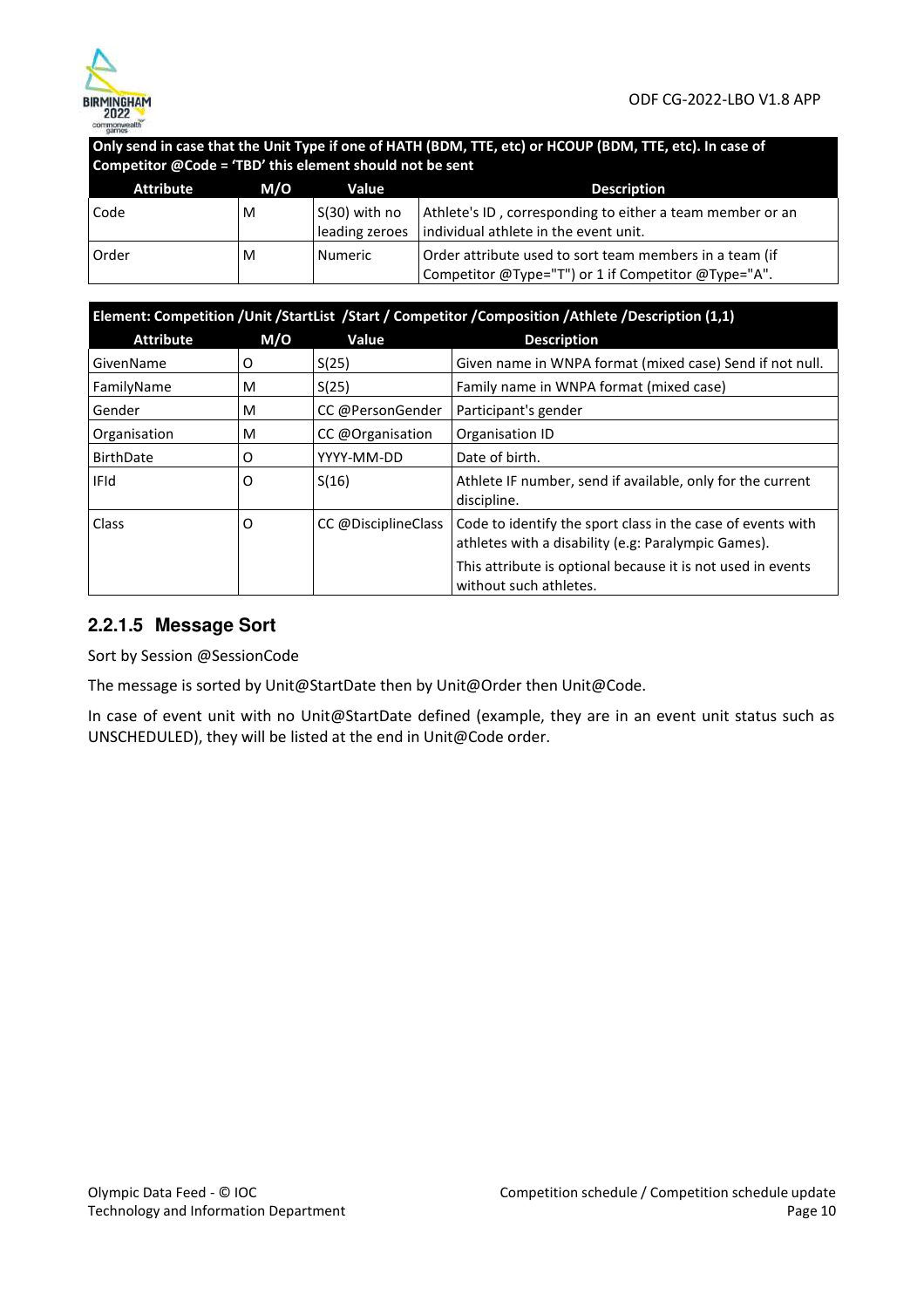

### **2.2.2 List of participants by discipline / List of participants by discipline update**

### **2.2.2.1 Description**

A participant is considered to be any individual (type athlete, participating or not in the current games) or any official in one or several disciplines or a competitor being part of a team (team member).

Although the participant may participate in more than one event or more than one discipline, this message just contains the information for the discipline of the message, listing the information of all the events for that discipline.

List of participants by discipline (DT\_PARTIC) is a bulk message, provided for each discipline. It is a complete participant information message for one particular discipline. The arrival of this message resets all the previous participants' information for one particular discipline. This message can include a list of current athletes, officials, coaches, guides, technical officials, Reserves and historical athletes regardless of status.

List of participants by discipline update (DT\_PARTIC\_UPDATE) is an update message. It is not a complete list of participants' information by discipline message, only the participant data being modified, i.e. if some data of one participant changes, the element Participant for it with all its children and attributes must be sent.

The key of the information updated consists of the following attribute: Participant @Code. Therefore, any new or updated Participant Discipline-Event will be identified by all these attributes.

### **2.2.2.2 Header Values**

| <b>Attribute</b> | Value                         | <b>Comment</b>                                                                                                                                                                     |
|------------------|-------------------------------|------------------------------------------------------------------------------------------------------------------------------------------------------------------------------------|
| CompetitionCode  | CC @Competition               | Unique ID for competition                                                                                                                                                          |
| DocumentCode     | CC @Discipline                | RSC at the discipline level                                                                                                                                                        |
| DocumentType     | DT_PARTIC<br>DT PARTIC UPDATE | List of participants by discipline message                                                                                                                                         |
| Version          | 1.0V                          | Version number<br>associated to the message's<br>content.<br>Ascendant number                                                                                                      |
| FeedFlag         | "P"-Production<br>"T"-Test    | Test message or production message.                                                                                                                                                |
| Date             | Date                          | Date when the message is generated, expressed in the local<br>time zone where the message was produced.                                                                            |
| Time             | Time                          | Time up to milliseconds when the message is generated,<br>expressed in the local time zone where the message was<br>produced.                                                      |
| LogicalDate      | Date                          | Logical Date of events. This is the same as the physical day<br>except when the unit or message transmission extends after<br>midnight.<br>See full explanation in ODF Foundation. |
| Source           | SC @Source                    | Code indicating the system which generated the message.                                                                                                                            |

The following table describes the message header attributes.

### **2.2.2.3 Trigger and Frequency**

Olympic Data Feed - © IOC Technology and Information Department List of participants by discipline / List of participants by discipline update Page 11 The DT\_PARTIC message is sent as a bulk message approximately one month before the Games. It is sent several times up to the date of transfer of control to OVR after which only DT\_PARTIC\_UPDATE messages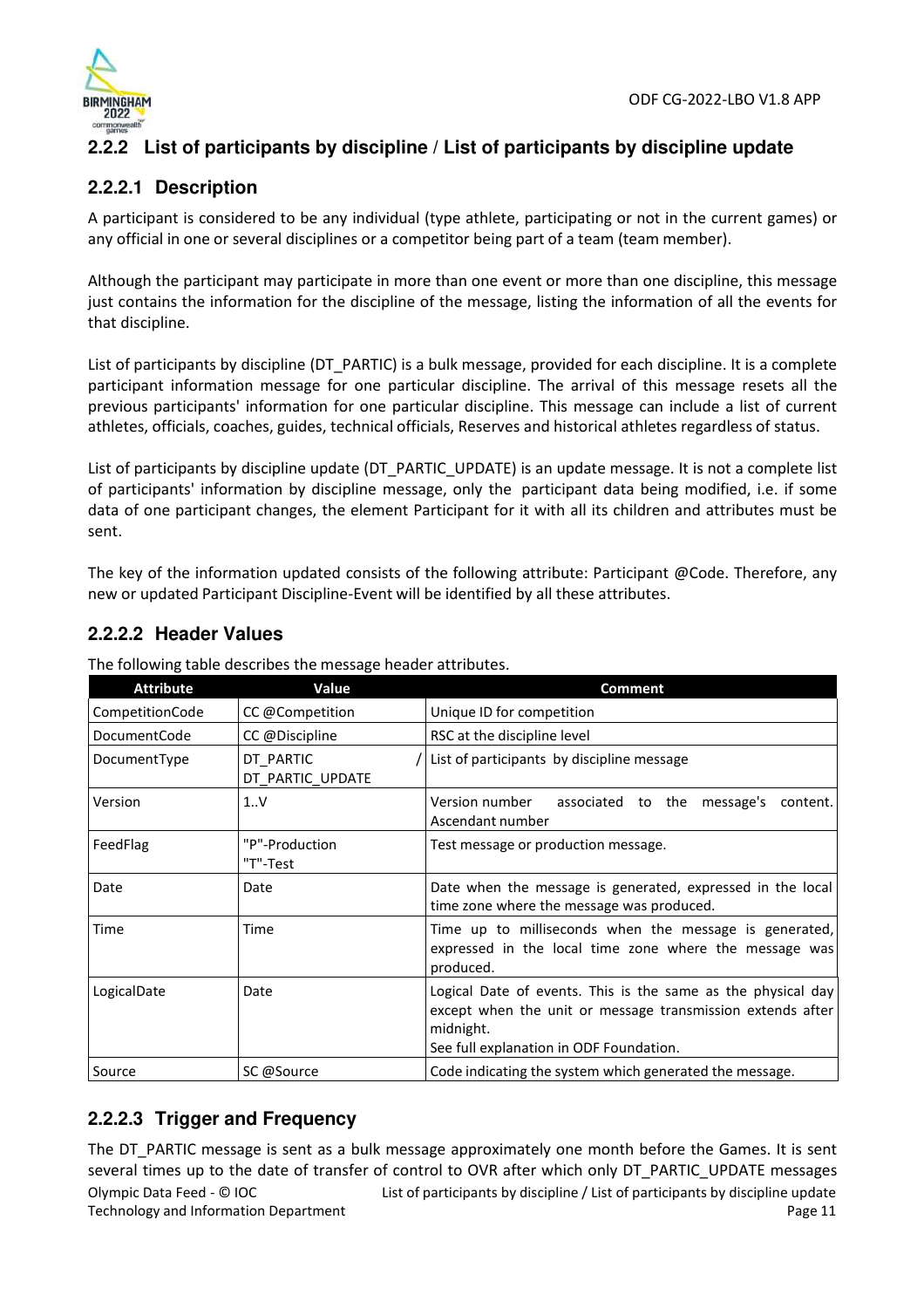

The DT\_PARTIC\_UPDATE message is triggered when there is a modification in the data for any individual after the transfer of control to OVR.

### **2.2.2.4 Message Values**

| <b>Element: Competition (0,1)</b> |     |       |                                                                  |
|-----------------------------------|-----|-------|------------------------------------------------------------------|
| <b>Attribute</b>                  | M/O | Value | <b>Description</b>                                               |
| Gen                               |     | S(20) | Version of the General Data Dictionary applicable to the message |
| Sport                             |     | S(20) | Version of the Sport Data Dictionary applicable to the message   |
| Codes                             |     | S(20) | Version of the Codes applicable to the message                   |

| <b>Element: Competition / Participant (1,N)</b> |     |                                                     |                                                                                                                                                                                                                                                                                                                                                                                                                                                                                                                            |
|-------------------------------------------------|-----|-----------------------------------------------------|----------------------------------------------------------------------------------------------------------------------------------------------------------------------------------------------------------------------------------------------------------------------------------------------------------------------------------------------------------------------------------------------------------------------------------------------------------------------------------------------------------------------------|
| <b>Attribute</b>                                | M/O | Value                                               | <b>Description</b>                                                                                                                                                                                                                                                                                                                                                                                                                                                                                                         |
| Code                                            | м   | $S(20)$ with no leading Participant's ID.<br>zeroes |                                                                                                                                                                                                                                                                                                                                                                                                                                                                                                                            |
|                                                 |     |                                                     | It identifies an athlete or an official and the holding<br>participant's valid information for one particular period of<br>time.<br>It is used to link other messages to the participant's<br>information.<br>Participant's information (example @Organisation) will<br>not be the latest for the athlete/official, unless the<br>@Code attribute is the same as the @Parent attribute.<br>However, this information could be the one being valid in<br>the particular moment of a start list, event unit results,<br>etc. |
|                                                 |     |                                                     | When the participant is an historical one, then this ID will<br>start with "A" when it is an Athlete, "C" when Coach and<br>"O" when Official.                                                                                                                                                                                                                                                                                                                                                                             |
| Parent                                          | м   | S(20) with no leading<br>zeroes                     | Participant's parent ID, which is used to link to the latest<br>valid information for one participant. @Parent attribute<br>should be linked to the latest participant's information,<br>by retrieving that Athlete/Official whose @Code attribute<br>is the same as @Parent.<br>The participant containing @Code attribute being the<br>same as the @Parent attribute will be the one with the                                                                                                                            |
|                                                 |     |                                                     | latest information for the participant.<br>The @Parent attribute will only be different from @Code<br>in the case that critial personal information has changed<br>from previous competitions. The typical examples are<br>Organisation (for change of country)<br>or<br>Name<br>(particularly for women changing their name<br>at<br>marriage). Further to be clear, @Parent and @Code can<br>only be different if Current = "false".                                                                                     |
| <b>Status</b>                                   | O   | CC @ParticStatus                                    | Participant's accreditation status<br>this<br>atribute<br>is<br>Mandatory in the case of @Current="true" and it is<br>optional in the case that @Current="false".<br>To delete a participant, a specific value of the Status<br>attribute is used.                                                                                                                                                                                                                                                                         |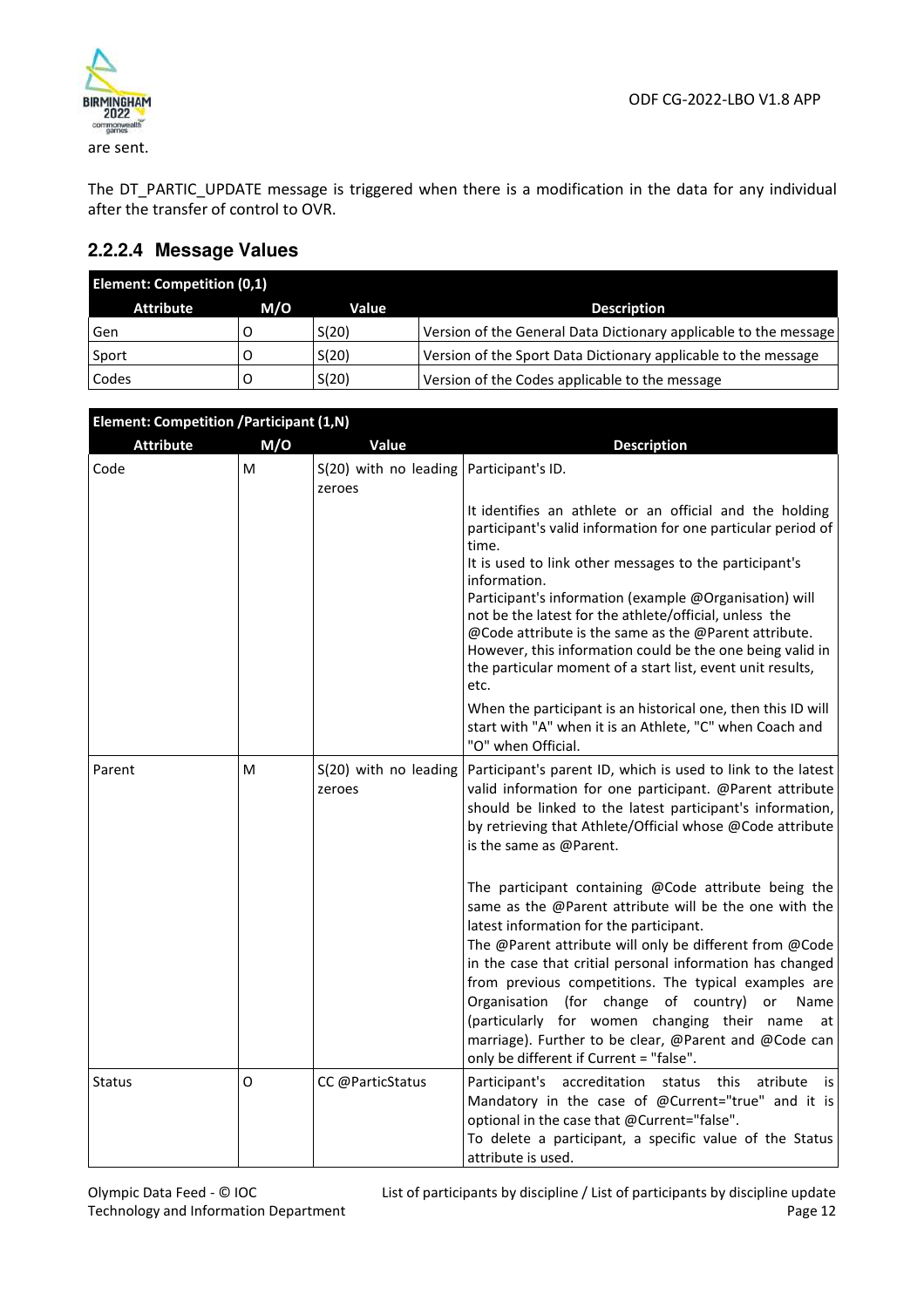

### **Element: Competition /Participant (1,N)**

| <b>Attribute</b>      | M/O | Value               | <b>Description</b>                                                                                                                                                                                        |
|-----------------------|-----|---------------------|-----------------------------------------------------------------------------------------------------------------------------------------------------------------------------------------------------------|
| GivenName             | O   | S(25)               | Given name in WNPA format (mixed case)                                                                                                                                                                    |
| FamilyName            | M   | S(25)               | Family name in WNPA format (mixed case)                                                                                                                                                                   |
| PassportGivenName     | 0   | S(25)               | Passport Given Name (Uppercase).                                                                                                                                                                          |
| PassportFamilyName    | O   | S(25)               | Passport Family Name (Uppercase).                                                                                                                                                                         |
| PrintName             | м   | S(35)               | Print name (family name in upper case + given name in<br>mixed case)                                                                                                                                      |
| PrintlnitialName      | м   | S(18)               | Print Initial name (for the given name it is sent just the<br>initial, without dot)                                                                                                                       |
| TVName                | M   | S(35)               | TV name                                                                                                                                                                                                   |
| TVInitialName         | м   | S(18)               | TV initial name                                                                                                                                                                                           |
| TVFamilyName          | M   | S(25)               | TV family name                                                                                                                                                                                            |
| LocalFamilyName       | O   | S(25)               | Family name in the local language in the appropriate case<br>for the local language (usually mixed case)                                                                                                  |
| LocalGivenName        | O   | S(25)               | Given name in the local language in the appropriate case<br>for the local language (usually mixed case)                                                                                                   |
| Gender                | м   | CC @PersonGender    | Participant's gender                                                                                                                                                                                      |
| Organisation          | м   | CC @Organisation    | Organisation ID                                                                                                                                                                                           |
| <b>BirthDate</b>      | O   | YYYY-MM-DD          | Date of birth. This information may not be known at the<br>very beginning, but it will be completed for<br>all<br>participants after successive updates                                                   |
| Height                | O   | S(3)                | Height in centimetres. It will be included if this<br>information is available. This information is not needed in<br>the case of officials/referees.<br>"-" may be used where the data is not available.  |
| Weight                | O   | S(3)                | Weight in kilograms. It will be included if this information<br>is available.<br>This information is not needed in the case of<br>officials/referees.<br>"-" may be used where the data is not available. |
| PlaceofBirth          | 0   | S(75)               | Place of Birth                                                                                                                                                                                            |
| CountryofBirth        | O   | CC @Country         | Country ID of Birth                                                                                                                                                                                       |
| PlaceofResidence      | O   | S(75)               | Place of Residence                                                                                                                                                                                        |
| CountryofResidence    | 0   | CC @Country         | Country ID of Residence                                                                                                                                                                                   |
| Nationality           | O   | CC @Country         | Participant's nationality.<br>Although this attribute is optional, in very exceptional<br>situations it will not be known, and for this reason not<br>ready to be sent.                                   |
| MainFunctionId        | 0   | CC @ResultsFunction | Main function<br>In the Case of Current="true" this attribute is Mandatory.                                                                                                                               |
| Current               | M   | Boolean             | It defines if a participant is participating in the games<br>(true) or is a Historical participant (false).                                                                                               |
| OlympicSolidarity     | 0   | S(1)                | 'Y' or 'N'<br>Flag to indicating if the participant participates in the<br>Olympic Scholarship program.                                                                                                   |
| ModificationIndicator | M   | S(1)                | 'N' or 'U'<br>Attribute is mandatory in the DT_PARTIC_UPDATE                                                                                                                                              |

Olympic Data Feed - © IOC Technology and Information Department List of participants by discipline / List of participants by discipline update Page 13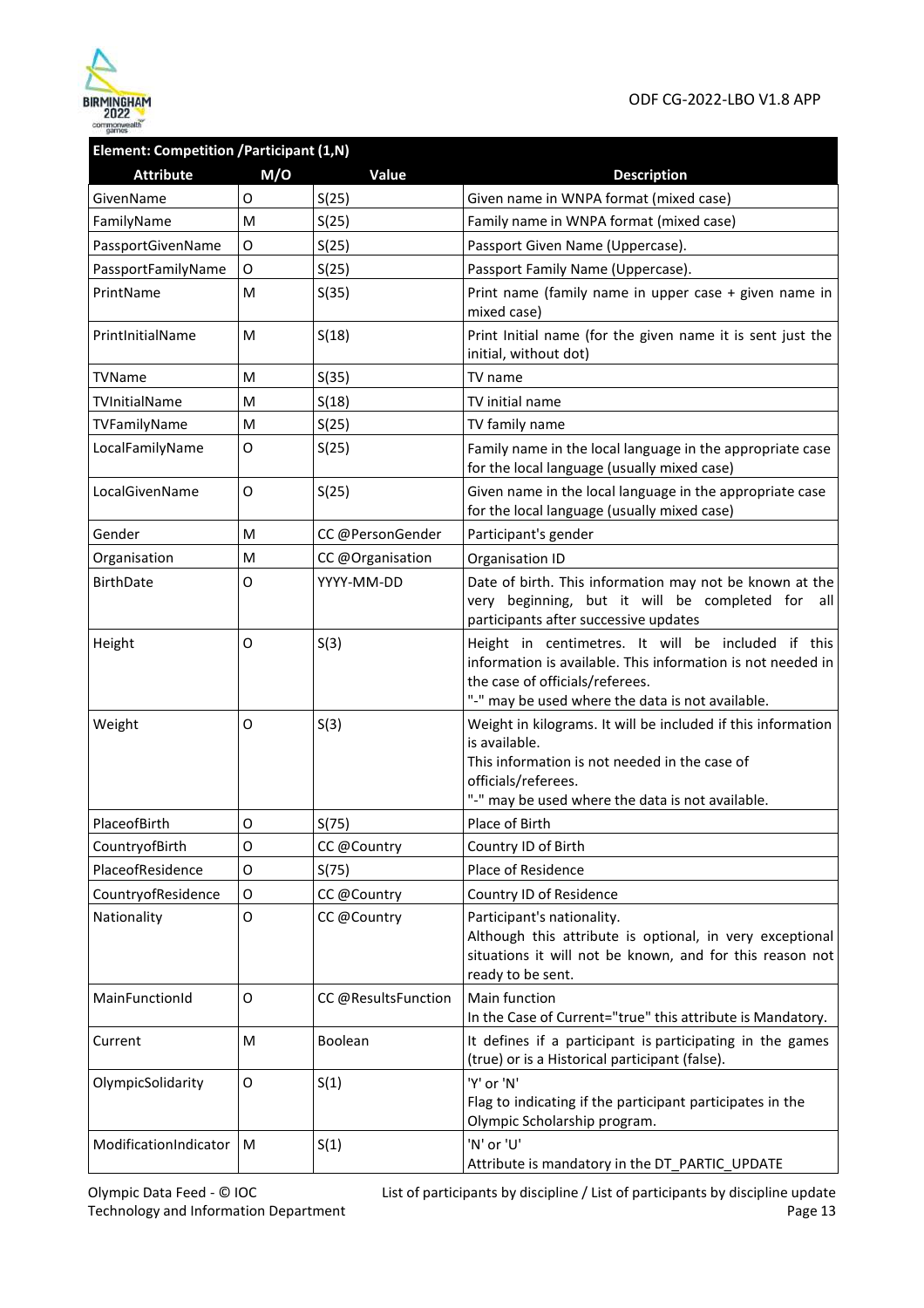

#### **Element: Competition /Participant (1,N)**

| Attribute | M/O | Value | <b>Description</b>                                                                                                                                                                                                                                                                                               |
|-----------|-----|-------|------------------------------------------------------------------------------------------------------------------------------------------------------------------------------------------------------------------------------------------------------------------------------------------------------------------|
|           |     |       | message only<br>N-New participant (in the case that this<br>information comes as a late entry)<br>U-Update participant                                                                                                                                                                                           |
|           |     |       | If ModificationIndicator='N', then include new participant<br>to the previous bulk-loaded list of participants<br>If ModificationIndicator='U', then update the participant<br>to the previous bulk-loaded list of participants<br>To delete a participant, a specific value of the Status<br>attribute is used. |

#### **Element: Competition /Participant /Discipline (1,1)**

**All participating athletes will be assigned at least one discipline, it could be more. Each accredited official will be assigned at least one discipline, but it could be more. If an athlete or official is assigned to more than one discipline, it will be included in the participant message of both disciplines.** 

| <b>Attribute</b> | M/O | Value          | <b>Description</b>                                                  |
|------------------|-----|----------------|---------------------------------------------------------------------|
| Code             | M   | CC @Discipline | Full RSC of the discipline                                          |
| <b>IFId</b>      |     | S(16)          | Competitor's federation number for the corresponding<br>discipline. |

#### **Element: Competition /Participant /Discipline /RegisteredEvent (0,N)**

**All accredited athletes will be assigned to one or more events. There is one exception: in some sports, substitutes may be accredited without any associated event. Historical athletes are not registered to any event.** 

| <b>Attribute</b> | M/O | Value                                                                                                                                  | <b>Description</b>                                                                                      |
|------------------|-----|----------------------------------------------------------------------------------------------------------------------------------------|---------------------------------------------------------------------------------------------------------|
| Event            | M   | CC @Event                                                                                                                              | Full RSC of the event                                                                                   |
| Class            | O   | CC @DisciplineClass<br>Code to identify the handicap class in the case of events<br>with handicapped athletes (e.g: paralympic games). |                                                                                                         |
|                  |     |                                                                                                                                        | This attribute is optional because is not used in other type<br>of events without handicapped athletes. |
|                  |     |                                                                                                                                        | Send only in the Case of Current="true".                                                                |
| <b>Status</b>    |     | SC @AthleteStatus                                                                                                                      | Participant status. As soon as information is known.                                                    |

#### **Element: Competition /Participant /Discipline /RegisteredEvent /EventEntry (0,N)**

|              | Type             | Code            | Pos          | <b>Description</b>                          |
|--------------|------------------|-----------------|--------------|---------------------------------------------|
| <b>ENTRY</b> |                  | <b>POSITION</b> | N/A          | Element Expected: Team events               |
|              | <b>Attribute</b> | M/O             | Value        | <b>Description</b>                          |
|              | Value            | 0               | CC @Position | Position Code in the Team                   |
| <b>ENTRY</b> |                  | <b>SEED</b>     | N/A          | Element Expected:<br>As soon as it is known |
|              | <b>Attribute</b> | M/O             | Value        | <b>Description</b>                          |
|              | Value            | 0               | Numeric #0   | Seed Number                                 |
| <b>ENTRY</b> |                  | <b>GROUP</b>    | N/A          | Element Expected:<br>As soon as it is known |
|              | <b>Attribute</b> | M/O             | Value        | <b>Description</b>                          |
|              | Value            | O               | S(1)         | Athlete's Preliminary Group                 |

Olympic Data Feed - © IOC Technology and Information Department List of participants by discipline / List of participants by discipline update Page 14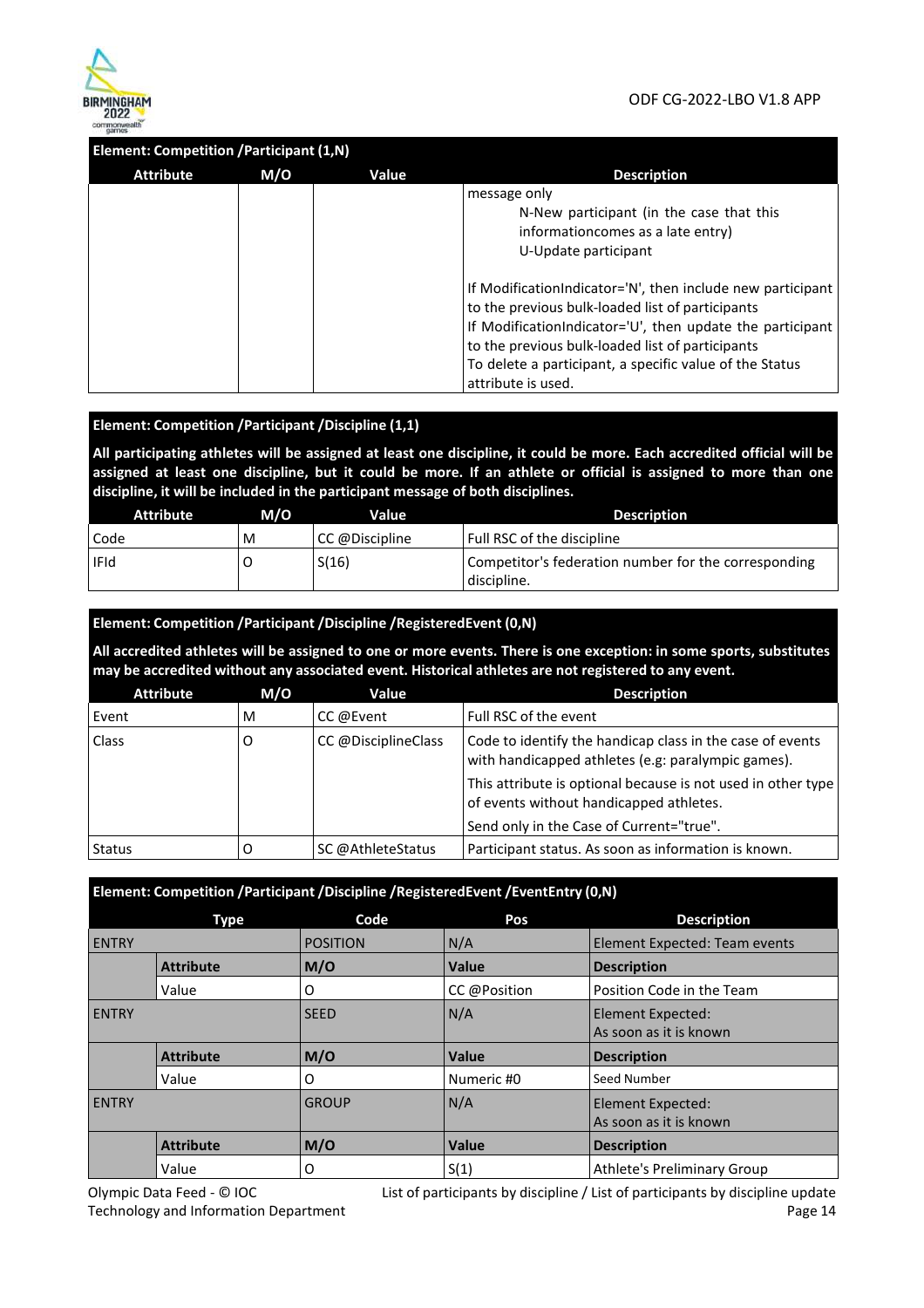

#### **Sample (General)**

```
<Discipline Code="LBO ------------------------------- " IFId="203258" > 
        <RegisteredEvent Event="LBOWTEAM4 ------------------------ " > 
                 <EventEntry Type="ENTRY" Code="POSITION" Value="S" /> 
        </RegisteredEvent> 
</Discipline>
```
### **2.2.2.5 Message Sort**

The message is sorted by Participant @Code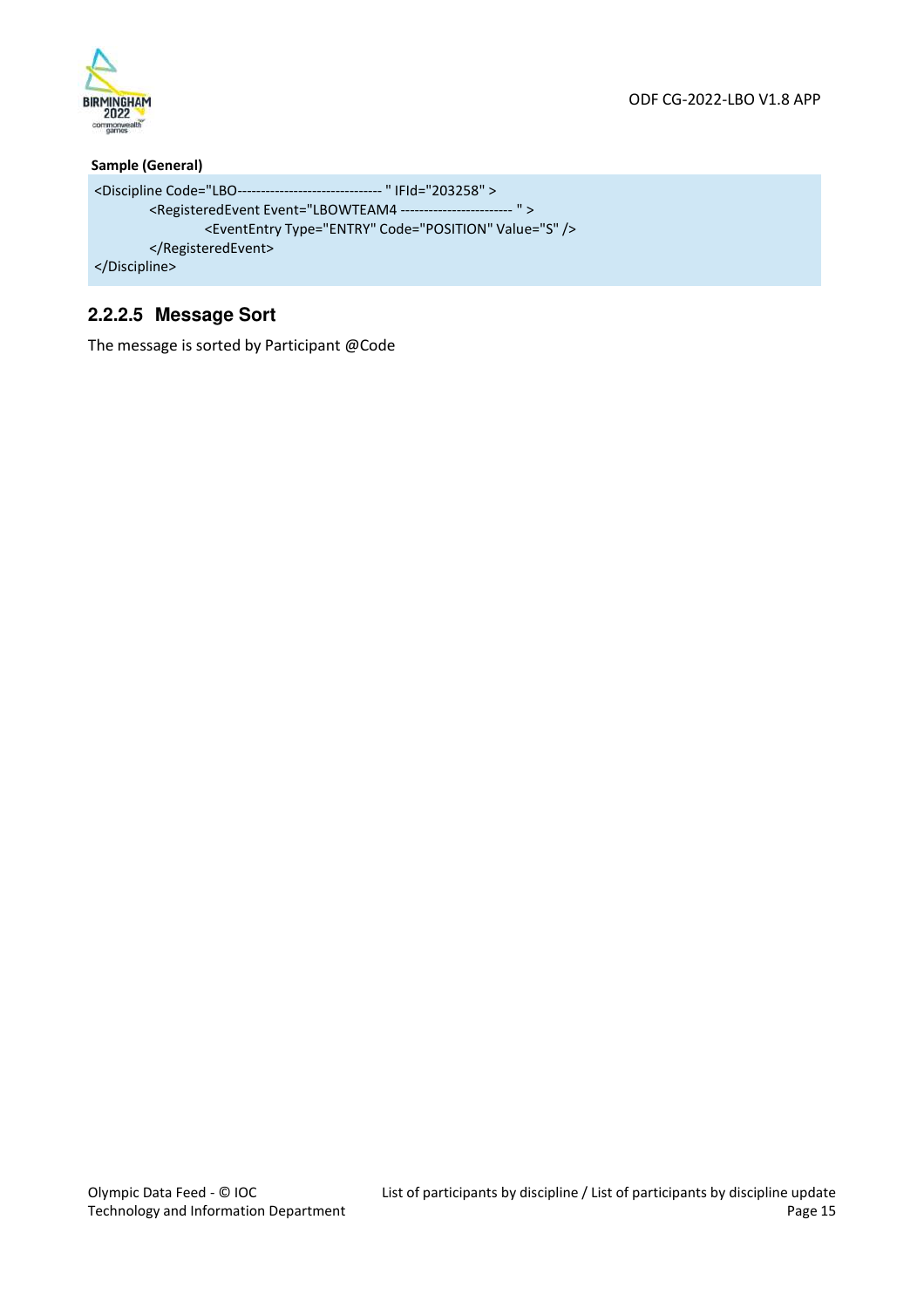

### **2.2.3 List of teams / List of teams update**

### **2.2.3.1 Description**

DT\_PARTIC\_TEAMS contains the list of teams related to the current competition.

List of teams (DT\_PARTIC\_TEAMS) is a bulk message by discipline. The list is always complete. The arrival of this message resets all the previous participant teams' information for that discipline. It is assumed that all teams appearing in this list are valid, in the meaning that they are participating or they could participate in one event.

List of teams update (DT\_PARTIC\_TEAMS\_UPDATE) is an update message. It is not a complete list of teams' information message. It only contains the data of a team being modified.

### **2.2.3.2 Header Values**

The following table describes the message header attributes.

| <b>Attribute</b>    | Value                                       | <b>Comment</b>                                                                                                                                                                     |
|---------------------|---------------------------------------------|------------------------------------------------------------------------------------------------------------------------------------------------------------------------------------|
| CompetitionCode     | CC @Competition                             | Unique ID for competition                                                                                                                                                          |
| <b>DocumentCode</b> | CC @Discipline                              | RSC at the discipline level                                                                                                                                                        |
| DocumentType        | DT_PARTIC_TEAMS /<br>DT_PARTIC_TEAMS_UPDATE | List of participant teams message                                                                                                                                                  |
| Version             | 1.0 <sub>Y</sub>                            | Version number associated to the message's content.<br>Ascendant number                                                                                                            |
| FeedFlag            | "P"-Production<br>"T"-Test                  | Test message or production message.                                                                                                                                                |
| Date                | Date                                        | Date when the message is generated, expressed in the<br>local time zone where the message was produced.                                                                            |
| Time                | Time                                        | Time up to milliseconds when the message is generated,<br>expressed in the local time zone where the message was<br>produced.                                                      |
| LogicalDate         | Date                                        | Logical Date of events. This is the same as the physical day<br>except when the unit or message transmission extends<br>after midnight.<br>See full explanation in ODF Foundation. |
| Source              | SC @Source                                  | Code indicating the system which generated the message.                                                                                                                            |

### **2.2.3.3 Trigger and Frequency**

The DT\_PARTIC\_TEAMS message is sent as a bulk message before the Games. It is sent several times up to the date of transfer of control to OVR after which only DT\_PARTIC\_TEAMS\_UPDATE messages are sent. The DT\_PARTIC\_TEAMS\_UPDATE message is triggered when there is a modification in the data for any team after the transfer of control to OVR.

### **2.2.3.4 Message Values**

| <b>Element: Competition (0,1)</b> |     |       |                                                                  |  |
|-----------------------------------|-----|-------|------------------------------------------------------------------|--|
| <b>Attribute</b>                  | M/O | Value | <b>Description</b>                                               |  |
| Gen                               |     | S(20) | Version of the General Data Dictionary applicable to the message |  |
| Sport                             |     | S(20) | Version of the Sport Data Dictionary applicable to the message   |  |
| Codes                             |     | S(20) | Version of the Codes applicable to the message                   |  |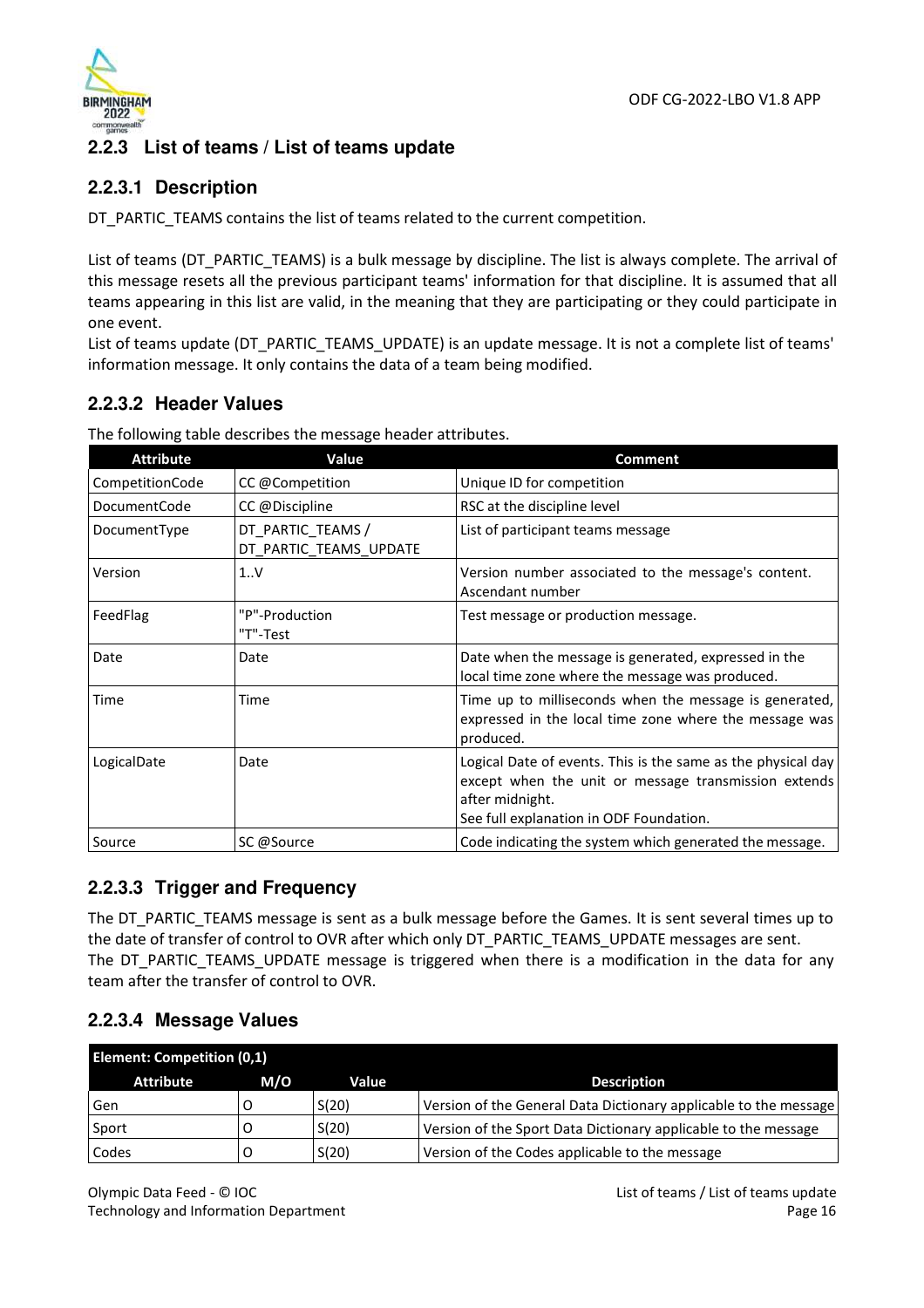

### **Element: Competition /Team (1,N)**

| <b>Attribute</b>      | M/O | Value                                                                                                                                                                                                                                                                                              | <b>Description</b>                                                                                                                                                                                                                                                                                                                                                                                                                                                                     |
|-----------------------|-----|----------------------------------------------------------------------------------------------------------------------------------------------------------------------------------------------------------------------------------------------------------------------------------------------------|----------------------------------------------------------------------------------------------------------------------------------------------------------------------------------------------------------------------------------------------------------------------------------------------------------------------------------------------------------------------------------------------------------------------------------------------------------------------------------------|
| Code                  | M   | S(20) with no leading<br>zeroes                                                                                                                                                                                                                                                                    | Team's ID<br>When the Team is an historical one, then this ID starts<br>with "T".                                                                                                                                                                                                                                                                                                                                                                                                      |
| Organisation          | M   | CC @Organisation                                                                                                                                                                                                                                                                                   | Team organisation's ID                                                                                                                                                                                                                                                                                                                                                                                                                                                                 |
| Number                | O   | Numeric #0<br>Team's number.<br>If there is not more than one team for one organisation<br>participating in one event, it is 1. Otherwise, it will be<br>incremental, 1 for the first organisation's team, 2 for<br>the second organisation's team, etc.<br>Required in the case of current teams. |                                                                                                                                                                                                                                                                                                                                                                                                                                                                                        |
| Name                  | м   | S(73)                                                                                                                                                                                                                                                                                              | Team's name.                                                                                                                                                                                                                                                                                                                                                                                                                                                                           |
| ShortName             | O   | S(40)                                                                                                                                                                                                                                                                                              | <b>Team Short Name</b>                                                                                                                                                                                                                                                                                                                                                                                                                                                                 |
| <b>TVTeamName</b>     | M   | S(21)                                                                                                                                                                                                                                                                                              | <b>TV Team Name</b>                                                                                                                                                                                                                                                                                                                                                                                                                                                                    |
| Gender                | M   | CC @SportGender                                                                                                                                                                                                                                                                                    | Gender Code of the Team                                                                                                                                                                                                                                                                                                                                                                                                                                                                |
| Current               | M   | boolean                                                                                                                                                                                                                                                                                            | It defines if a team is participating in the games (true) or<br>it is a Historical team (false)                                                                                                                                                                                                                                                                                                                                                                                        |
| TeamType              | O   | SC @TeamType                                                                                                                                                                                                                                                                                       | Send the team type.<br>This is how the name is constructed to allow clients to<br>build in other languages.                                                                                                                                                                                                                                                                                                                                                                            |
| ModificationIndicator | M   | N, U, D                                                                                                                                                                                                                                                                                            | Attribute is mandatory in the<br>DT PARTIC TEAMS UPDATE message only<br>N-New team (in the case that this information<br>comes asa late entry)<br>U-Update teamD-Delete team<br>If ModificationIndicator='N', then include new team to<br>the previous bulk-loaded list of teams<br>If ModificationIndicator='U', then update the team to<br>the previous bulk-loaded list of teams<br>If ModificationIndicator='D', then delete the team to<br>the previous bulk-loaded list of teams |

| Element: Competition / Team / Composition / Athlete (0,N) |     |                |                                                                 |  |  |
|-----------------------------------------------------------|-----|----------------|-----------------------------------------------------------------|--|--|
| Attribute                                                 | M/O | Value          | <b>Description</b>                                              |  |  |
| Code                                                      | M   |                | S(20) with no leading Athlete's ID of the listed team's member. |  |  |
|                                                           |     | zeroes         | Therefore, he/she makes part of the team's composition.         |  |  |
| Order                                                     |     | <b>Numeric</b> | Team member order                                               |  |  |

| Element: Competition / Team / Discipline (0,1)<br>Each team is assigned just to one discipline. Discipline is expected unless ModificationIndicator="D"                |     |                |                            |  |
|------------------------------------------------------------------------------------------------------------------------------------------------------------------------|-----|----------------|----------------------------|--|
| <b>Attribute</b>                                                                                                                                                       | M/O | Value          | <b>Description</b>         |  |
| Code                                                                                                                                                                   | M   | CC @Discipline | Full RSC of the discipline |  |
| Element: Competition / Team / Discipline / Registered Event (0,1)<br>Each current team is assigned to one event. Historical teams will not be registered to any event. |     |                |                            |  |
| <b>Attribute</b>                                                                                                                                                       | M/O | Value          | <b>Description</b>         |  |
| Event                                                                                                                                                                  | м   | CC @Event      | Full RSC of the event      |  |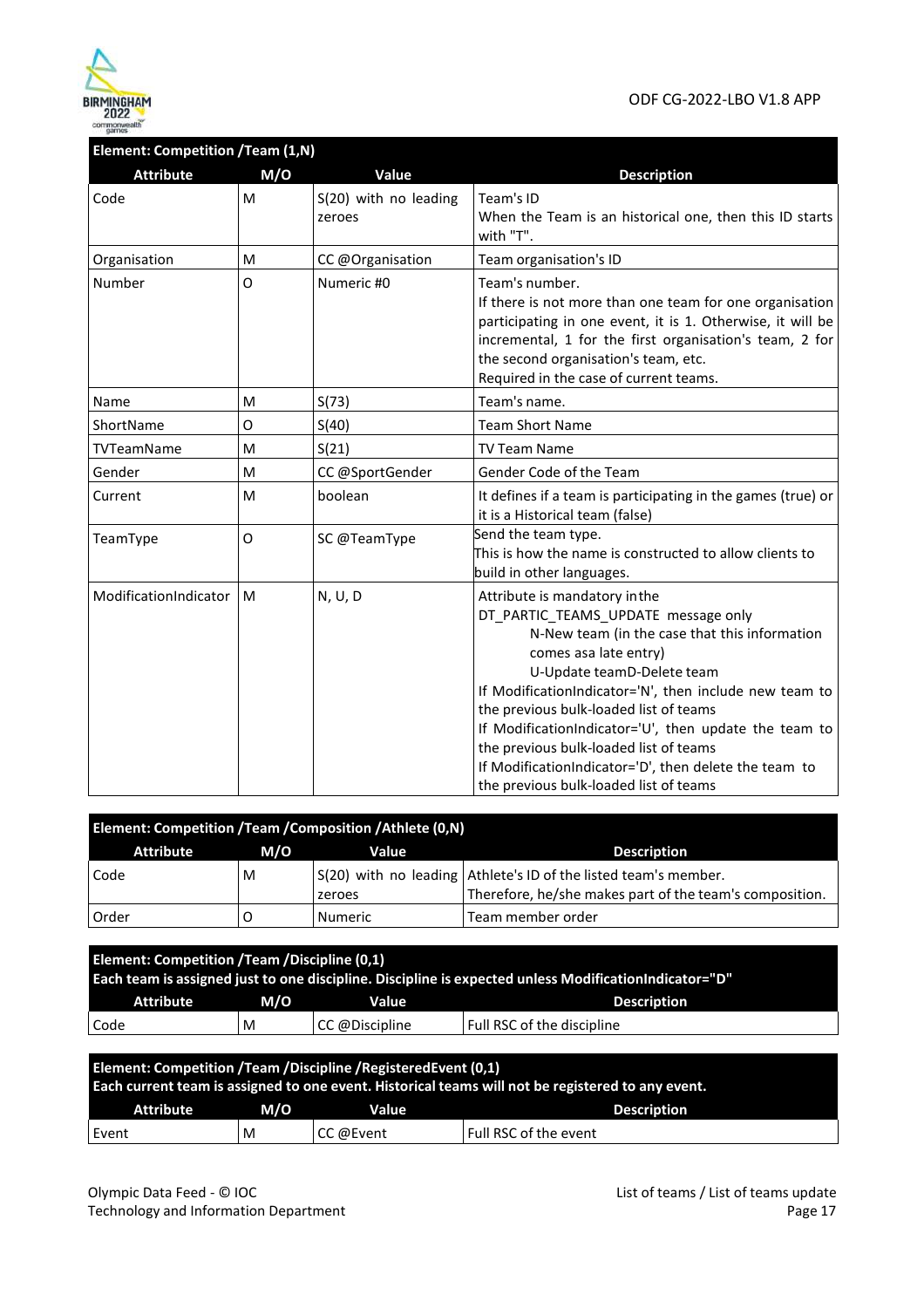

#### **Element: Competition /Team /Discipline /RegisteredEvent /EventEntry (0,N) Send if there are specific team's event entries.**

|              | Type             | Code         | Pos        | <b>Description</b>                                                                              |
|--------------|------------------|--------------|------------|-------------------------------------------------------------------------------------------------|
| <b>ENTRY</b> |                  | <b>SEED</b>  | N/A        | Element Expected:<br>As soon as it is known (this information<br>can be sent in both messages). |
|              | <b>Attribute</b> | M/O          | Value      | <b>Description</b>                                                                              |
|              | Value            | O            | Numeric #0 | The position in which the team is<br>seeded for the competition.                                |
| <b>ENTRY</b> |                  | <b>GROUP</b> | N/A        | Element Expected:<br>As soon as it is known (this information<br>can be sent in both messages). |
|              | <b>Attribute</b> | M/O          | Value      | <b>Description</b>                                                                              |
|              | Value            | O            | S(1)       | <b>Team's Preliminary Group</b>                                                                 |

#### **Sample (General)**

| $<$ Team | Code="LBOWTEAM3 ---- CAN01"                                                      | Organisation="CAN"                                            | Number="1" | Name="Canada" |
|----------|----------------------------------------------------------------------------------|---------------------------------------------------------------|------------|---------------|
|          | TVTeamName="Canada" Gender="M" Current="true">                                   |                                                               |            |               |
|          | <composition></composition>                                                      |                                                               |            |               |
|          | <athlete code="1063192" order="1"></athlete>                                     |                                                               |            |               |
|          | <athlete code="1063249" order="2"></athlete>                                     |                                                               |            |               |
|          | <athlete code="1063277" order="3"></athlete>                                     |                                                               |            |               |
|          |                                                                                  |                                                               |            |               |
|          | <discipline code="LBO---------------------------------"></discipline>            |                                                               |            |               |
|          | <registeredevent event="LBOWTEAM3 ------------------------- "></registeredevent> |                                                               |            |               |
|          |                                                                                  | <evententry code="GROUP" type="ENTRY" value="A"></evententry> |            |               |
|          |                                                                                  | <evententry code="SEED" type="ENTRY" value="4"></evententry>  |            |               |
|          |                                                                                  |                                                               |            |               |
|          |                                                                                  |                                                               |            |               |
|          |                                                                                  |                                                               |            |               |

### **2.2.3.5 Message Sort**

The message is sorted by Team @Code.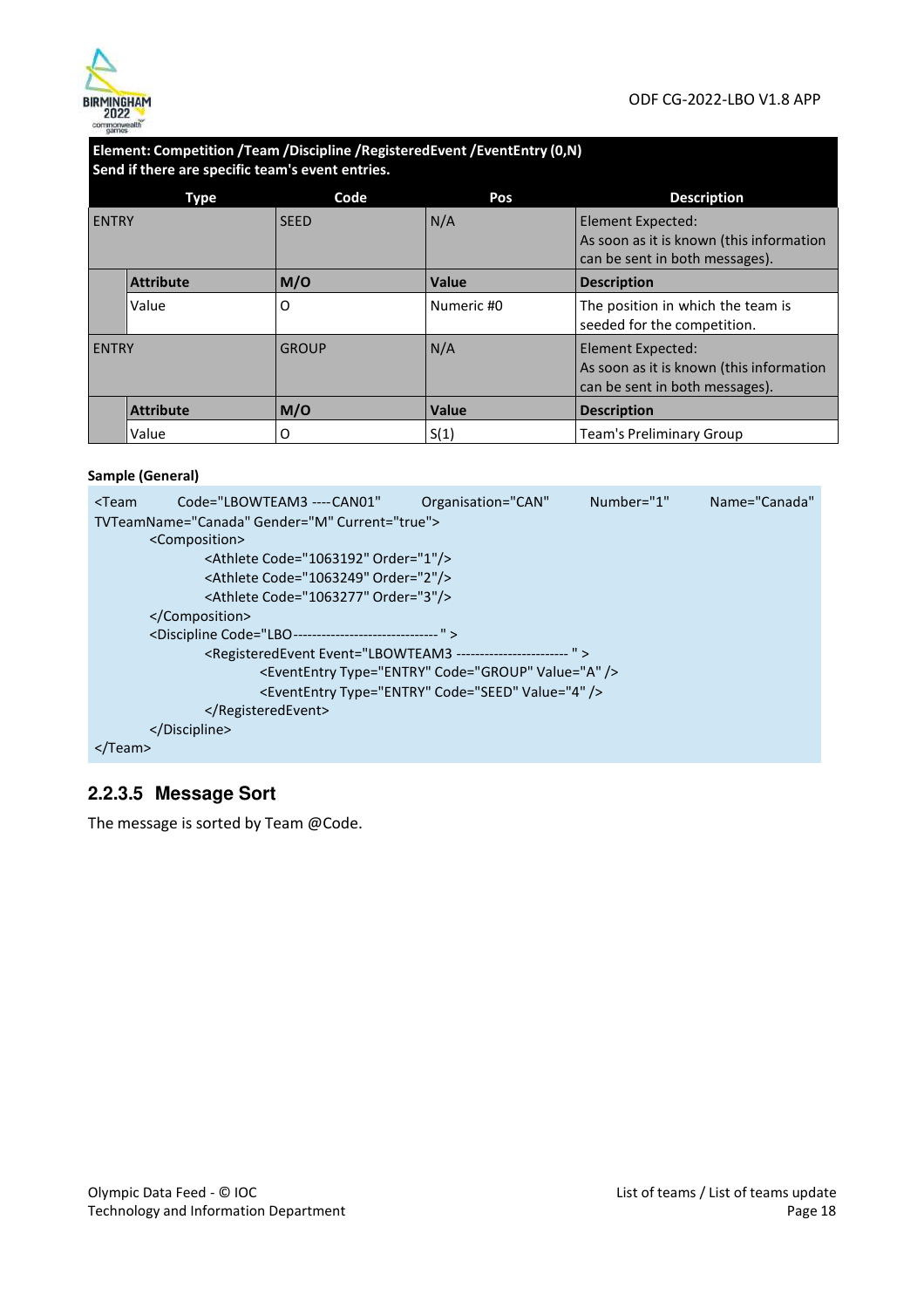

### **2.2.4 Event Unit Start List and Results**

### **2.2.4.1 Description**

The Event Unit Start List and Results is a message containing both the start list and results information of the competitors in one (individual or team) event unit.

The Event Unit Start List and Results is a mandatory message for all sports. The definition includes as much generic information as possible due to the fact that each discipline and event has its own format for the results information (example: score of a match, time in a race, distance in a throw...).

This is always a full message and all applicable elements and attributes are always sent.

### **2.2.4.2 Header Values**

| <b>Attribute</b> | Value                      | <b>Comment</b>                                                                                                                                                                  |
|------------------|----------------------------|---------------------------------------------------------------------------------------------------------------------------------------------------------------------------------|
| CompetitionCode  | CC @Competition            | Unique ID for competition                                                                                                                                                       |
| DocumentCode     | <b>Full RSC</b>            | Full RSC of the event unit                                                                                                                                                      |
| DocumentType     | DT RESULT                  | Event Unit Start List and Results message                                                                                                                                       |
| DocumentSubtype  | Not used in LBO            | Not used in LBO                                                                                                                                                                 |
| Version          | 1V                         | Version number associated to the message's content. Ascendant<br>number                                                                                                         |
| ResultStatus     | SC @ResultStatus           | It indicates whether the result is official or unofficial (or intermediate<br>etc).<br>START_LIST                                                                               |
|                  |                            | LIVE (during the match)                                                                                                                                                         |
|                  |                            | INTERMEDIATE (only if there is an unscheduled break in play)                                                                                                                    |
|                  |                            | <b>UNOFFICIAL</b>                                                                                                                                                               |
|                  |                            | <b>OFFICIAL</b>                                                                                                                                                                 |
| FeedFlag         | "P"-Production<br>"T"-Test | Test message or production message.                                                                                                                                             |
| Date             | Date                       | Date when the message is generated, expressed in the local time zone<br>where the message was produced.                                                                         |
| Time             | Time                       | Time up to milliseconds when the message is generated, expressed in<br>the local time zone where the message was produced.                                                      |
| LogicalDate      | Date                       | Logical Date of events. This is the same as the physical day except<br>when the unit or message transmission extends after midnight.<br>See full explanation in ODF Foundation. |
| Source           | SC @Source                 | Code indicating the system which generated the message.                                                                                                                         |

The following table describes the message header attributes.

### **2.2.4.3 Trigger and Frequency**

-START LIST: As soon as the athlete/athletes/team/teams are known.

-START LIST: As soon as any of the line-up and starters are known and any change/addition to these.

-LIVE: At the beginning of each period.

-LIVE: After every change in any data [scores, substitute etc].

-INTERMEDIATE: After each period (if it is not the last period).

-UNOFFICIAL / OFFICIAL: After the match (unit).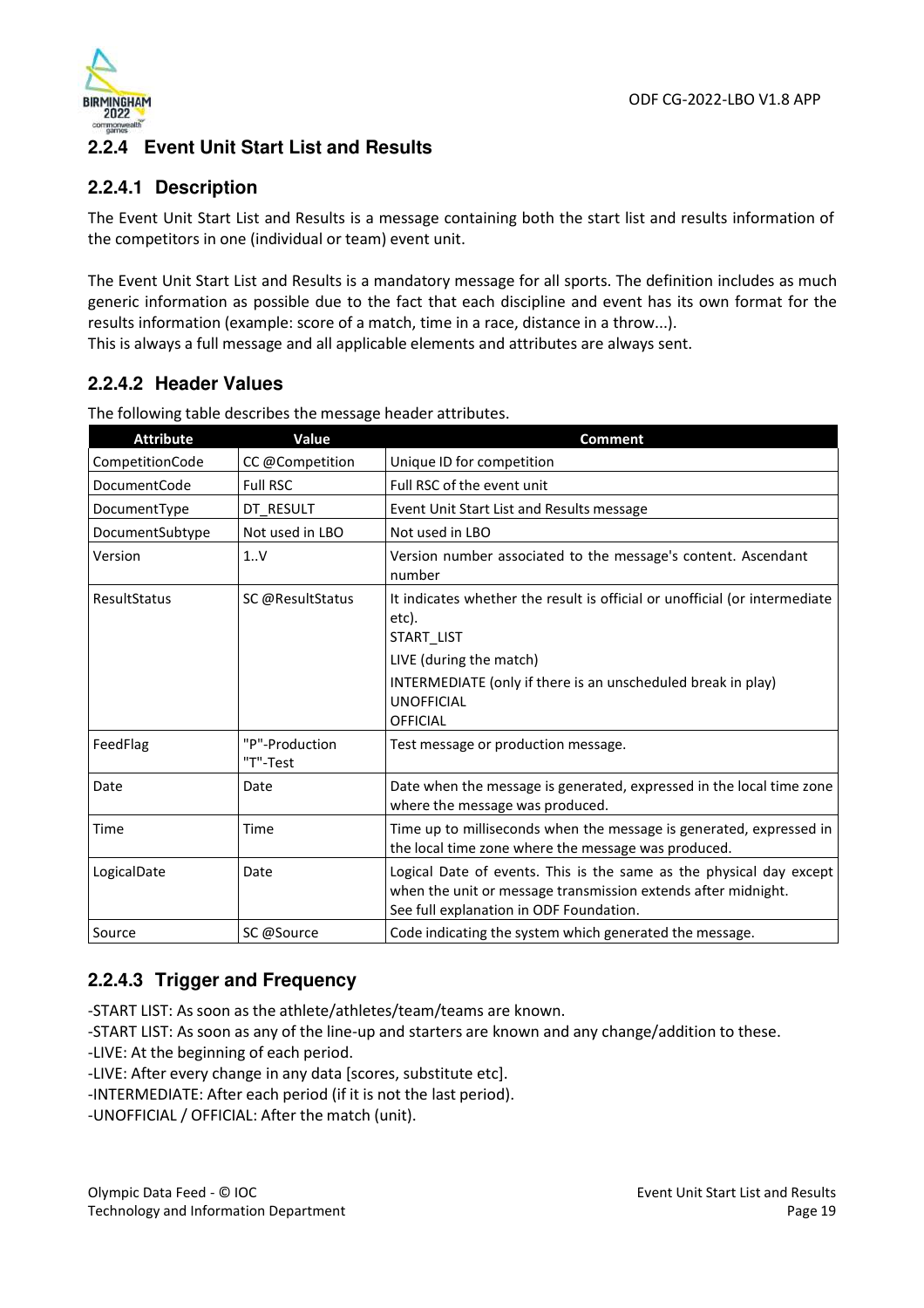

### **2.2.4.4 Message Values**

| <b>Element: Competition (0,1)</b> |     |       |                                                                  |  |  |
|-----------------------------------|-----|-------|------------------------------------------------------------------|--|--|
| <b>Attribute</b>                  | M/O | Value | <b>Description</b>                                               |  |  |
| Gen                               |     | S(20) | Version of the General Data Dictionary applicable to the message |  |  |
| Sport                             |     | S(20) | Version of the Sport Data Dictionary applicable to the message   |  |  |
| Codes                             |     | S(20) | Version of the Codes applicable to the message                   |  |  |

| Element: Competition / ExtendedInfos / UnitDateTime (0,1) |     |              |                                                           |  |  |
|-----------------------------------------------------------|-----|--------------|-----------------------------------------------------------|--|--|
| Attribute                                                 | M/O | <b>Value</b> | <b>Description</b>                                        |  |  |
| StartDate                                                 |     | DateTime     | Actual start date-time. Do not include until unit starts. |  |  |
| l EndDate                                                 |     | DateTime     | Actual end date-time.                                     |  |  |

|                     | Element: Competition / ExtendedInfos / ExtendedInfo (0,N) |     |                                                                      |                    |  |  |  |
|---------------------|-----------------------------------------------------------|-----|----------------------------------------------------------------------|--------------------|--|--|--|
|                     | <b>Description</b><br>Code<br>Pos<br>Type                 |     |                                                                      |                    |  |  |  |
| <b>UI</b><br>PERIOD |                                                           | N/A | Element Expected:<br>Beginning of each period. Remove when official. |                    |  |  |  |
|                     | <b>Attribute</b>                                          | M/O | Value                                                                | <b>Description</b> |  |  |  |
|                     | Value                                                     |     | Numeric#0                                                            | Send current end   |  |  |  |

#### **Sample (General)**

<ExtendedInfos>

<ExtendedInfo Type="UI" Code="PERIOD" Value="2" />

</ExtendedInfos>

| Element: Competition /ExtendedInfos /SportDescription (0,1)<br><b>Sport Descriptions in Text.</b> |     |                      |                                                   |  |  |  |
|---------------------------------------------------------------------------------------------------|-----|----------------------|---------------------------------------------------|--|--|--|
| <b>Attribute</b>                                                                                  | M/O | Value                | <b>Description</b>                                |  |  |  |
| DisciplineName                                                                                    | M   | S(40)                | Discipline name (not code) from Common Codes      |  |  |  |
| EventName                                                                                         | м   | S(40)                | Event name (not code) from Common Codes           |  |  |  |
| Gender                                                                                            | м   | CC @DisciplineGender | Gender code for the event unit                    |  |  |  |
| SubEventName                                                                                      | м   | S(40)                | EventUnit short name (not code) from Common Codes |  |  |  |
| UnitNum                                                                                           | ۰   | S(6)                 | Match number                                      |  |  |  |

### **Element: Competition /ExtendedInfos /VenueDescription (0,1) Venue Names in Text.**

| <b>Attribute</b> | M/O | Value         | <b>Description</b>                               |
|------------------|-----|---------------|--------------------------------------------------|
| Venue            | M   | CC @VenueCode | Venue Code                                       |
| VenueName        | м   | S(25)         | Venue short name (not code) from Common Codes    |
| Location         | м   | CC @Location  | Location code                                    |
| LocationName     | M   | S(30)         | Location short name (not code) from Common Codes |

| <b>Element: Competition / Periods (0,1)</b> |     |                              |                    |  |  |  |
|---------------------------------------------|-----|------------------------------|--------------------|--|--|--|
| <b>Attribute</b>                            | M/O | Value                        | <b>Description</b> |  |  |  |
| Home                                        | M   | S(20) with no leading zeroes | Home Competitor ID |  |  |  |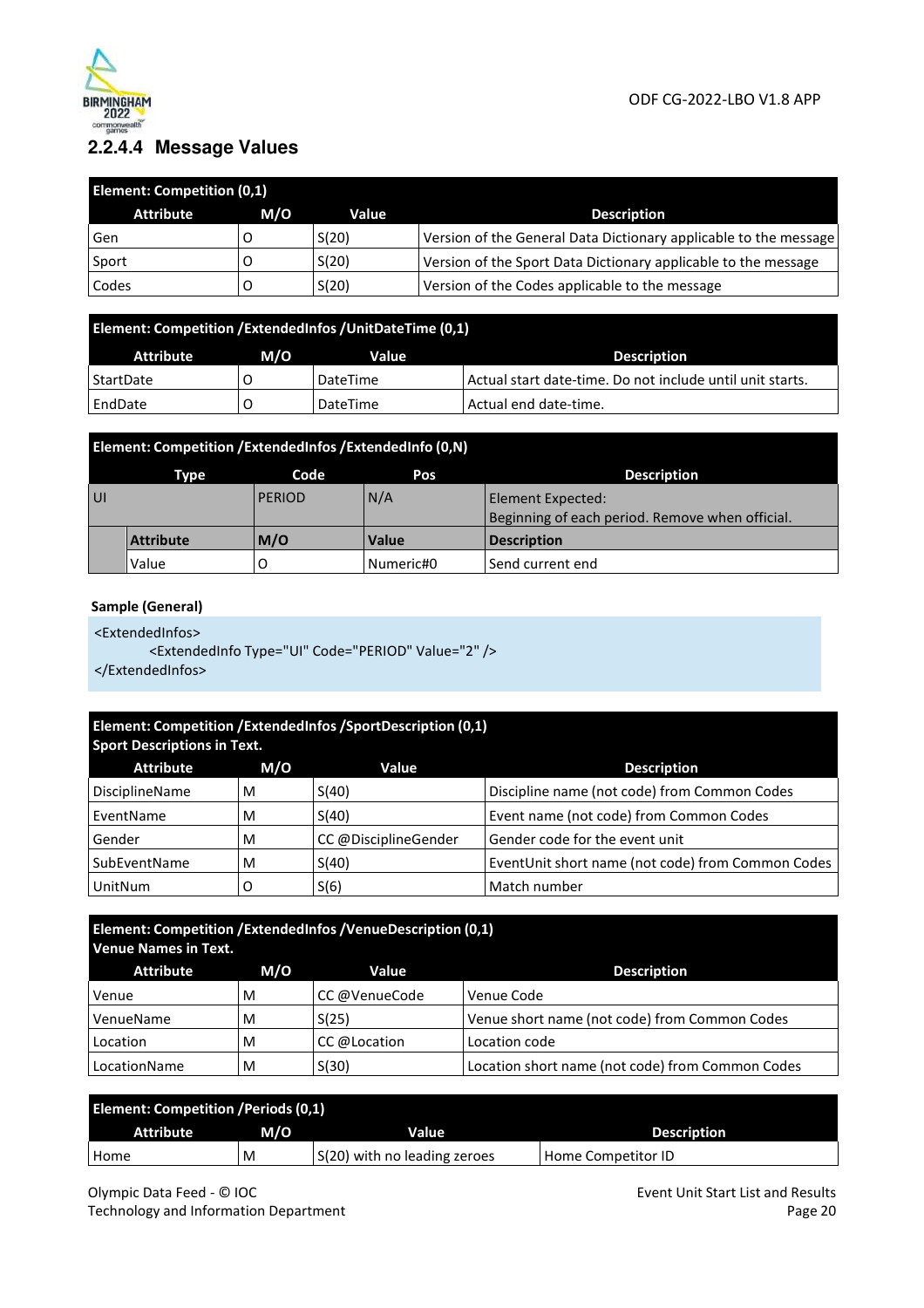

#### **Element: Competition /Periods (0,1)**

| <b>Attribute</b> | M/O | Value                        | <b>Description</b> |
|------------------|-----|------------------------------|--------------------|
| Away             | M   | S(20) with no leading zeroes | Away Competitor ID |

| Element: Competition / Periods / Period (1, N) |     |             |                                                                           |  |  |  |
|------------------------------------------------|-----|-------------|---------------------------------------------------------------------------|--|--|--|
| <b>Attribute</b>                               | M/O | Value       | <b>Description</b>                                                        |  |  |  |
| Code                                           | м   | Numeric #0  | Send the end number                                                       |  |  |  |
| HomeScore                                      | M   | Numeric ##0 | Overall score of the first named competitor at the end of<br>the period.  |  |  |  |
| AwayScore                                      | M   | Numeric ##0 | Overall score of the second named competitor at the end<br>of the period. |  |  |  |

| <b>Element: Competition / Result (1,N)</b> |     |                |                                                                                                                                                                                   |  |  |
|--------------------------------------------|-----|----------------|-----------------------------------------------------------------------------------------------------------------------------------------------------------------------------------|--|--|
| <b>Attribute</b>                           | M/O | Value          | <b>Description</b>                                                                                                                                                                |  |  |
| Result                                     | O   | Numeric ##0    | Result of the competitor for the particular event unit.                                                                                                                           |  |  |
| <b>IRM</b>                                 | O   | SC @IRM        | Invalid Result Mark for the particular event unit, if<br>applicable.<br>Send just in the case @ResultType is both IRM and Points<br>for some period; the match will have finished |  |  |
| <b>WLT</b>                                 | O   | SC @WLT        | The code whether a competitor won, lost or tied.                                                                                                                                  |  |  |
| SortOrder                                  | м   | <b>Numeric</b> | This attribute is a sequential number with the order of<br>the Home named (1) and the Visitor (2)                                                                                 |  |  |
| StartOrder                                 | м   | <b>Numeric</b> | Send 1 for first named competitor, send 2 for second<br>named competitor                                                                                                          |  |  |
| StartSortOrder                             | м   | <b>Numeric</b> | Same @StartOrder                                                                                                                                                                  |  |  |
| ResultType                                 | 0   | SC @ResultType |                                                                                                                                                                                   |  |  |

| Element: Competition / Result / Competitor (1,1)<br>Competitor related to the result of one event unit. |     |                               |                                                                                                                                                                                                                     |  |  |  |
|---------------------------------------------------------------------------------------------------------|-----|-------------------------------|---------------------------------------------------------------------------------------------------------------------------------------------------------------------------------------------------------------------|--|--|--|
| <b>Attribute</b>                                                                                        | M/O | Value                         | <b>Description</b>                                                                                                                                                                                                  |  |  |  |
| Code                                                                                                    | M   | or<br>zeroes<br><b>NOCOMP</b> | S(20) with no leading Competitor's ID or TBD in case that the competitor is unknown<br>TBD or $\vert$ at this time but will be available<br>NOCOMP is sent when there is no competitor (and will not<br>come later) |  |  |  |
| Type                                                                                                    | M   | S(1)                          | A for Athlete or T for team                                                                                                                                                                                         |  |  |  |
| Organisation                                                                                            | O   | CC @Organisation              | Competitor's organisation                                                                                                                                                                                           |  |  |  |

| Element: Competition / Result / Competitor / Description (0,1) |  |       |                  |  |  |  |
|----------------------------------------------------------------|--|-------|------------------|--|--|--|
| M/O<br><b>Attribute</b><br>Value<br><b>Description</b>         |  |       |                  |  |  |  |
| TeamName                                                       |  | S(73) | Name of the team |  |  |  |

| Element: Competition / Result / Competitor / Event Unit Entry (0, N)<br>For team event information |                  |                |              |                                                  |  |  |
|----------------------------------------------------------------------------------------------------|------------------|----------------|--------------|--------------------------------------------------|--|--|
|                                                                                                    | <b>Type</b>      | Code           | Pos          | <b>Description</b>                               |  |  |
| <b>EUE</b>                                                                                         |                  | <b>UNIFORM</b> | N/A          | Element Expected:<br>If it is available in teams |  |  |
|                                                                                                    | <b>Attribute</b> | M/O            | <b>Value</b> | <b>Description</b>                               |  |  |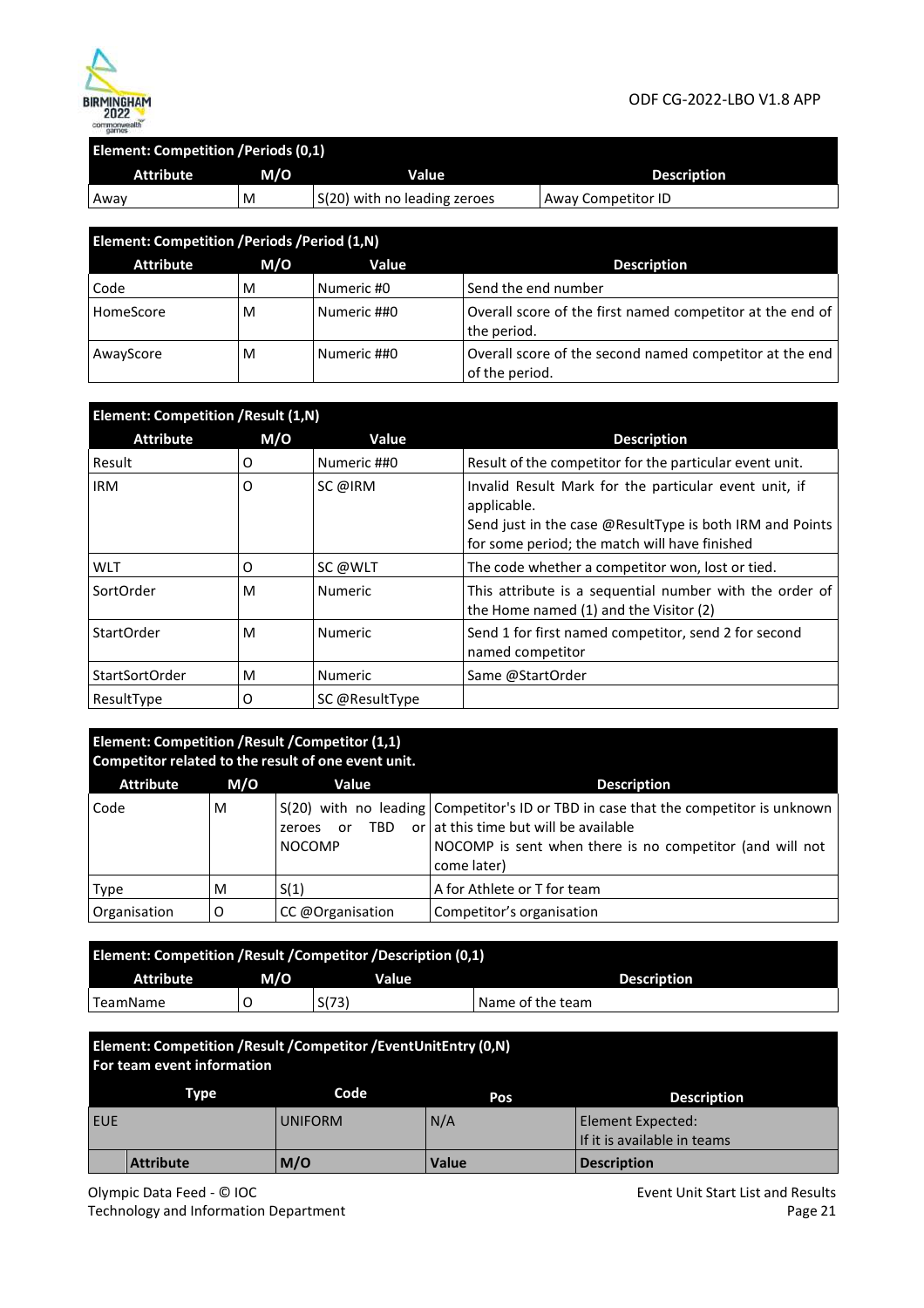

#### **Element: Competition /Result /Competitor /EventUnitEntry (0,N) For team event information**

|            | Type             | Code      | Pos           | <b>Description</b>                  |
|------------|------------------|-----------|---------------|-------------------------------------|
|            | Value            |           | <b>String</b> | Red or Blue                         |
| <b>EUE</b> |                  | HOME AWAY | N/A           | Element Expected:<br>When available |
|            | <b>Attribute</b> | M/O       | <b>Value</b>  | <b>Description</b>                  |
|            | Value            | O         | SC @Home      | Send Home or Away designator        |

#### **Sample (General)**

....

```
<Competitor Code="LBOWTEAM4 ---- RSA01" Type="T" Organisation="RSA"> 
   <Description TeamName="South Africa"/> 
   <EventUnitEntry Type="EUE" Code="HOME_AWAY" Value="HOME"/> 
   <EventUnitEntry Type="EUE" Code="UNIFORM" Value="Red" /> 
....
```

| Element: Competition / Result / Competitor / Composition / Athlete (1,N) |     |                |                                                                                                                                                                                                                                                                                                           |  |  |
|--------------------------------------------------------------------------|-----|----------------|-----------------------------------------------------------------------------------------------------------------------------------------------------------------------------------------------------------------------------------------------------------------------------------------------------------|--|--|
| <b>Attribute</b>                                                         | M/O | Value          | <b>Description</b>                                                                                                                                                                                                                                                                                        |  |  |
| Code                                                                     | м   | zeroes         | S(20) with no leading Athlete's ID. Can belong to a team member or an<br>individual athlete.                                                                                                                                                                                                              |  |  |
| Order                                                                    | м   | Numeric #0     | Order attribute used to sort team members in a team.<br>Before the competition this will be the same as the<br>StartSortOrder and is used as the primary sort.<br>During competition any sort order change from the initial<br>start list order for any competitor will be provided in this<br>attribute. |  |  |
| StartSortOrder                                                           | M   | <b>Numeric</b> | Order the competitor should appear in the Start List. Start<br>with starters, substitutes and then suspended.                                                                                                                                                                                             |  |  |

**Element: Competition /Result /Competitor /Composition /Athlete /Description (1,1) Athletes extended information.** 

| <b>Attribute</b> | M/O | Value             | <b>Description</b>                                                                                                 |
|------------------|-----|-------------------|--------------------------------------------------------------------------------------------------------------------|
| GivenName        | 0   | S(25)             | Given name in WNPA format (mixed case)                                                                             |
| FamilyName       | м   | S(25)             | Family name in WNPA format (mixed case)                                                                            |
| Gender           | м   | CC @PersonGender  | Gender of the athlete                                                                                              |
| Organisation     | м   | CC @Organisation  | Athletes' organisation                                                                                             |
| BirthDate        | O   | Date              | Birth date (example: YYYY-MM-DD). Must include if the<br>data is available                                         |
| Class            | O   | CC @DisplineClass | Code to identify the sport class in the case of events with<br>athletes with a disability (e.g: Paralympic Games). |
|                  |     |                   | This attribute is optional because it is not used in events<br>without such athletes.                              |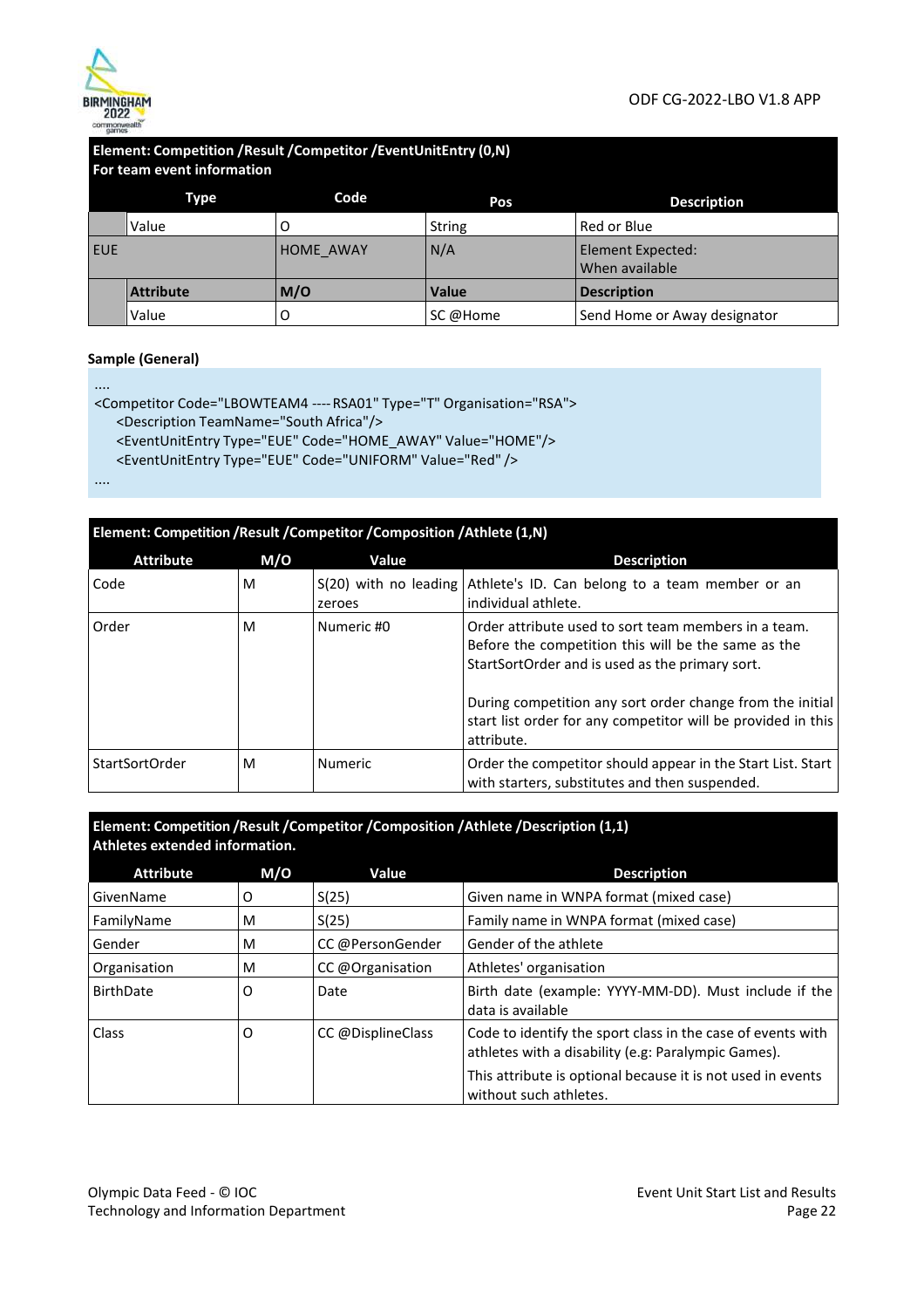

#### **Element: Competition /Result /Competitor /Composition /Athlete /EventUnitEntry (0,N) Individual entry information.**

|            | Type             | Code            | Pos               | <b>Description</b>                       |
|------------|------------------|-----------------|-------------------|------------------------------------------|
| <b>EUE</b> |                  | <b>STATUS</b>   | N/A               | Element Expected:                        |
|            |                  |                 |                   | Send just for those players with status  |
|            | <b>Attribute</b> | M/O             | <b>Value</b>      | <b>Description</b>                       |
|            | Value            | 0               | SC @AthleteStatus | Send the appropriate code if applicable. |
| <b>EUE</b> |                  | <b>POSITION</b> | N/A               | Element Expected:                        |
|            |                  |                 |                   | As soon as it is known                   |
|            | <b>Attribute</b> | M/O             | <b>Value</b>      | <b>Description</b>                       |
|            | Value            | O               | CC @Position      | Position of the player in the team.      |

#### **Sample (General)**

<Athlete Code="1125142" Order="4">

<Description GivenName="Jane" FamilyName="Smith" Gender="F" Organisation="RSA" BirthDate="1992-12-15" /> <EventUnitEntry Type="EUE" Code="POSITION" Value="S" />

|    | Element: Competition /Result /Competitor /Composition /Athlete /ExtendedResults /ExtendedResult |               |                   |                                                                                |  |  |  |
|----|-------------------------------------------------------------------------------------------------|---------------|-------------------|--------------------------------------------------------------------------------|--|--|--|
|    | Type                                                                                            | Code          | Pos               | <b>Description</b>                                                             |  |  |  |
| ER |                                                                                                 | <b>STATUS</b> | N/A               | Element Expected:<br>Send just for those players suspended<br>during the match |  |  |  |
|    | <b>Attribute</b>                                                                                | M/O           | <b>Value</b>      | <b>Description</b>                                                             |  |  |  |
|    | Value                                                                                           |               | SC @AthleteStatus | Send the appropriate code is applicable.                                       |  |  |  |

### **2.2.4.5 Message Sort**

Sort by Result @SortOrder.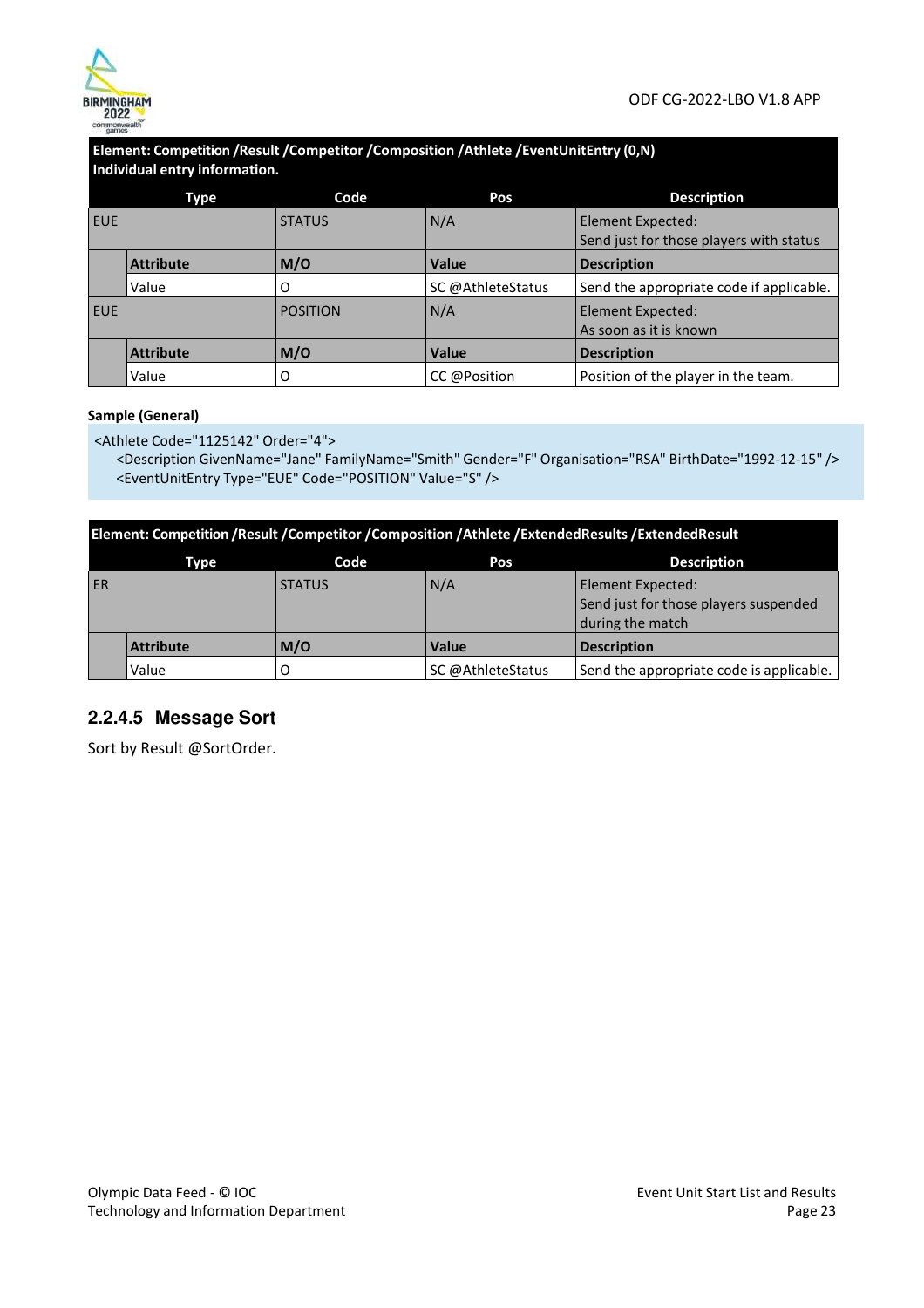

# **2.2.5 Pool Standings**

#### **2.2.5.1 Description**

The pool standings message contains the standings of a group in a competition. It is similar to the Phase Results message, except in the frequency and trigger. Here the message is triggered at the start of OVR operations and then after each event unit (game, match, etc.).

This report is sent independently for each of the groups / pools of the competition in a particular phase, and the group / pool can be determined from the message header (DocumentCode).

### **2.2.5.2 Header Values**

| <b>Attribute</b>    | Value                      | <b>Comment</b>                                                                                                                                                                     |  |  |
|---------------------|----------------------------|------------------------------------------------------------------------------------------------------------------------------------------------------------------------------------|--|--|
| CompetitionCode     | CC @Competition            | Unique ID for competition                                                                                                                                                          |  |  |
| <b>DocumentCode</b> | CC @Phase                  | RSC for the pool/group                                                                                                                                                             |  |  |
| DocumentType        | DT POOL STANDING           | Pool Standings message                                                                                                                                                             |  |  |
| Version             | 1.0V                       | Version number<br>associated to the message's<br>content.<br>Ascendant number                                                                                                      |  |  |
| ResultStatus        | SC @ResultStatus           | Status of the message. Expected statuses are:                                                                                                                                      |  |  |
|                     |                            | START LIST (before the phase)<br>INTERMEDIATE (before and during the phase)<br>UNOFFICIAL (if last match is unofficial)<br>OFFICIAL (after all matches official)                   |  |  |
| FeedFlag            | "P"-Production<br>"T"-Test | Test message or production message.                                                                                                                                                |  |  |
| Date                | Date                       | Date when the message is generated, expressed in the local<br>time zone where the message was produced.                                                                            |  |  |
| Time                | Time                       | Time up to milliseconds when the message is generated,<br>expressed in the local time zone where the message was<br>produced.                                                      |  |  |
| LogicalDate         | Date                       | Logical Date of events. This is the same as the physical day<br>except when the unit or message transmission extends after<br>midnight.<br>See full explanation in ODF Foundation. |  |  |
| Source              | SC @Source                 | Code indicating the system which generated the message.                                                                                                                            |  |  |

The following table describes the message header attributes.

### **2.2.5.3 Trigger and Frequency**

The general rule is that this message is sent:

- Before the start of the competition to build in the initial tables. The message has status START\_LIST.
- When an event unit of the corresponding phase is made unofficial or official. The message has status INTERMEDIATE.
- When the phase finishes (there are no more event units/games to compete, last matches are unofficial). The message has status UNOFFICIAL.
- When all matches of the phase are official. The message has status OFFICIAL.

Trigger also after any change.

Olympic Data Feed - © IOC Technology and Information Department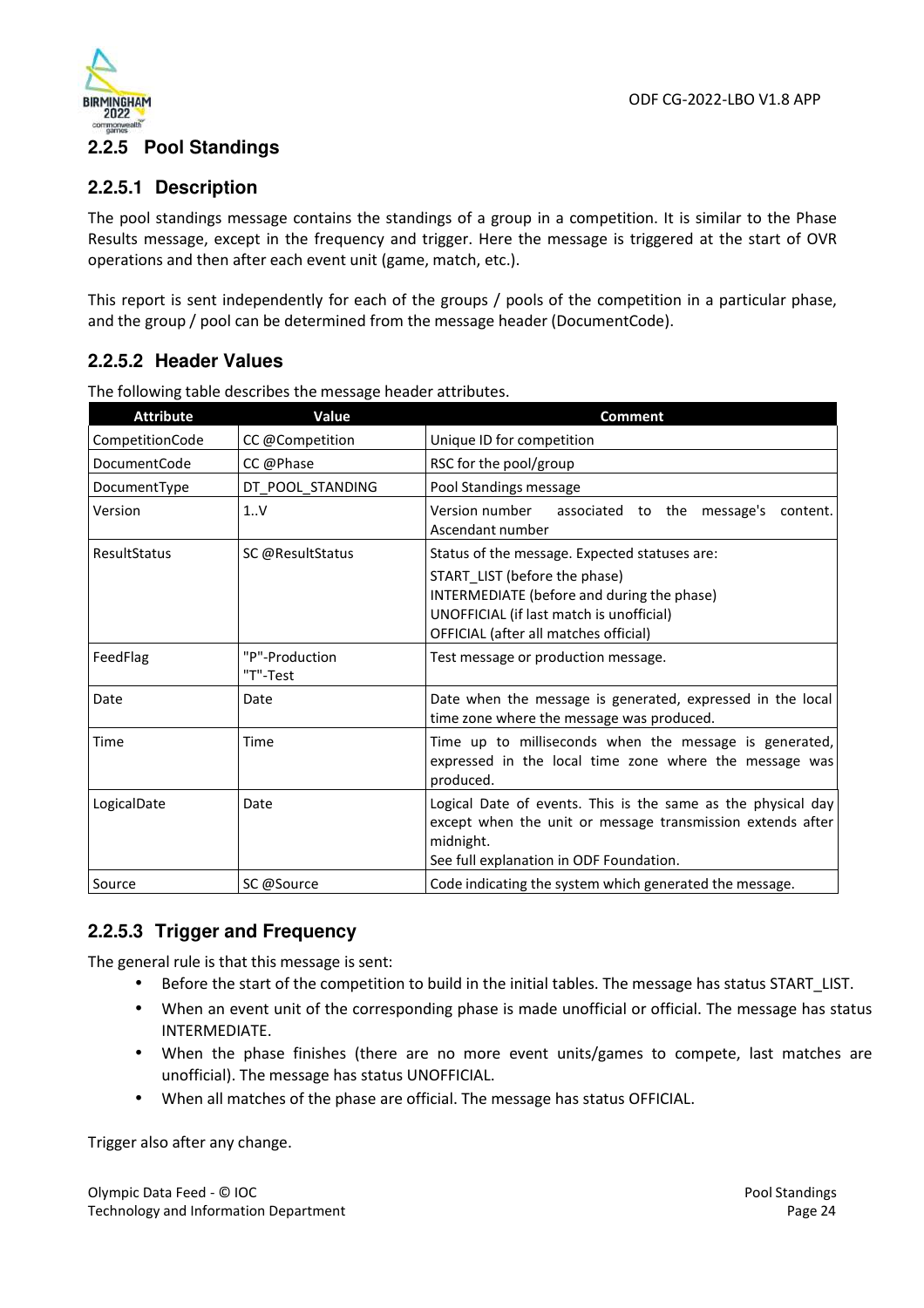

### **2.2.5.4 Message Values**

| <b>Element: Competition (0,1)</b> |     |       |                                                                  |  |  |
|-----------------------------------|-----|-------|------------------------------------------------------------------|--|--|
| <b>Attribute</b>                  | M/O | Value | <b>Description</b>                                               |  |  |
| Gen                               |     | S(20) | Version of the General Data Dictionary applicable to the message |  |  |
| ⊦Sport                            |     | S(20) | Version of the Sport Data Dictionary applicable to the message   |  |  |
| Codes                             |     | S(20) | Version of the Codes applicable to the message                   |  |  |

### **Element: Competition /ExtendedInfos /Progress (0,1)**

| <b>Attribute</b>     | M/O | Value       | <b>Description</b>                                                                                  |
|----------------------|-----|-------------|-----------------------------------------------------------------------------------------------------|
| LastUnit             |     | CC @Unit    | Send the full RSC of the most recently unit made<br>official for the pool included in this message. |
| UnitsTotal           |     | Numeric ##0 | Total number of units (games) to be played in the pool<br>included in themessage.                   |
| <b>UnitsComplete</b> |     | Numeric ##0 | Total number of units (games) which are official in the<br>pool included in this message.           |

#### **Element: Competition /ExtendedInfos /SportDescription (0,1) Sport Descriptions in Text.**

| Attribute      | M/O | Value           | <b>Description</b>                                  |
|----------------|-----|-----------------|-----------------------------------------------------|
| DisciplineName | M   | S(40)           | Discipline name (not code) from Common Codes        |
| EventName      | M   | S(40)           | Event name (not code) from Common Codes             |
| SubEventName   | M   | S(40)           | Text short description of the Event Phase, not code |
| Gender         | м   | CC @SportGender | Gender code for the event unit                      |

### **Element: Competition /ExtendedInfos /VenueDescription (0,1) Venue Names in Text. Only included where the phase is contested at a single venue**

| <b>Attribute</b> | M/O | Value         | <b>Description</b>                            |
|------------------|-----|---------------|-----------------------------------------------|
| Venue            | M   | CC @VenueCode | Venue Code                                    |
| VenueName        | M   | S(25)         | Venue short name (not code) from Common Codes |

#### **Element: Competition /Result (1,N)** Attribute M/O Value **Description** Rank  $\begin{array}{|c|c|c|c|c|}\n\hline\n0 & \text{Text} & \text{Rank at the group.} \end{array}$ It is optional because the team can be disqualified RankEqual  $\begin{vmatrix} 0 & 1 \end{vmatrix}$  S(1) Send "Y" if the Rank is equalled else do not send. ResultType  $\overline{O}$  SC @ResultType Result type, either points or IRM with points obtained by the competitor at all the games of the group Result  $\vert$  O  $\vert$  Numeric #0  $\vert$  Send the classification points a team has accrued during the pool stage. Optional as not available before the competition. IRM O SC @IRM IRM Send just in the case @ResultType is points and IRM (see codes section) SortOrder  $\vert M \vert$  Numeric This attribute is a sequential number with the order of the results for the group, if they were to be presented. It is mostly based on the rank, but it should be used to sort out disqualified teams.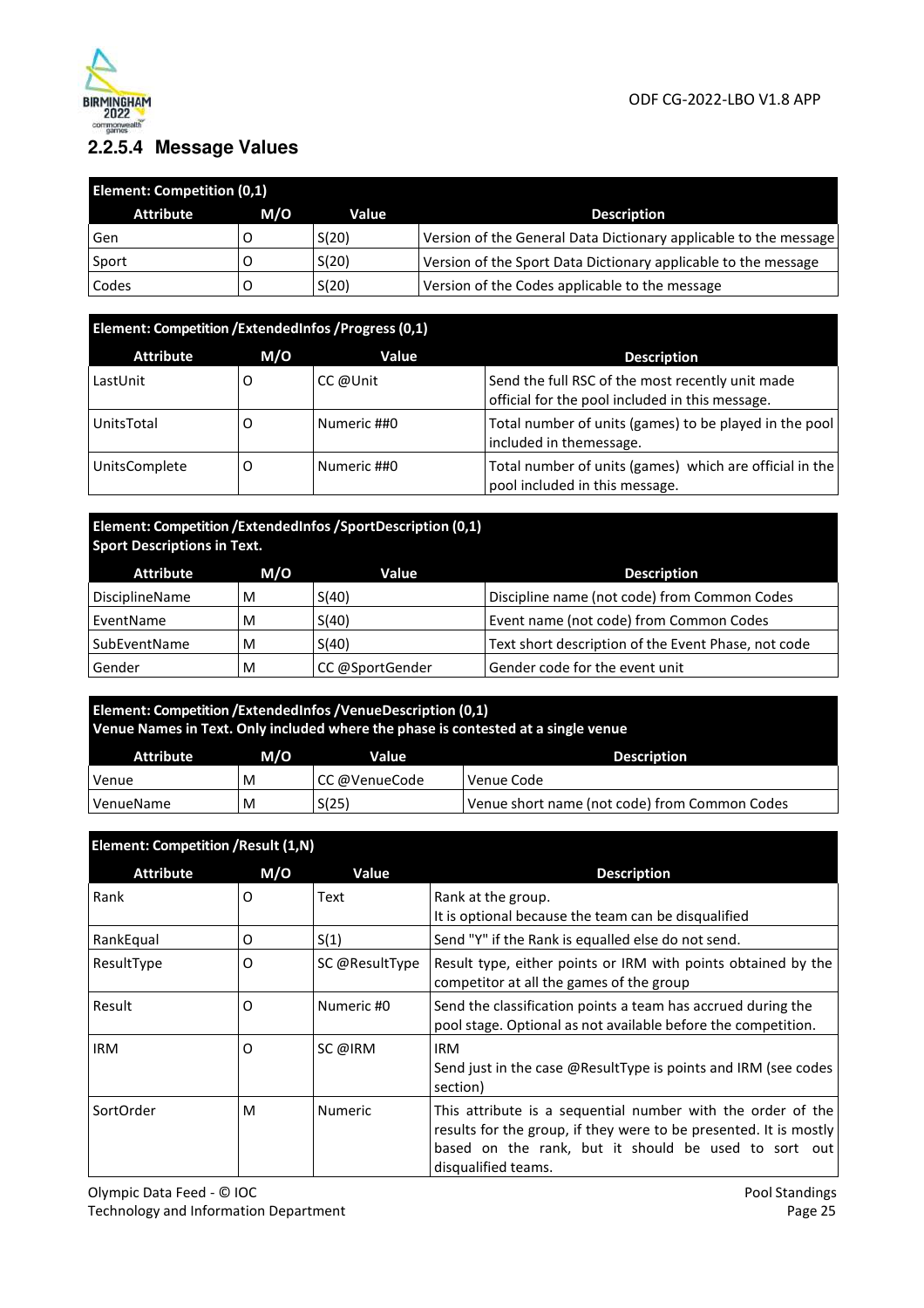

#### **Element: Competition /Result (1,N)**

| <b>Attribute</b> | M/O | Value                  | <b>Description</b>                                                                        |
|------------------|-----|------------------------|-------------------------------------------------------------------------------------------|
| Won              | O   | Numeric #0             | Number of games won by the team in the group.<br>Do not send if the team has not played.  |
| Lost             | 0   | Numeric #0             | Number of games lost by the team in the group.<br>Do not send if the team has not played. |
| Tied             | 0   | Numeric #0             | Number of games tied by the team in the group.<br>Do not send if the team has not played. |
| Played           | O   | Numeric #0             | Number of games played by the team in the group.<br>Send 0 if the team has not played.    |
| For              | O   | Numeric ##0            | Total number of shots for.<br>Do not send if the team has not played.                     |
| Against          | O   | Numeric ##0            | Total number of shots against.<br>Do not send if the team has not played.                 |
| <b>Diff</b>      | 0   | Numeric ##0 or<br>-##0 | Shot difference<br>May be negative                                                        |

| <b>Element: Competition / Result / Competitor (1,1)</b> |                    |                              |                             |  |  |  |  |
|---------------------------------------------------------|--------------------|------------------------------|-----------------------------|--|--|--|--|
| Attribute                                               | <b>Description</b> |                              |                             |  |  |  |  |
| Code                                                    | M                  | S(20) with no leading zeroes | Competitor's ID             |  |  |  |  |
| Type                                                    | м                  | S(1)                         | A for athlete or T for team |  |  |  |  |
| Organisation                                            | M                  | CC @Organisation             | Competitor's organisation   |  |  |  |  |

| Element: Competition / Result / Competitor / Description (0,1) |     |       |                     |
|----------------------------------------------------------------|-----|-------|---------------------|
| Attribute                                                      | M/O | Value | <b>Description</b>  |
| TeamName                                                       | M   | S(73) | ' Name of the team. |

| Element: Competition /Result /Competitor /Composition /Athlete (1,N)<br>Only in the case of singles |     |                                                           |                    |
|-----------------------------------------------------------------------------------------------------|-----|-----------------------------------------------------------|--------------------|
| <b>Attribute</b>                                                                                    | M/O | Value                                                     | <b>Description</b> |
| Code                                                                                                | M   | $S(20)$ with no leading Athlete's ID in singles<br>zeroes |                    |
| Order                                                                                               | M   | Numeric #0                                                | Send 1             |

| Element: Competition /Result /Competitor /Composition /Athlete /Description (1,1)<br>Athletes extended information only in the case of singles. |     |                  |                                                                            |
|-------------------------------------------------------------------------------------------------------------------------------------------------|-----|------------------|----------------------------------------------------------------------------|
| <b>Attribute</b>                                                                                                                                | M/O | Value            | <b>Description</b>                                                         |
| GivenName                                                                                                                                       | O   | S(25)            | Given name in WNPA format (mixed case)                                     |
| FamilyName                                                                                                                                      | M   | S(25)            | Family name in WNPA format (mixed case)                                    |
| Gender                                                                                                                                          | M   | CC @PersonGender | Gender of the athlete                                                      |
| Organisation                                                                                                                                    | M   | CC @Organisation | Athletes' organisation                                                     |
| BirthDate                                                                                                                                       | O   | Date             | Birth date (example: YYYY-MM-DD). Must include if the<br>data is available |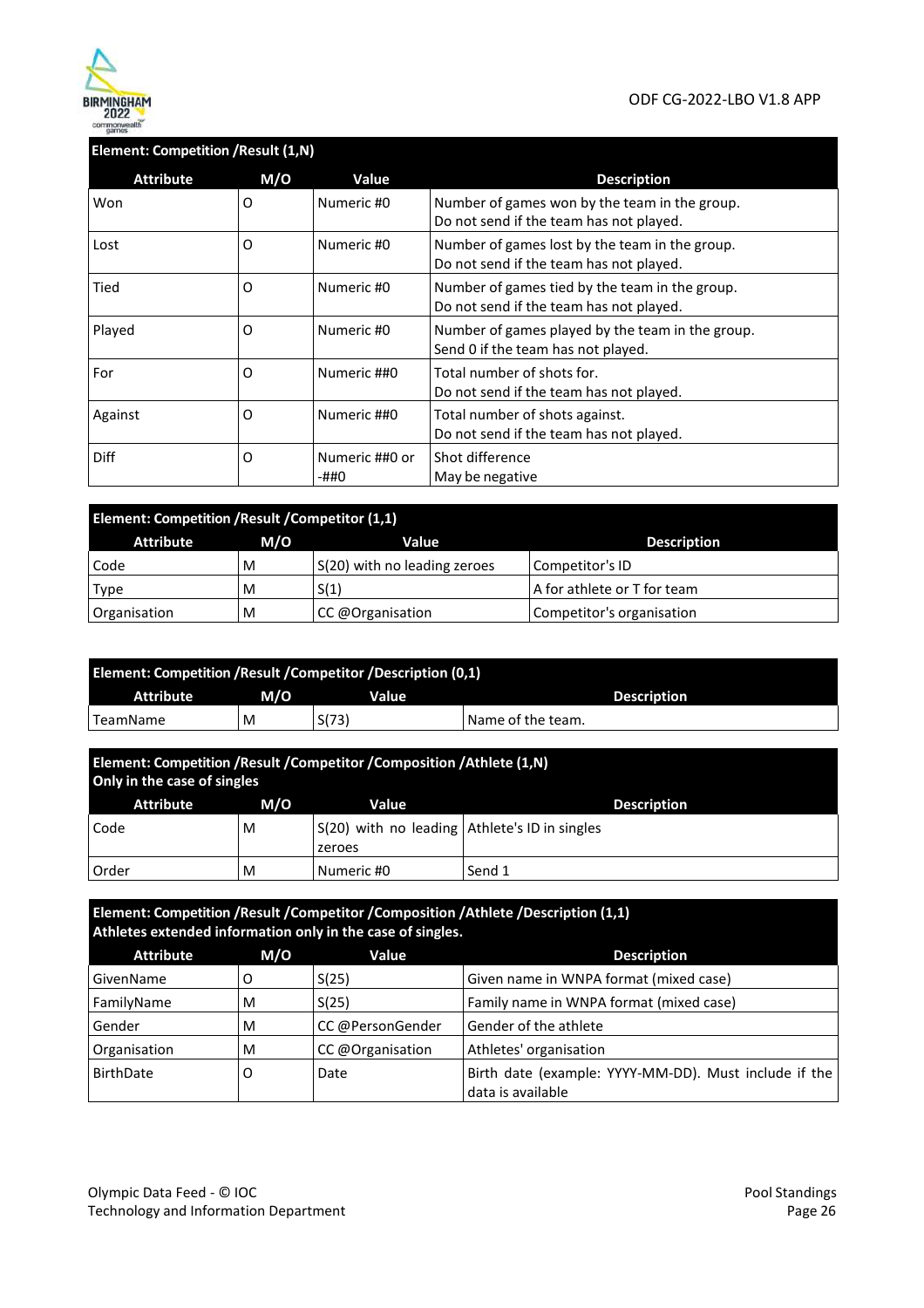

#### **Element: Competition /Result /Competitor /Opponent (0,N)**

**Details of the opposing competitor in competitions within the pool. (The Opponent of the competitor in the Opponent @Pos column of the Pool)** 

| <b>Attribute</b> | M/O      | Value                          | <b>Description</b>                                                                                                                                                                                                                                                                                             |
|------------------|----------|--------------------------------|----------------------------------------------------------------------------------------------------------------------------------------------------------------------------------------------------------------------------------------------------------------------------------------------------------------|
| Code             | M        | S(20) with noleading<br>zeroes | Competitor ID or TBD if unknown                                                                                                                                                                                                                                                                                |
| Type             | M        | S(1)                           | A for athlete or T for team                                                                                                                                                                                                                                                                                    |
| Pos              | M        | <b>Numeric</b>                 | 1 to n. Normally expected to be the same asSortOrder for<br>the same competitor.                                                                                                                                                                                                                               |
| Organisation     | M        | CC @Organisation               | Competitors' organisation (code). Must include ifthe<br>data is available                                                                                                                                                                                                                                      |
| Date             | M        | Date                           | Date of match between the competitor and opponent<br>(example: YYYY-MM-DD). Must includeif the data is<br>available, send even after the match is complete.                                                                                                                                                    |
| Time             | $\Omega$ | S(5)                           | Time of match (example HH:MM) Must include ifthe<br>data is available.                                                                                                                                                                                                                                         |
| Unit             | 0        | CC @Unit                       | Full RSC of the Unit for the Pool Item                                                                                                                                                                                                                                                                         |
| HomeAway         | 0        | S(1)                           | Home / Away indicator. Send H if the opponent is the<br>home team, send A if the opponent is the away team.                                                                                                                                                                                                    |
| Result           | O        | S(10)                          | Result of the match if match is complete and formatted<br>(examples "5-21", "21-15"). Must include if the data is<br>available and the match is complete. The order of the<br>result data is relative to the competitor and may be<br>reversed forother competitor or depending on<br>home/away display rules. |

| Element: Competition / Result / Competitor / Opponent / Description (0,1)<br>Competitors extended information. |     |       |                              |
|----------------------------------------------------------------------------------------------------------------|-----|-------|------------------------------|
| Attribute                                                                                                      | M/O | Value | <b>Description</b>           |
| TeamName                                                                                                       | M   | S(73) | Name of the opposition team. |

| Element: Competition / Result / Competitor / Opponent / Composition / Athlete (1,N)<br>Only in the case of singles |     |                                                       |                    |  |
|--------------------------------------------------------------------------------------------------------------------|-----|-------------------------------------------------------|--------------------|--|
| Attribute                                                                                                          | M/O | Value                                                 | <b>Description</b> |  |
| Code                                                                                                               | M   | S(20) with no leadingzeroes   Athlete's ID is singles |                    |  |
| Order                                                                                                              | M   | Numeric #0                                            | Send 1             |  |

**Element: Competition /Result /Competitor /Opponent /Composition /Athlete /Description (1,1) Athletes extended information only in the case of singles.** 

| <b>Attribute</b> | M/O | Value            | <b>Description</b>                                                         |
|------------------|-----|------------------|----------------------------------------------------------------------------|
| GivenName        |     | S(25)            | Given name in WNPA format (mixed case)                                     |
| FamilyName       | M   | S(25)            | Family name in WNPA format (mixed case)                                    |
| Gender           | M   | CC @PersonGender | Gender of the athlete                                                      |
| Organisation     | M   | CC @Organisation | Athletes' organisation                                                     |
| <b>BirthDate</b> | O   | Date             | Birth date (example: YYYY-MM-DD). Must include if the<br>data is available |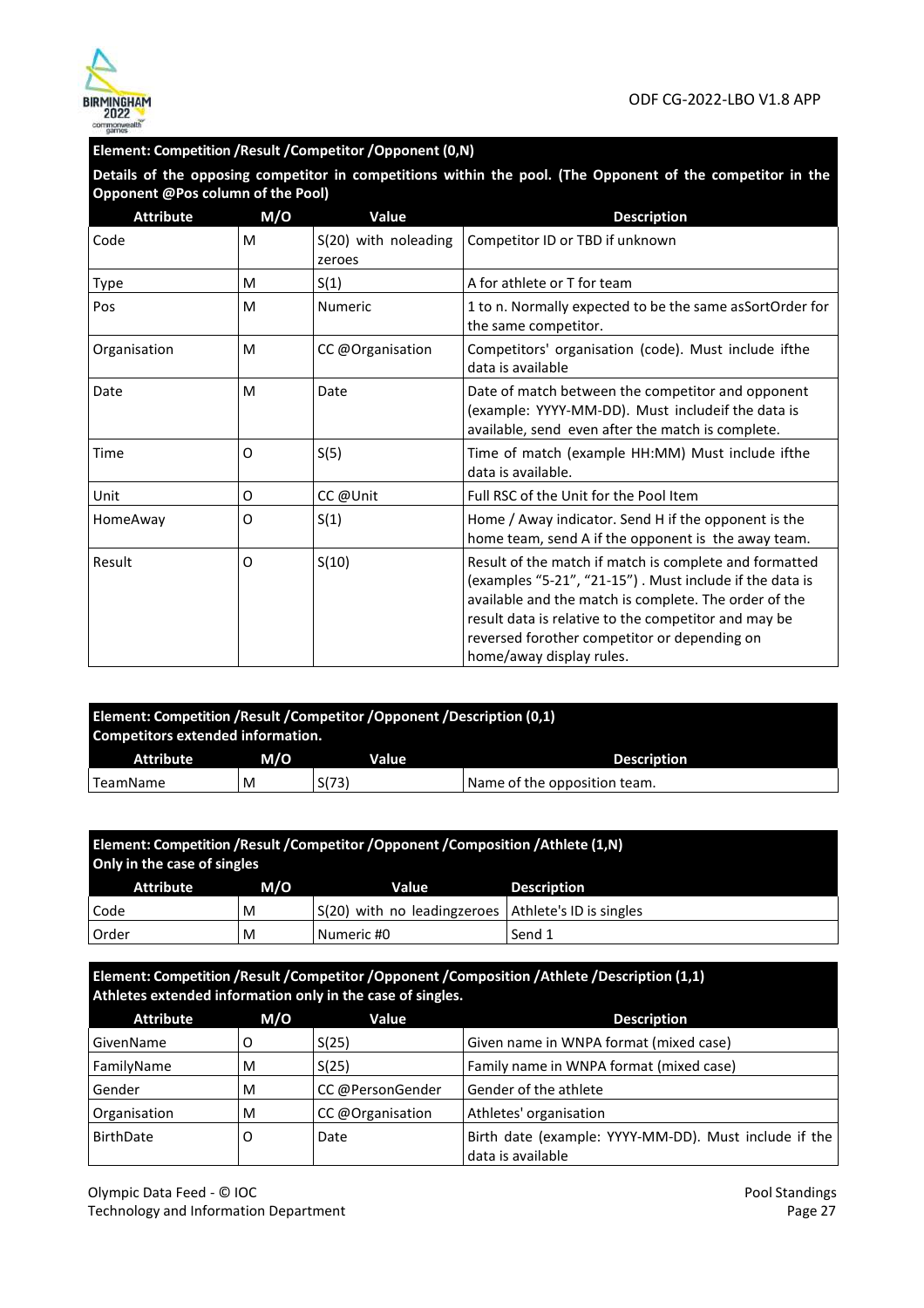

#### **Sample (General)**

```
<Result Rank="3" ResultType="POINTS" Result="1" SortOrder="3" Played="2" Won="1" Tied="0" Lost="1" For="3" 
Against="3" Diff="0"> 
   <Competitor Code="LBOWTEAM7 ----- ENG01" Type="T" Organisation="ENG"> 
      <Description TeamName="England"/> 
      <Opponent Code="LBOWTEAM7-----AUS01" Type="T" Pos="1" Organisation="AUS" Date="2012-07-27" 
Time="14:00" Unit="LBOWTEAM7-------------GPA-000200--" HomeAway="H" Result="21-15"> 
         <Description TeamName="Australia"/> 
      </Opponent> 
      <Opponent Code="LBOWTEAM7-----JAM01" Type="T" Pos="2" Organisation="JAM" Date="2012-08-01" 
Time="09:00" Unit="LBOWTEAM7-------------GPA-000400--" HomeAway="A" > 
         <Description TeamName="Jamaica"/> 
      </Opponent> 
      <Opponent Code="LBOWTEAM7-----NZL01" Type="T" Pos="4" Organisation="NZL" Date="2012-07-29" 
Time="09:00" Unit="LBOWTEAM7-------------GPA-000500--" HomeAway="A" Result="5-21"> 
         <Description TeamName="New Zealand"/> 
      </Opponent> 
   </Competitor> 
</Result>
```
### **2.2.5.5 Message Sort**

The attribute used to sort the results is Result @SortOrder.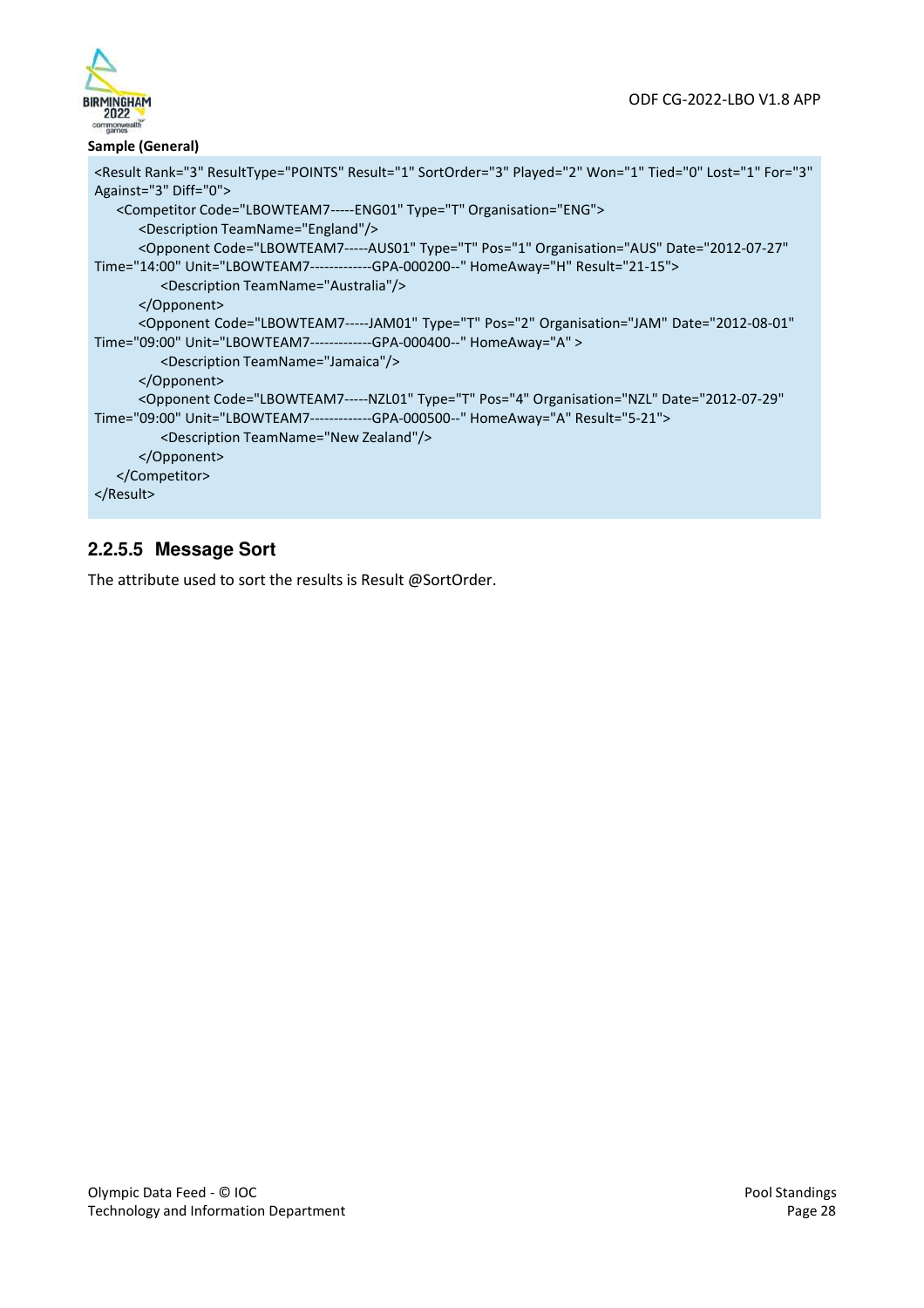



### **2.2.6 Brackets**

### **2.2.6.1 Description**

The brackets message contains the brackets information for one particular event.

It is used in events where there is a necessity to know in advance how successive event units will be filled as the competition progresses. In the early stages of the competition, it indicates how each of the event units will be built from the winners/losers, or other competition rules of the previous event units.

### **2.2.6.2 Header Values**

The following table describes the message header attributes.

| <b>Attribute</b>    | Value                      | <b>Comment</b>                                                                                                                                                                  |
|---------------------|----------------------------|---------------------------------------------------------------------------------------------------------------------------------------------------------------------------------|
| CompetitionCode     | CC @Competition            | Unique ID for competition                                                                                                                                                       |
| <b>DocumentCode</b> | CC @Event                  | <b>Full RSC of the Event</b>                                                                                                                                                    |
| DocumentType        | DT BRACKETS                | Brackets message                                                                                                                                                                |
| Version             | 1.1V                       | Version number associated to the message's content. Ascendant<br>number                                                                                                         |
| ResultStatus        | SC @ResultStatus           | Status of the message. Expected statuses are:<br>INTERMEDIATE (during the competition)<br>UNOFFICIAL (when last match unofficial)<br>OFFICIAL (when all matches official)       |
| FeedFlag            | "P"-Production<br>"T"-Test | Test message or production message.                                                                                                                                             |
| Date                | Date                       | Date when the message is generated, expressed in the local time<br>zone where the message was produced.                                                                         |
| Time                | Time                       | Time up to milliseconds when the message is generated, expressed<br>in the local time zone where the message was produced.                                                      |
| LogicalDate         | Date                       | Logical Date of events. This is the same as the physical day except<br>when the unit or message transmission extends after midnight.<br>See full explanation in ODF Foundation. |
| Source              | SC @Source                 | Code indicating the system which generated the message.                                                                                                                         |

### **2.2.6.3 Trigger and Frequency**

-Before the competition.

-After every match in the preliminaries which determines a position in the bracket. -After every match during final phases.

### **2.2.6.4 Message Values**

| <b>Element: Competition (0,1)</b> |     |       |                                                                  |
|-----------------------------------|-----|-------|------------------------------------------------------------------|
| Attribute                         | M/O | Value | <b>Description</b>                                               |
| Gen                               |     | S(20) | Version of the General Data Dictionary applicable to the message |
| Sport                             |     | S(20) | Version of the Sport Data Dictionary applicable to the message   |
| Codes                             |     | S(20) | Version of the Codes applicable to the message                   |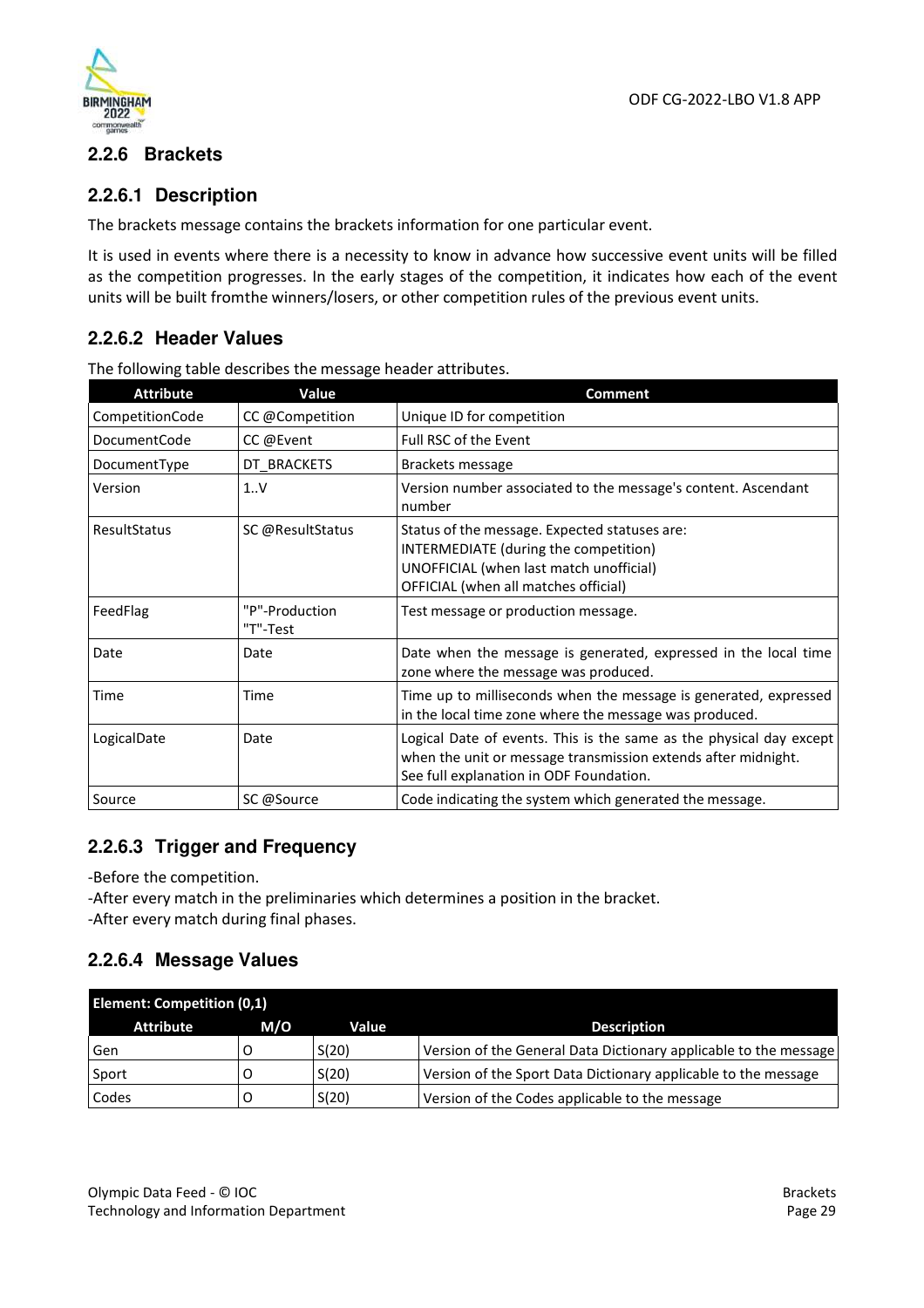

#### **Element: Competition /ExtendedInfos /Progress (0,1)**

| <b>Attribute</b> | M/O | Value       | <b>Description</b>                                                                                     |
|------------------|-----|-------------|--------------------------------------------------------------------------------------------------------|
| LastUnit         | Ő   | CC @Unit    | Full RSC of the last unit completed (or in progress if<br>applicable) related to the message's content |
| UnitsTotal       | Ő   | Numeric ##0 | Total units expected related data impacting this<br>message.                                           |
| UnitsComplete    | Ő   | Numeric ##0 | Total units completed which have related data<br>impacting this message.                               |

# **Element: Competition /ExtendedInfos /SportDescription (0,1)**

| <b>Sport Description in Text</b> |     |                 |                                              |  |
|----------------------------------|-----|-----------------|----------------------------------------------|--|
| Attribute                        | M/O | Value           | <b>Description</b>                           |  |
| DisciplineName                   | M   | S(40)           | Discipline name (not code) from Common Codes |  |
| EventName                        | M   | S(40)           | Event name (not code) from Common Codes.     |  |
| Gender                           | M   | CC @SportGender | Gender code for the event unit               |  |

# **Element: Competition /ExtendedInfos /VenueDescription (0,1) Venue Names in text.**

| Attribute | M/O | Value          | <b>Description</b>                            |
|-----------|-----|----------------|-----------------------------------------------|
| Venue     | M   | ∣CC @VenueCode | Venue code                                    |
| VenueName | M   | S(25)          | Venue short name (not code) from Common Codes |

| <b>Element: Competition /Bracket (1,N)</b> |     |             |                                             |
|--------------------------------------------|-----|-------------|---------------------------------------------|
| <b>Attribute</b>                           | M/O | Value       | <b>Description</b>                          |
| Code                                       | M   | SC @Bracket | Bracket code to identify a bracket item.    |
|                                            |     |             | One for each individual bracket as defined. |

| <b>Element: Competition /Bracket /BracketItems (1,N)</b> |     |                  |                                                     |  |
|----------------------------------------------------------|-----|------------------|-----------------------------------------------------|--|
| Attribute                                                | M/O | Value            | <b>Description</b>                                  |  |
| Code                                                     | M   | SC @BracketItems | Bracket code to identify a set of bracket items.    |  |
|                                                          |     |                  | The quarterfinals, semifinals or finals phases etc. |  |

#### **Element: Competition /Bracket /BracketItems /BracketItem (1,N)**  Attribute M/O Value **Description** Code  $\vert$  O  $\vert$  Numeric ##0 Game number for each bracket item (e.g.: 17, 18, 19, 20...) Order M Numeric Sequential number inside of BracketItems to indicate the order, always start by 1 Position  $|M$  Numeric ##0 Bracket position when drawing the bracket. For example a quarter final has 4 items, with positions 1, 2, 3 and 4 from the top. Use the appropriate number to draw the position. Date **Date Date Date YYYY-MM-DD. Must be filled if known** Time  $\begin{vmatrix} 0 & 0 \\ \end{vmatrix}$  S(5) HH:MM. Must be filled if known Unit O CC @Unit Full RSC of the unit for the BracketItem Result  $\begin{vmatrix} 0 & 5(50) \end{vmatrix}$  Fill when match is complete, filled and formatted in the same format as in ORIS. If the match is cancelled, "Cancelled" should be sent.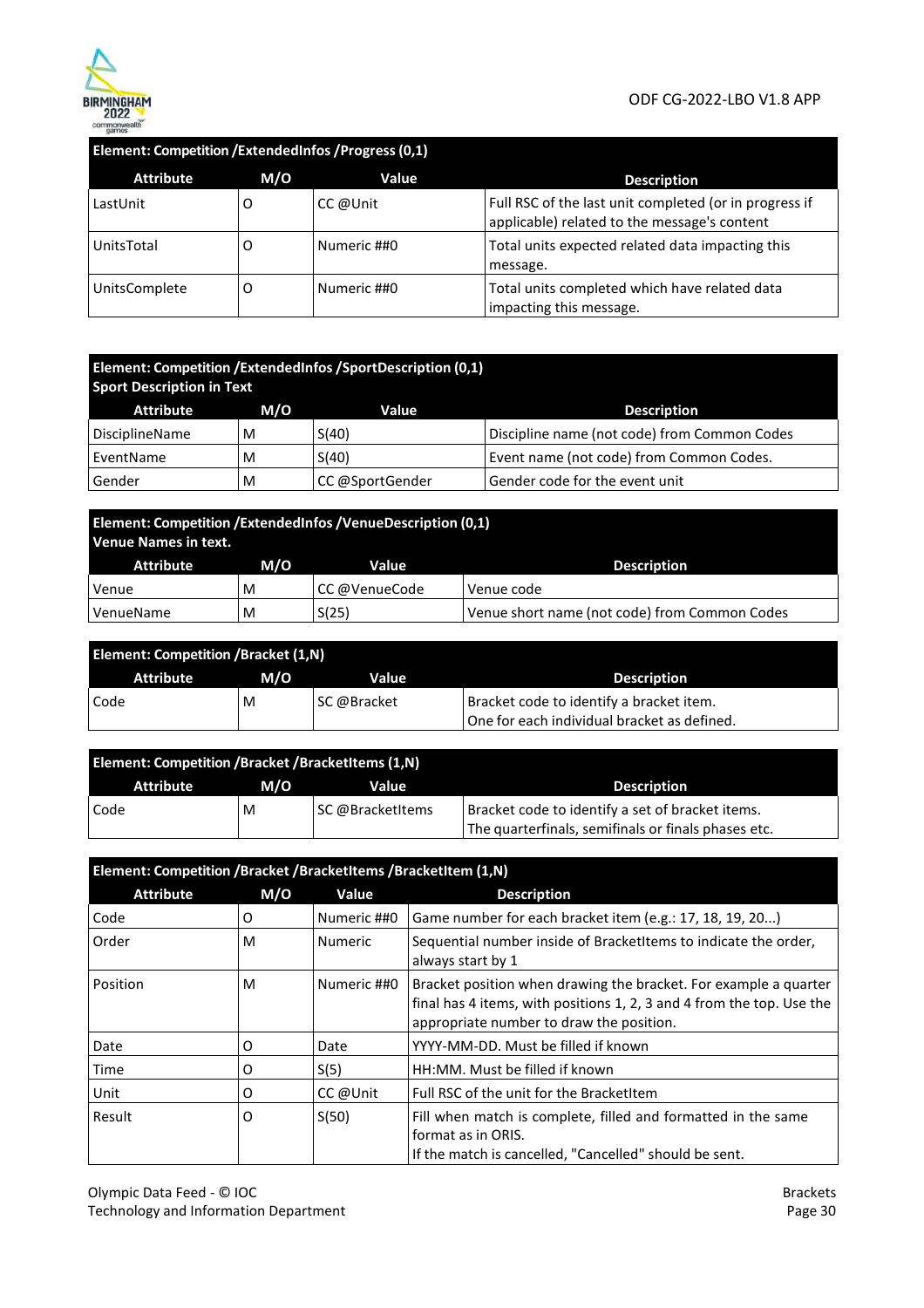

#### **Element: Competition /Bracket /BracketItems /BracketItem /CompetitorPlace (1,N) - If the competitors are known, this element is used to place the competitors in the bracket.**

**- If they are not yet known, it contains some information (on the rule to access to this bracket...)** 

| <b>Attribute</b> | M/O | Value               | <b>Description</b>                                                                                |
|------------------|-----|---------------------|---------------------------------------------------------------------------------------------------|
| Pos              | M   | Numeric 0           | This attribute is a sequential number to place the competitors in<br>the bracket (1 or 2).        |
| Code             | O   | SC @CompetitorPlace | It will be sent when there is no competitor team (BYE) or when it<br>is not known yet (TBD).      |
| <b>WLT</b>       | O   | S(1)                | W or L, indicates the winner or loser of the bracket item. Always<br>send when known.             |
| Result           | O   | Numeric #0          | The result (score) of the competitor in the event unit                                            |
| <b>IRM</b>       | 0   | SC @IRM             | The invalid rank mark, if applicable                                                              |
| <b>StrikeOut</b> | 0   | S(1)                | If the competitor should be struck out in this bracket item send Y,<br>usually only used for DQB. |

**Element: Competition /Bracket /BracketItems /BracketItem /CompetitorPlace /PreviousUnit (0,1) Previous event unit related to the CompetitorPlace@Pos competitor of the current bracket item. It is always informed except for the bracket items whose CompetitorPlace@Pos competitor do not have preceding event units in the bracket graph unless coming from a pool.** 

| <b>Attribute</b> | M/O | Value              | <b>Description</b>                                                                                                                                                                         |
|------------------|-----|--------------------|--------------------------------------------------------------------------------------------------------------------------------------------------------------------------------------------|
| Unit             | O   | CC @Unit           | RSC code of the previous event unit for the<br>Full<br>CompetitorPlace@Pos competitor of the bracket item. Must<br>send if a winner/loser from a single unit. Not sent when from<br>group. |
| Value            | O   | SC @Pool or $S(6)$ | If the competitor in the current unit is unknown due to coming<br>from a pool or previous matches then fill this field with the pool<br>code or the match number as appropriate.           |
| <b>WLT</b>       | O   | S(1)               | Send W or L for winner or loser of previous match (if not Pool)<br>do not send if participant is unknown from a pool.                                                                      |

**Element: Bracket /BracketItems /BracketItem /CompetitorPlace /Competitor (0,1) CompetitorPlace @Pos competitor related to the bracket item. Only include if the competitor is known .**

| Attribute    | M/O | Value                 | <b>Description</b>                 |
|--------------|-----|-----------------------|------------------------------------|
| Code         | M   | S(30) with no leading | Competitor's ID                    |
|              |     | zeroes                |                                    |
| Type         | M   | S(1)                  | T for team or A for athlete        |
| Organisation |     | CC @Organisation      | Competitors' organisation if known |

| Element: Bracket /BracketItems /BracketItem /CompetitorPlace /Competitor /Description (0,1) |     |              |                    |
|---------------------------------------------------------------------------------------------|-----|--------------|--------------------|
| <b>Attribute</b>                                                                            | M/O | <b>Value</b> | <b>Description</b> |
| 'TeamName                                                                                   | M   | S(73)        | Name of the team.  |

| Element: Bracket /BracketItems /BracketItem /CompetitorPlace /Competitor /Composition /Athlete (1,N) |     |                                 |                                                                                                                |
|------------------------------------------------------------------------------------------------------|-----|---------------------------------|----------------------------------------------------------------------------------------------------------------|
| <b>Attribute</b>                                                                                     | M/O | Value                           | <b>Description</b>                                                                                             |
| Code                                                                                                 | M   | S(30) with no leading<br>zeroes | Athlete's ID, corresponding to either a team member or<br>an individual athlete                                |
| Order                                                                                                | M   | Numeric                         | Order attribute used to sort team members in a team (if<br>Competitor @Type="T") or 1 if Competitor @Type="A". |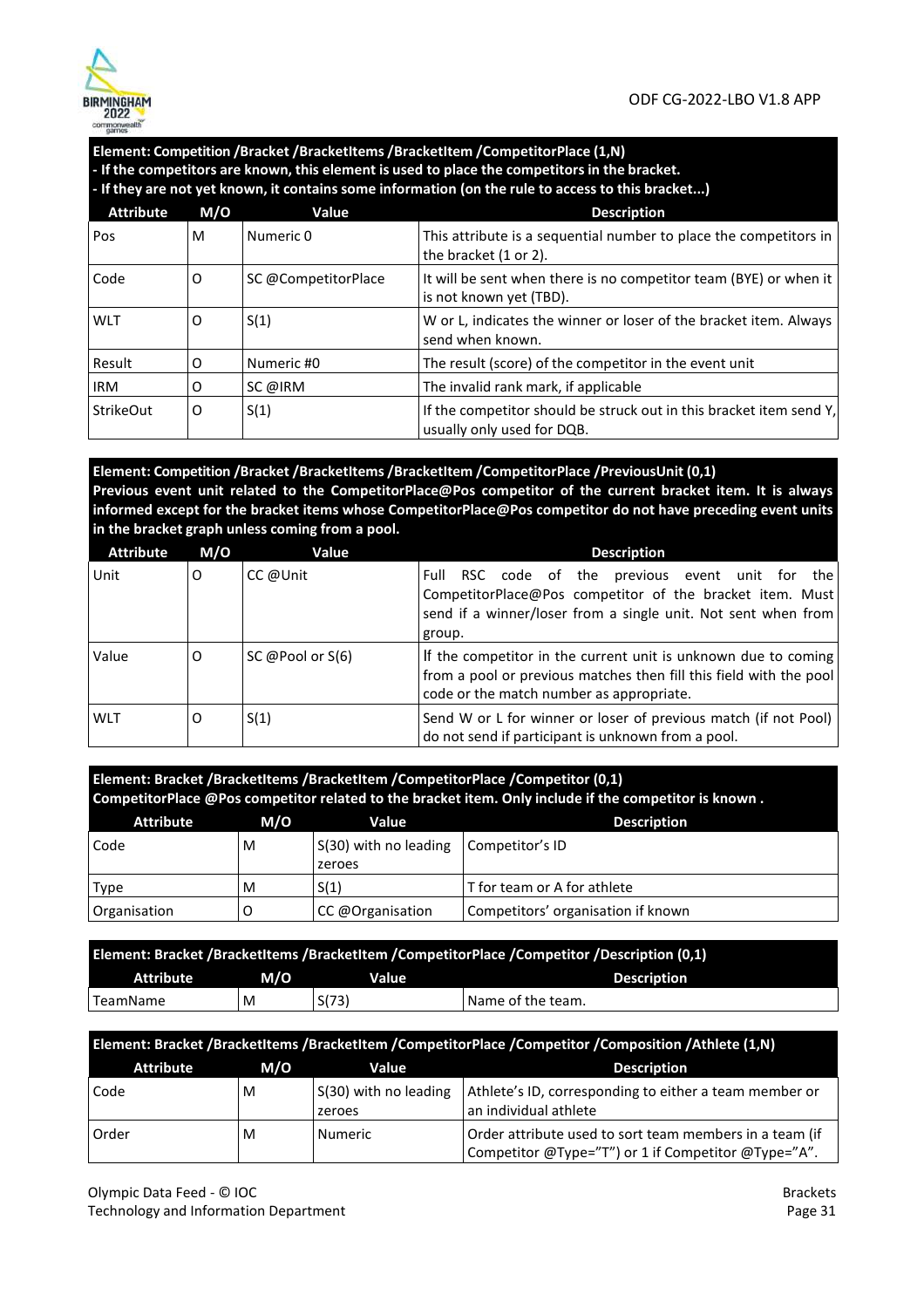

**Element: Bracket /BracketItems /BracketItem /CompetitorPlace /Competitor /Composition /Athlete /Description**   $(1,1)$ 

| $\cdots$         |     |                   |                                                                                                                         |
|------------------|-----|-------------------|-------------------------------------------------------------------------------------------------------------------------|
| <b>Attribute</b> | M/O | Value             | <b>Description</b>                                                                                                      |
| GivenName        | O   | S(25)             | Given name in WNPA format (mixed case)                                                                                  |
| FamilyName       | M   | S(25)             | Family name in WNPA format (mixed case)                                                                                 |
| Gender           | M   | CC @PersonGender  | Gender of the athlete                                                                                                   |
| Organisation     | M   | CC @Organisation  | Athletes' organisation                                                                                                  |
| <b>BirthDate</b> | O   | Date              | Birth date (example: YYYY-MM-DD). Must include if the<br>data is available                                              |
| Class            | O   | CC @DisplineClass | Code to identify the sport class in the case of events with<br>athletes with a disability (e.g: Paralympic Games). This |
|                  |     |                   | attribute is optional because it is not used in events<br>without such athletes.                                        |
|                  |     |                   |                                                                                                                         |

```
Sample (General)
```

```
<Bracket Code="FNL">
   <BracketItems Code="SFL"> 
      <BracketItem Code="33" Order="1" Date="2012-08-10" Time="15:00" Unit="LBOWTEAM4-------
SFNL000100--"
NextUnit="LBOWTEAM4-------------FNL-000100--" NextUnitLoser="LBOWTEAM4 ------------ FNL-
000200--">
         <CompetitorPlace Pos="1">
            <Competitor Code="LBOWTEAM4 ---- AUS01" Type="T" Organisation="AUS">
               <Description TeamName="Australia"/> 
            </Competitor> 
         </CompetitorPlace> 
         <CompetitorPlace Pos="2"> 
            <Competitor Code="LBOWTEAM4 ---- NZL01" Type="T" Organisation="NZL">
               <Description TeamName="New Zealand"/> 
            </Competitor> 
         </CompetitorPlace> 
      </BracketItem>
```
### **2.2.6.5 Message Sort**

Bracket @Code then BracketItems @Code then BracketItems /BracketItem /Unit @Phase and then BracketItem /Unit @Unit are sorted according to their scheduled start time.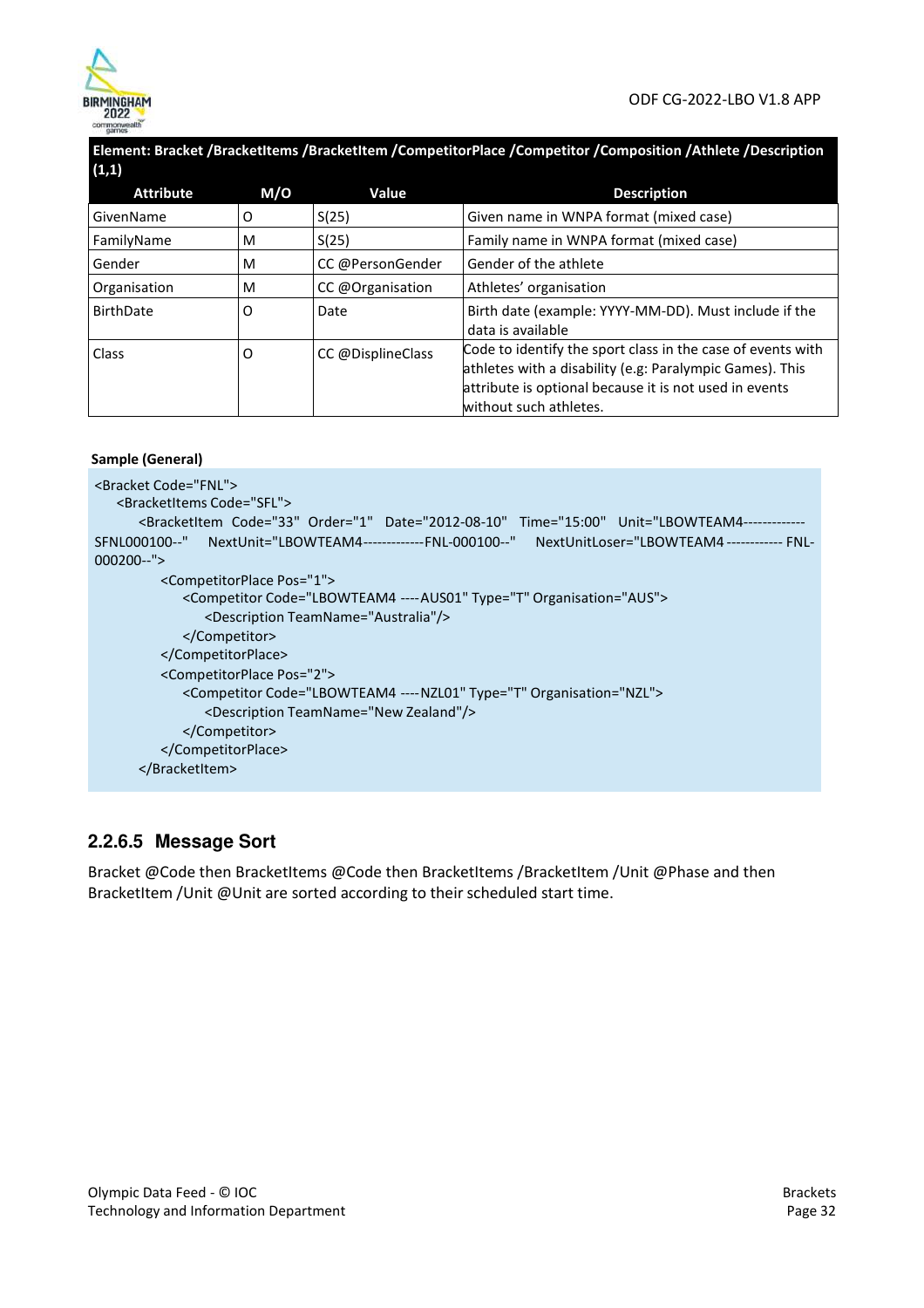

### **2.2.7 Event Final Ranking**

### **2.2.7.1 Description**

The event final ranking is a message containing the final results and ranking at the completion of one particular event.

The final ranking message is a generic message for all sports, including the full event final result for all competitors who were either ranked, got an Invalid Rank Mark (disqualified, etc.), or both.

### **2.2.7.2 Header Values**

The following table describes the message header attributes.

| <b>Attribute</b> | Value                      | <b>Comment</b>                                                                                                                                                                  |
|------------------|----------------------------|---------------------------------------------------------------------------------------------------------------------------------------------------------------------------------|
| CompetitionCode  | CC @Competition            | Unique ID for competition                                                                                                                                                       |
| DocumentCode     | CC @Event                  | <b>Full RSC of the Event</b>                                                                                                                                                    |
| DocumentType     | DT RANKING                 | Event Final ranking message                                                                                                                                                     |
| Version          | 1.0V                       | Version number associated to the message's content. Ascendant<br>number                                                                                                         |
| ResultStatus     | SC @ResultStatus           | Result status, indicates whether the data is official or partial.<br><b>OFFICIAL</b><br><b>PARTIAL</b>                                                                          |
| FeedFlag         | "P"-Production<br>"T"-Test | Test message or production message.                                                                                                                                             |
| Date             | Date                       | Date when the message is generated, expressed in the local time zone<br>where the message was produced.                                                                         |
| Time             | Time                       | Time up to milliseconds when the message is generated, expressed in<br>the local time zone where the message was produced.                                                      |
| LogicalDate      | Date                       | Logical Date of events. This is the same as the physical day except<br>when the unit or message transmission extends after midnight.<br>See full explanation in ODF Foundation. |
| Source           | SC @Source                 | Code indicating the system which generated the message.                                                                                                                         |

### **2.2.7.3 Trigger and Frequency**

After each position is known.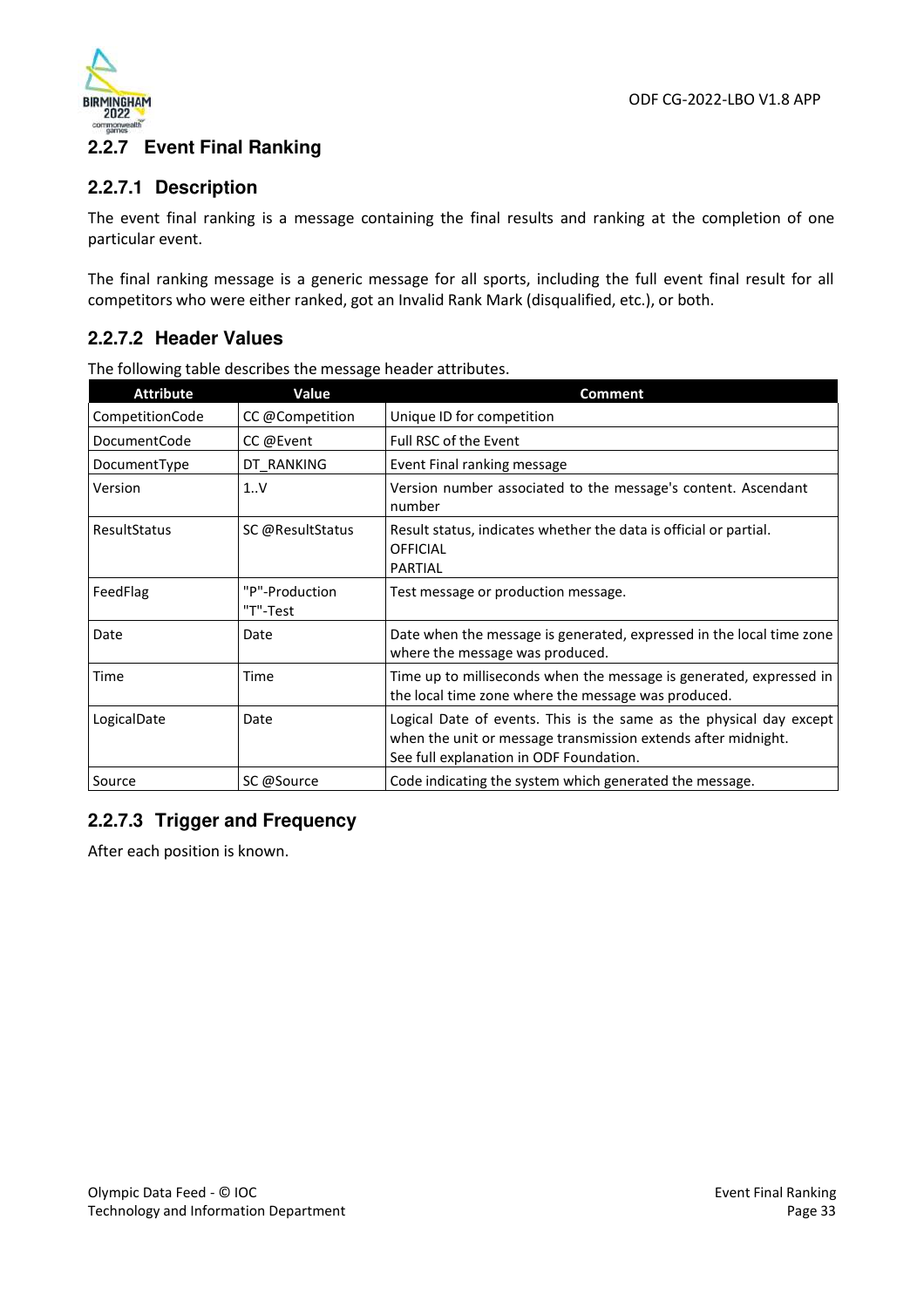

### **2.2.7.4 Message Values**

| <b>Element: Competition (0,1)</b> |     |       |                                                                  |  |
|-----------------------------------|-----|-------|------------------------------------------------------------------|--|
| <b>Attribute</b>                  | M/O | Value | <b>Description</b>                                               |  |
| Gen                               |     | S(20) | Version of the General Data Dictionary applicable to the message |  |
| Sport                             |     | S(20) | Version of the Sport Data Dictionary applicable to the message   |  |
| Codes                             |     | S(20) | Version of the Codes applicable to the message                   |  |

| Element: Competition / Extended Infos / Progress (0,1) |     |             |                                                                                                        |
|--------------------------------------------------------|-----|-------------|--------------------------------------------------------------------------------------------------------|
| <b>Attribute</b>                                       | M/O | Value       | <b>Description</b>                                                                                     |
| LastUnit                                               |     | CC @Unit    | Full RSC of the last unit completed (or in progress if<br>applicable) related to the message's content |
| UnitsTotal                                             | O   | Numeric ##0 | Total units expected related data impacting this<br>message.                                           |
| <b>UnitsComplete</b>                                   | O   | Numeric ##0 | Total units completed which have related data<br>impacting this message.                               |

### **Element: Competition /ExtendedInfos /SportDescription (0,1) Sport Description in text**

| Attribute             | M/O | Value           | <b>Description</b>                           |
|-----------------------|-----|-----------------|----------------------------------------------|
| <b>DisciplineName</b> | M   | S(40)           | Discipline name (not code) from Common Codes |
| EventName             | M   | S(40)           | Text short description, not code             |
| Gender                | M   | CC @SportGender | Gender code for the event unit.              |

| <b>Element: Competition /ExtendedInfos /VenueDescription (0,1)</b><br><b>Venue Names in text</b> |     |               |                                               |
|--------------------------------------------------------------------------------------------------|-----|---------------|-----------------------------------------------|
| <b>Attribute</b>                                                                                 | M/O | Value         | <b>Description</b>                            |
| Venue                                                                                            | M   | CC @VenueCode | Venue code                                    |
| VenueName                                                                                        | M   | S(25)         | Venue short name (not code) from Common Codes |

|                  | <b>Element: Competition / Result (1,N)</b><br>For any event final ranking message, there should be at least one competitor being awarded a result for the event. |                |                                                                                                                                                                                                                            |  |  |
|------------------|------------------------------------------------------------------------------------------------------------------------------------------------------------------|----------------|----------------------------------------------------------------------------------------------------------------------------------------------------------------------------------------------------------------------------|--|--|
| <b>Attribute</b> | M/O                                                                                                                                                              | Value          | <b>Description</b>                                                                                                                                                                                                         |  |  |
| Rank             | O                                                                                                                                                                | Text           | Rank of the competitor in the result.<br>It is optional because the team can be disqualified                                                                                                                               |  |  |
| RankEqual        | O                                                                                                                                                                | S(1)           | Send "Y" if the Rank is equal else do not send.                                                                                                                                                                            |  |  |
| Played           | O                                                                                                                                                                | Numeric #0     | Send number of matches played                                                                                                                                                                                              |  |  |
| <b>IRM</b>       | O                                                                                                                                                                | SC @IRM        | Send just if the team has been disqualified                                                                                                                                                                                |  |  |
| SortOrder        | M                                                                                                                                                                | <b>Numeric</b> | This attribute is a sequential number with the order of the competitors at<br>the end of the event, if they were to be presented. It is mostly based on<br>the rank, but it should be used to sort out disqualified teams. |  |  |

| Element: Competition / Result / Competitor (1,1)<br>Competitor related to one final event result. |     |                          |                                                                                           |
|---------------------------------------------------------------------------------------------------|-----|--------------------------|-------------------------------------------------------------------------------------------|
| <b>Attribute</b>                                                                                  | M/O | Value                    | <b>Description</b>                                                                        |
| Code                                                                                              | M   | S(20)<br>with<br>leading | no   Competitor's ID.<br>zeroes, If organisation, the value will be Organisation Code ID. |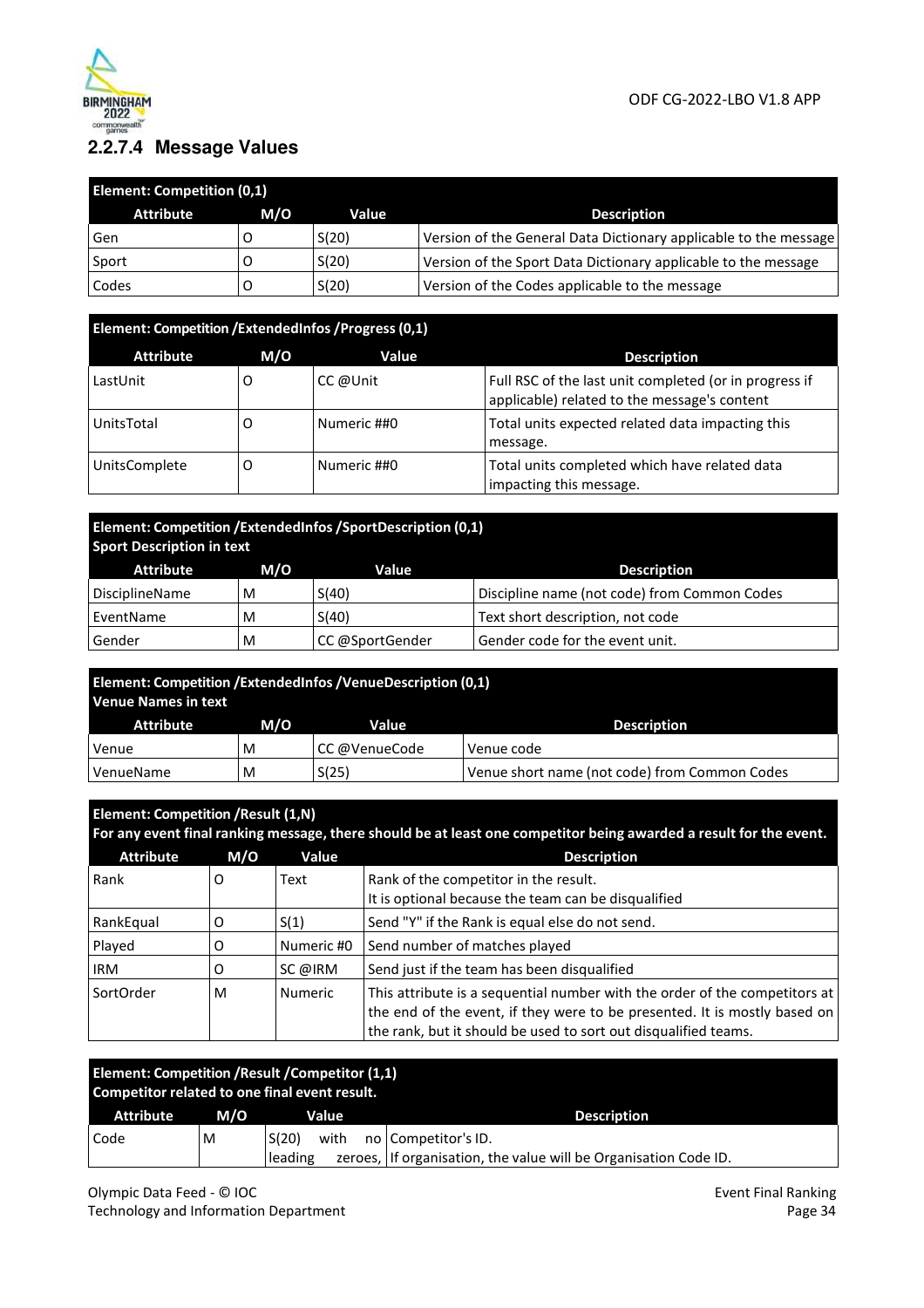

#### **Element: Competition /Result /Competitor (1,1) Competitor related to one final event result.**

| <b>Attribute</b> | M/O | Value           | <b>Description</b>                                                |
|------------------|-----|-----------------|-------------------------------------------------------------------|
|                  |     | Organisation ID | "NOCOMP" in the case where there is no competitor in the rank due |
|                  |     |                 | to IRM.                                                           |
| Type             | M   | S(1)            | A for Athlete, T for team                                         |
| Organisation     |     |                 | CC @Organisation Competitor's organisation if known               |

| Element: Competition / Result / Competitor / Description (0,1) |     |       |                                          |
|----------------------------------------------------------------|-----|-------|------------------------------------------|
| <b>Attribute</b>                                               | M/O | Value | <b>Description</b>                       |
| 'TeamName                                                      | M   | S(73) | Name of the team. Only applies for teams |

| Element: Competition / Result / Competitor / Composition / Athlete (1,N) |     |                                   |                                                                                                                              |  |  |
|--------------------------------------------------------------------------|-----|-----------------------------------|------------------------------------------------------------------------------------------------------------------------------|--|--|
| <b>Attribute</b>                                                         | M/O | Value                             | <b>Description</b>                                                                                                           |  |  |
| Code                                                                     | M   | $S(20)$ with no<br>leading zeroes | Athlete's ID, corresponding to an individual athlete or a team member.<br>Team members should be participating in the event. |  |  |
| Order                                                                    | M   | Numeric                           | Order attribute used to sort team members in a team                                                                          |  |  |

| Element: Competition /Result /Competitor /Composition /Athlete /Description (1,1) |     |                     |                                                                                                                                                                                                             |
|-----------------------------------------------------------------------------------|-----|---------------------|-------------------------------------------------------------------------------------------------------------------------------------------------------------------------------------------------------------|
| <b>Attribute</b>                                                                  | M/O | Value               | <b>Description</b>                                                                                                                                                                                          |
| GivenName                                                                         | O   | S(25)               | Given name in WNPA format (mixed case)                                                                                                                                                                      |
| FamilyName                                                                        | M   | S(25)               | Family name in WNPA format (mixed case)                                                                                                                                                                     |
| Gender                                                                            | M   | CC @PersonGender    | Gender of the athlete                                                                                                                                                                                       |
| Organisation                                                                      | M   | CC @Organisation    | Athletes' organisation                                                                                                                                                                                      |
| <b>BirthDate</b>                                                                  | 0   | Date                | Birth date (example: YYYY-MM-DD). Must include if the<br>data is available                                                                                                                                  |
| Class                                                                             | O   | CC @DisciplineClass | Code to identify the sport class in the case of events with<br>athletes with a disability (e.g: Paralympic Games). This<br>attribute is optional because it is not used in events<br>without such athletes. |

#### **Sample (General)**

<Result Rank="1" SortOrder="1" >

```
<Competitor Code="LBOWTEAM7----- NZL01" Type="T" Organisation="NZL"> 
        <Description TeamName="New Zealand"/> 
        <Composition>
```

```
<Athlete Code="1085534" Order="1" >
```
### **2.2.7.5 Message Sort**

Sort by Result @SortOrder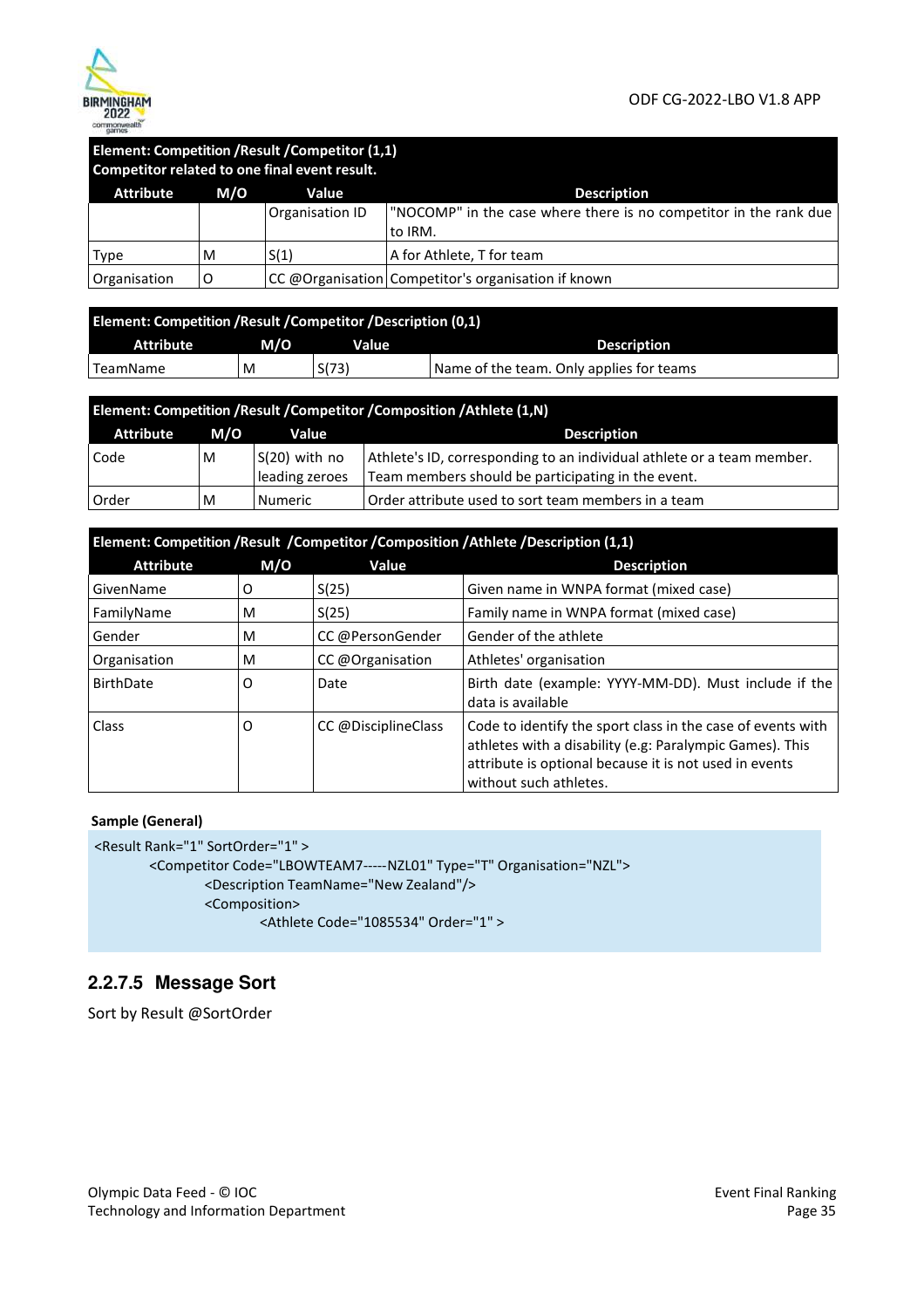

### **2.2.8 Discipline Configuration**

### **2.2.8.1 Description**

This message is the Discipline Configuration message as described in the ODF General Messages Interface Document.

There should be one message sent per event.

### **2.2.8.2 Header Values**

The following table describes the message header attributes.

| <b>Attribute</b> | Value                      | Comment                                                                                                                                                                         |
|------------------|----------------------------|---------------------------------------------------------------------------------------------------------------------------------------------------------------------------------|
| CompetitionCode  | CC @Competition            | Unique ID for competition                                                                                                                                                       |
| DocumentCode     | CC @Event                  | <b>Full RSC of the Event</b>                                                                                                                                                    |
| DocumentType     | DT CONFIG                  | Configuration message                                                                                                                                                           |
| Version          | 1V                         | Version number associated to the message's content. Ascendant<br>number                                                                                                         |
| FeedFlag         | "P"-Production<br>"T"-Test | Test message or production message.                                                                                                                                             |
| Date             | Date                       | Date when the message is generated, expressed in the local time zone<br>where the message was produced.                                                                         |
| Time             | Time                       | Time up to milliseconds when the message is generated, expressed in<br>the local time zone where the message was produced.                                                      |
| LogicalDate      | Date                       | Logical Date of events. This is the same as the physical day except<br>when the unit or message transmission extends after midnight.<br>See full explanation in ODF Foundation. |
| Source           | SC @Source                 | Code indicating the system which generated the message.                                                                                                                         |

### **2.2.8.3 Trigger and Frequency**

The message is sent prior to any ODF Sports message.

Should only be required to send once per event. Tigger after any change.

### **2.2.8.4 Message Values**

| <b>Element: Competition (0,1)</b> |     |       |                                                                  |
|-----------------------------------|-----|-------|------------------------------------------------------------------|
| <b>Attribute</b>                  | M/O | Value | <b>Description</b>                                               |
| Gen                               |     | S(20) | Version of the General Data Dictionary applicable to the message |
| Sport                             |     | S(20) | Version of the Sport Data Dictionary applicable to the message   |
| Codes                             |     | S(20) | Version of the Codes applicable to the message                   |

| Element: Competition / Configs / Config (1,N) |     |           |                             |
|-----------------------------------------------|-----|-----------|-----------------------------|
| <b>Attribute</b>                              | M/O | Value     | <b>Description</b>          |
| Unit                                          |     | CC @Event | Full RSC of the Event only. |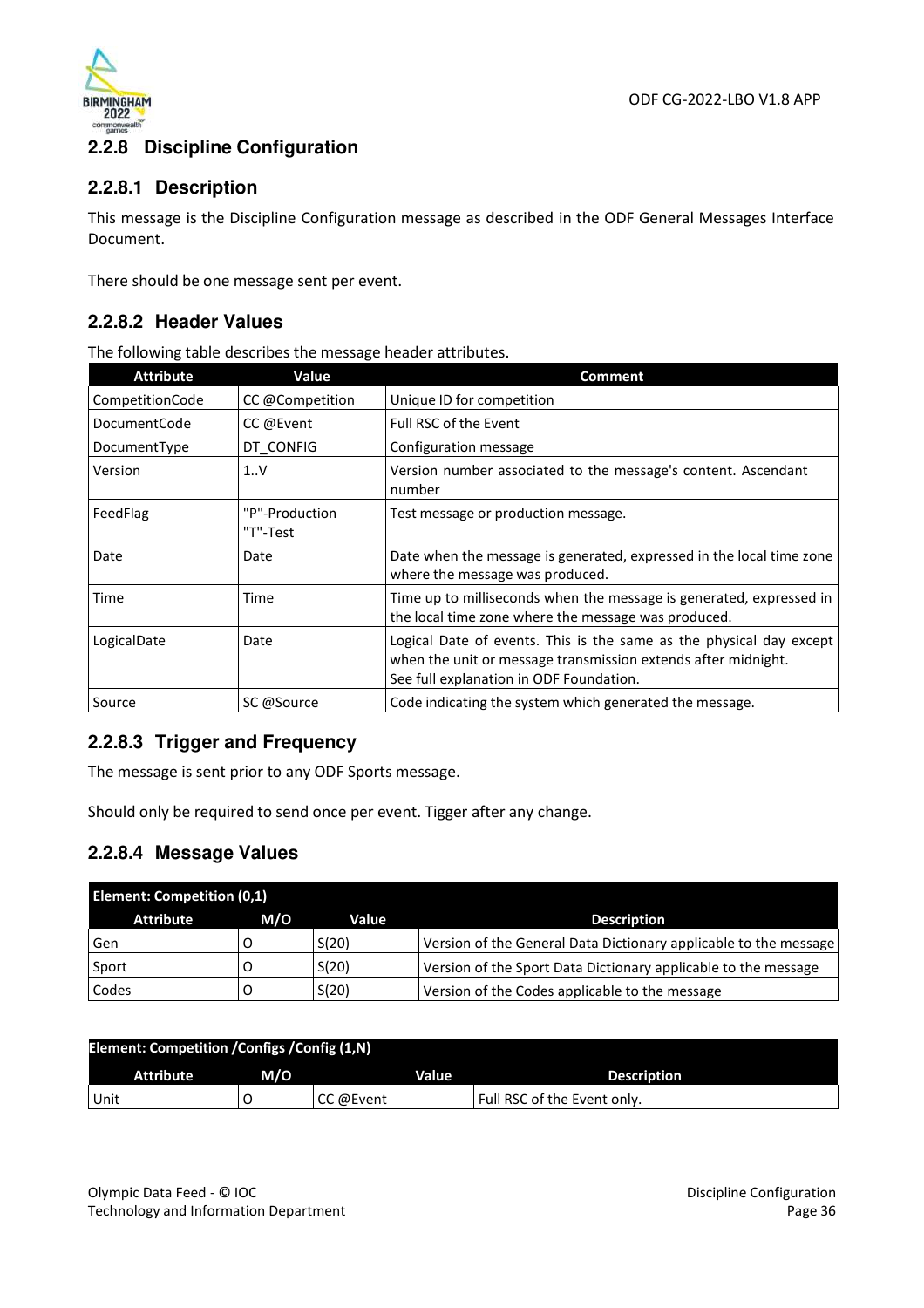

### **Element: Competition /Configs /Config /ExtendedConfig**

|    | Type             | Code             | Pos              | <b>Description</b>                               |
|----|------------------|------------------|------------------|--------------------------------------------------|
| EC |                  | <b>PERIODS</b>   | N/A              | Pos Description: Do not send.                    |
|    |                  |                  |                  | <b>Element Expected: Always</b>                  |
|    | <b>Attribute</b> | M/O              | <b>Value</b>     | <b>Description</b>                               |
|    | Value            | M                | Numeric #0       | Send the number of periods in this event         |
| EC |                  | BRACKET SIZE N/A |                  | Element Expected: When available                 |
|    | <b>Attribute</b> | M/O              | <b>Value</b>     | <b>Description</b>                               |
|    | Value            | 0                | SC @BracketItems | Send the code for the first bracket phase of the |
|    |                  |                  |                  | event                                            |

### **2.2.8.5 Message Sort**

N/A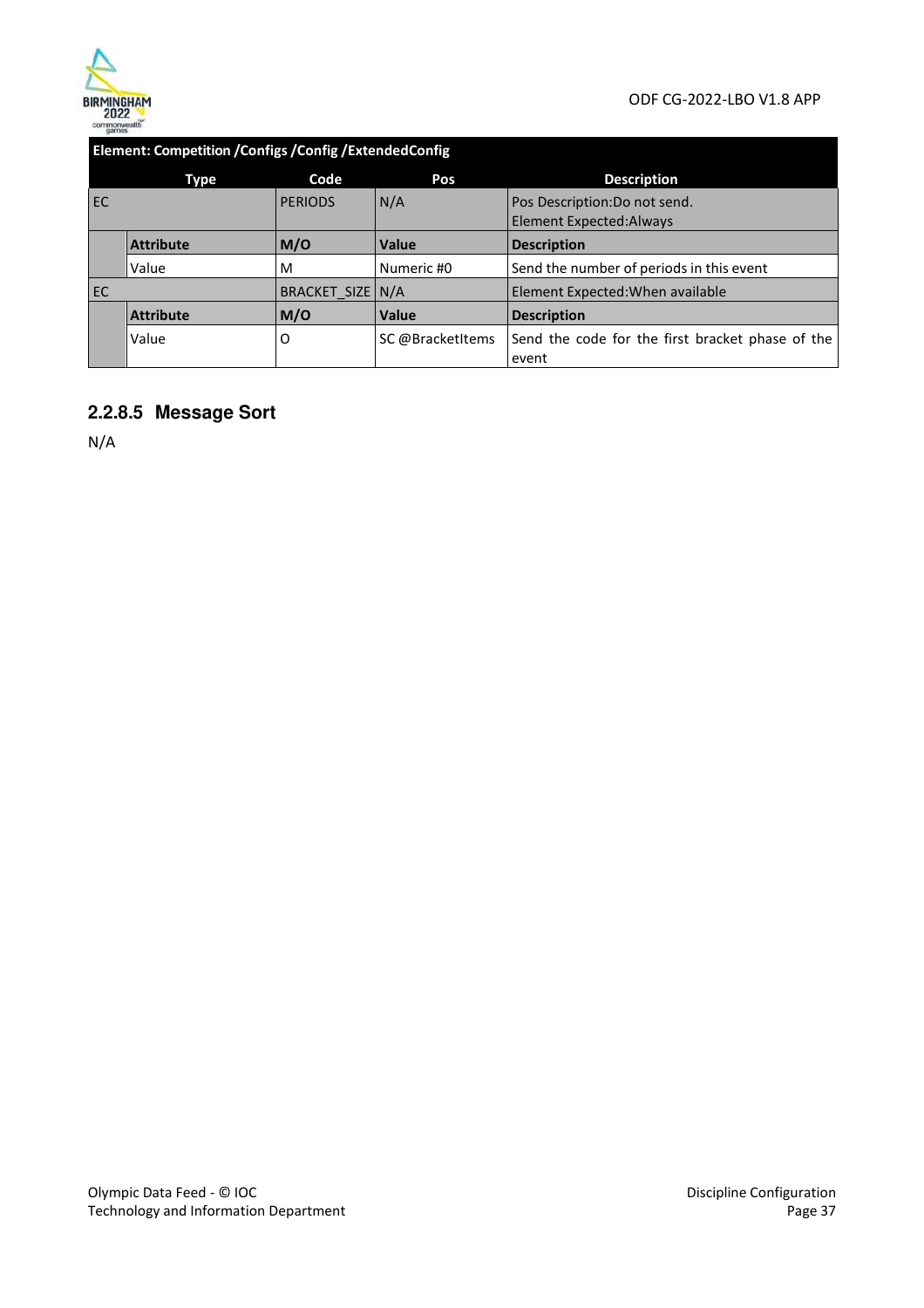

# **3 Document Control**

|                | <b>Version history</b> |                       |  |  |  |
|----------------|------------------------|-----------------------|--|--|--|
| <b>Version</b> | <b>Date</b>            | <b>Comments</b>       |  |  |  |
| v1.0           | 31 October 2016        | First version         |  |  |  |
| V1.1           | 23 November 2016       | Updated               |  |  |  |
| v1.2           | 9 January 2017         | Updated with feedback |  |  |  |
| 1.3            | 2 March 2017           | Updated for match GEN |  |  |  |
| 1.4            | 14 December 2021       | Updated               |  |  |  |
| 1.5            | 12 January 2022        | Updated               |  |  |  |
| 1.6            | 27 January 2022        | Updated               |  |  |  |
| 1.7            | 21 April 2022          | Updated               |  |  |  |
| 1.8            | 02 May 2022            | Update                |  |  |  |

#### **File Reference:** ODF CG-2022-LBO V1.8 APP

| <b>Change Log</b> |               |                                                                                                                                                                                                                                                                                                                                                                                                                                                                                                                                                                                                                                                                                                                                                                                                                                                                                     |  |  |
|-------------------|---------------|-------------------------------------------------------------------------------------------------------------------------------------------------------------------------------------------------------------------------------------------------------------------------------------------------------------------------------------------------------------------------------------------------------------------------------------------------------------------------------------------------------------------------------------------------------------------------------------------------------------------------------------------------------------------------------------------------------------------------------------------------------------------------------------------------------------------------------------------------------------------------------------|--|--|
| Version           | <b>Status</b> | <b>Changes in version</b>                                                                                                                                                                                                                                                                                                                                                                                                                                                                                                                                                                                                                                                                                                                                                                                                                                                           |  |  |
| v1.0              | <b>SFR</b>    | <b>First Version</b>                                                                                                                                                                                                                                                                                                                                                                                                                                                                                                                                                                                                                                                                                                                                                                                                                                                                |  |  |
| v1.1              | <b>SFR</b>    | DT RESULT: Remove PreviousResults.                                                                                                                                                                                                                                                                                                                                                                                                                                                                                                                                                                                                                                                                                                                                                                                                                                                  |  |  |
| v1.2              | <b>SFA</b>    | DT RESULT: Update ResultStatus to only use LIVE during play.<br>DT_POOL_STANDING: Update triggering                                                                                                                                                                                                                                                                                                                                                                                                                                                                                                                                                                                                                                                                                                                                                                                 |  |  |
| v1.3              | <b>APP</b>    | DT RESULT: Remove StartListMod in the Header<br>DT POOL STANDING: Remove DocumentSubtype                                                                                                                                                                                                                                                                                                                                                                                                                                                                                                                                                                                                                                                                                                                                                                                            |  |  |
| V1.4              | APP           | DT_PARTIC / DT_PARTIC_UPDATE: Aligned to Tokyo 2020 specifications.<br>DT PARTIC TEAMS / DT PARTIC TEAMS UPDATE: Aligned to Tokyo 2020 specifications.<br>DT BRACKETS: Aligned to Tokyo 2020 specifications.<br>DT RANKING: Aligned to Tokyo 2020 specifications.<br>DT_SCHEDULE / DT_SCHEDULE_UPDATE: Aligned to Tokyo 2020 specifications.                                                                                                                                                                                                                                                                                                                                                                                                                                                                                                                                        |  |  |
| V1.5              | <b>APP</b>    | Chapter 2.1 - Applicable Messages<br>Remove DT_GLOBAL_GM and DT_GLOBAL_GN from the table list.<br>Chapter 2.2.1.4 - Messages Values (DT SCHEDULE)<br>At the end of the chapter add elements<br>Competition/Unit/StartList/Start/Competitor/Composition/Athlete<br>Competition/Unit/StartList/Start/Competitor/Composition/Athlete/Descri<br>ption<br>Chapter 2.2.2.4 - Messages Values (DT PARTIC / DT PARTIC UPDATE)<br>On element Competition/Participant/Discipline/RegisteredEvent remove the<br>attribute Substitute.<br>Chapter 2.2.4.4 - Messages Values (DT RESULT)<br>On element Competition /ExtendedInfos /UnitDateTime add attribute EndDate.<br>Chapter 2.2.5.2 - Header Values (DT POOL STANDING)<br>On attribute ResultStatus change description (add as status START LIST)<br>Chapter 2.2.5.3 - Trigger and Frequency (DT POOL STANDING)<br>Change the description. |  |  |
|                   |               | Chapter 2.2.5.4 - Messages Values (DT POOL STANDING)<br>At the beginning remove element Competition /ExtendedInfos /ExtendedInfo and                                                                                                                                                                                                                                                                                                                                                                                                                                                                                                                                                                                                                                                                                                                                                |  |  |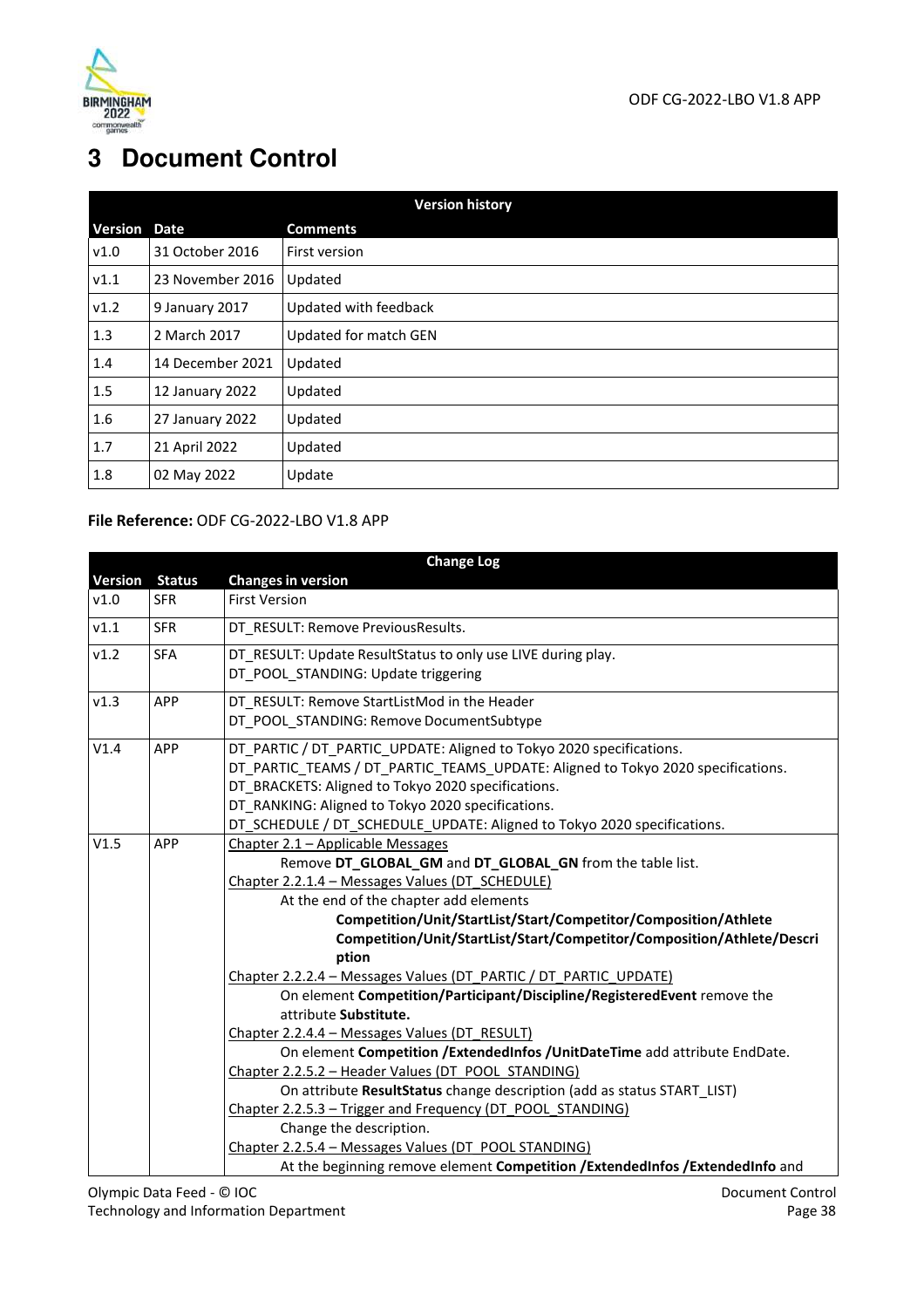

|                       |            | <b>Change Log</b>                                                                                      |
|-----------------------|------------|--------------------------------------------------------------------------------------------------------|
| <b>Version Status</b> |            | <b>Changes in version</b>                                                                              |
|                       |            | add element Competition / ExtendedInfos / Progress                                                     |
| V1.6                  | <b>APP</b> | Add element Competition for each DT messages.                                                          |
|                       |            | Change description of LogicalDate in the chapter Header Value for each DT messages.                    |
|                       |            | DT SCHEDULE / DT SCHEDULE UPDATE                                                                       |
|                       |            | Chapter 2.2.1.2 - Header Values<br>$\bullet$                                                           |
|                       |            | See attributes DocumentCode<br>$\circ$                                                                 |
|                       |            | Chapter 2.2.1.4 - Message Values<br>$\bullet$                                                          |
|                       |            | o Changes to element Session                                                                           |
|                       |            | Changes to element Unit<br>$\circ$                                                                     |
|                       |            | Changes to element Unit/StartList/Start/Competitor<br>$\circ$                                          |
|                       |            | o Changes to element                                                                                   |
|                       |            | Unit/StartList/Start/Competitor/Composition/Athlete/Description                                        |
|                       |            | Add element Unit/ItemDescription<br>$\circ$                                                            |
|                       |            | Chapter 2.2.1.5 - Message Sort                                                                         |
|                       |            | Change description of charapter<br>$\circ$                                                             |
|                       |            | DT PARTIC / DT PARTIC UPDATE                                                                           |
|                       |            | Chapter 2.2.2.2 - Header Values<br>$\bullet$                                                           |
|                       |            | See attributes DocumentCode<br>$\circ$                                                                 |
|                       |            | Chapter 2.2.2.4 - Message Values                                                                       |
|                       |            | Add PassportGivenName, PassportFamilyName, LocalFamilyName,<br>$\circ$                                 |
|                       |            | LocalGivenName attributes to element Participant.                                                      |
|                       |            | Add Class attribute to element RegisteredEvent<br>$\circ$                                              |
|                       |            | DT PARTIC TEAMS / DT PARTIC TEAMS UPDATE                                                               |
|                       |            | Chapter 2.2.3.2 - Header Values<br>$\bullet$                                                           |
|                       |            | See attributes DocumentCode<br>$\circ$                                                                 |
|                       |            | Chapter 2.2.3.4 - Message Values                                                                       |
|                       |            | Add ShortName and TeamType attributes to element Team.<br>$\circ$                                      |
|                       |            | DT RESULT                                                                                              |
|                       |            | Chapter 2.2.4.4 - Message Values                                                                       |
|                       |            | Add Class attribute to element Competitor/Composition/Athlete/Description.<br>$\circ$                  |
|                       |            | Changes type to ER at element<br>$\circ$                                                               |
|                       |            | Competitor/Composition/Athlete/ExtendedResult.                                                         |
|                       |            | DT POOL STANDING                                                                                       |
|                       |            | Chapter 2.2.5.2 - Header Values<br>$\bullet$                                                           |
|                       |            | See attributes DocumentCode<br>$\circ$                                                                 |
|                       |            | Chapter 2.2.5.4 - Message Values                                                                       |
|                       |            | Changes to Competition/ExtendedInfos/SportDescription element<br>$\circ$                               |
|                       |            | Changes to Competition/Result element<br>$\circ$                                                       |
|                       |            | Changes to Competition/Result/Competitor/Opponent element<br>$\circ$                                   |
|                       |            | Changes to the sample Xml<br>$\circ$                                                                   |
|                       |            | DT BRACKETS                                                                                            |
|                       |            | Chapter 2.2.6.2 - Header Values                                                                        |
|                       |            | See attributes DocumentCode<br>$\circ$                                                                 |
|                       |            | Chapter 2.2.6.4 - Message Values                                                                       |
|                       |            | Add Competition/ExtendedInfos/Progress element<br>$\circ$                                              |
|                       |            | Changes to Competition/ExtendedInfos/SportDescription element<br>$\circ$<br>Add StrikeOut attribute on |
|                       |            | $\circ$                                                                                                |
|                       |            | Competition/Bracket/BracketItems/BracketItem/CompetitorPlace element<br>Changes to                     |
|                       |            | $\circ$<br>Competition/Bracket/BracketItems/BracketItem/CompetitorPlace/Previous                       |
|                       |            | element                                                                                                |
|                       |            | <u>DT RANKING</u>                                                                                      |